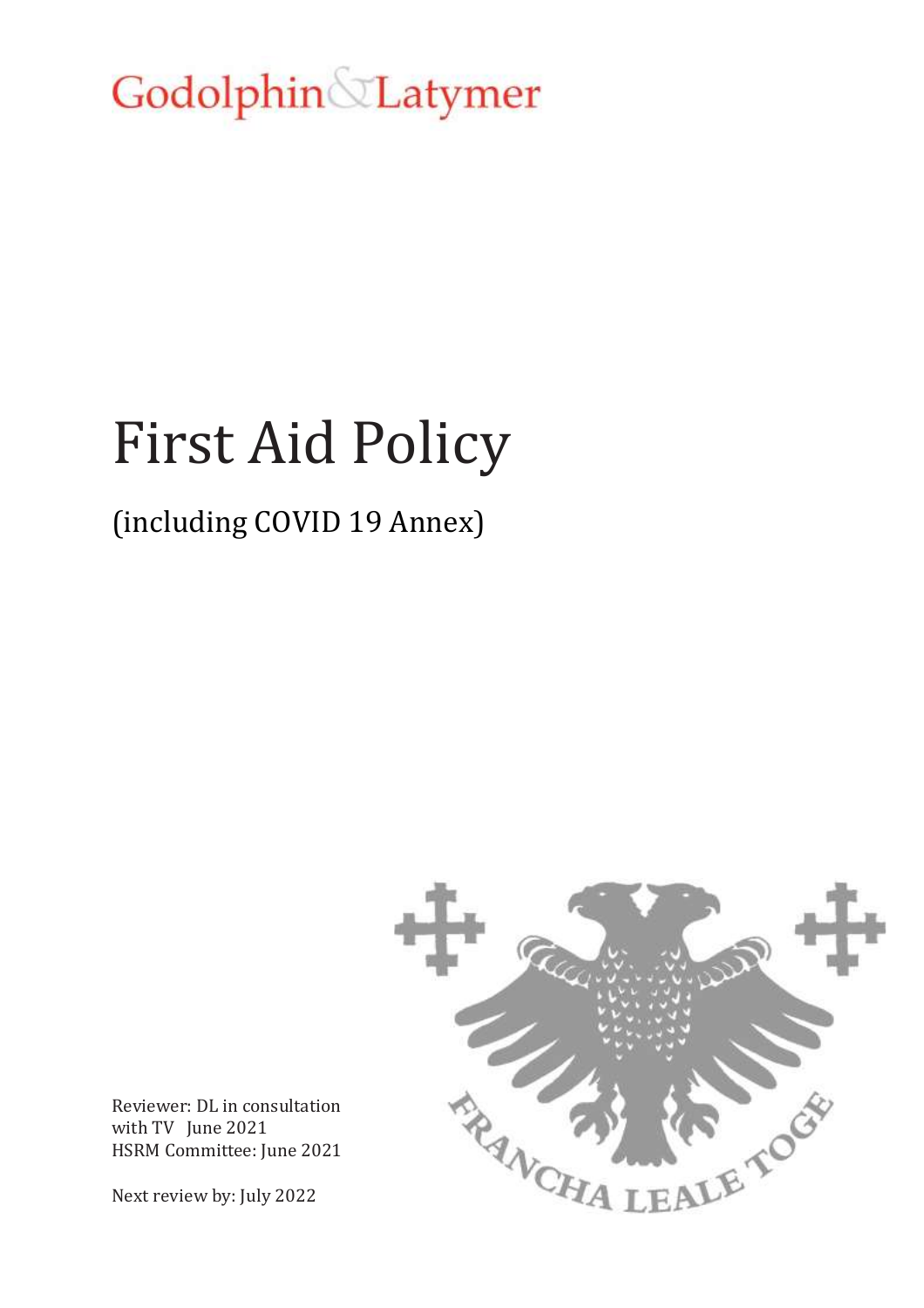# **The Godolphin and Latymer School First Aid Policy**

| Contents:                                                          |                                        | Page No. |
|--------------------------------------------------------------------|----------------------------------------|----------|
| 1. Policy Statement                                                | 3                                      |          |
| 2. Emergency Procedures at the point of need                       | 3                                      |          |
| 3. Responsibility under the policy                                 |                                        |          |
| 4. Provision of First Aid personnel                                |                                        |          |
|                                                                    | 5. First Aid Kits and other equipment  | 8        |
| 6. Information                                                     |                                        |          |
| 7. Training                                                        |                                        | 9        |
| 8. Reporting and Record Keeping                                    | 10                                     |          |
| 9. Hygiene procedures when dealing with a spillage of bodily fluid | 11                                     |          |
| 10. Review and Monitoring of First Aid provision                   |                                        | 12       |
| COVID 19: Annex and First Aid Procedure                            |                                        | 13       |
| Schedule 1:                                                        | Location of First Aid Equipment        | 17       |
| <b>Appendices</b>                                                  |                                        |          |
| Appendix I:                                                        | Anaphylaxis                            | 18-22    |
| Appendix II:                                                       | Asthma                                 | 23-26    |
| Appendix III:                                                      | Diabetes                               | 27-33    |
| Appendix IV:                                                       | Epilepsy                               | 34-37    |
| Appendix V:                                                        | <b>Wound Management</b>                | 38-40    |
| Appendix VI:                                                       | Automatic External Defibrillator (AED) | 41-45    |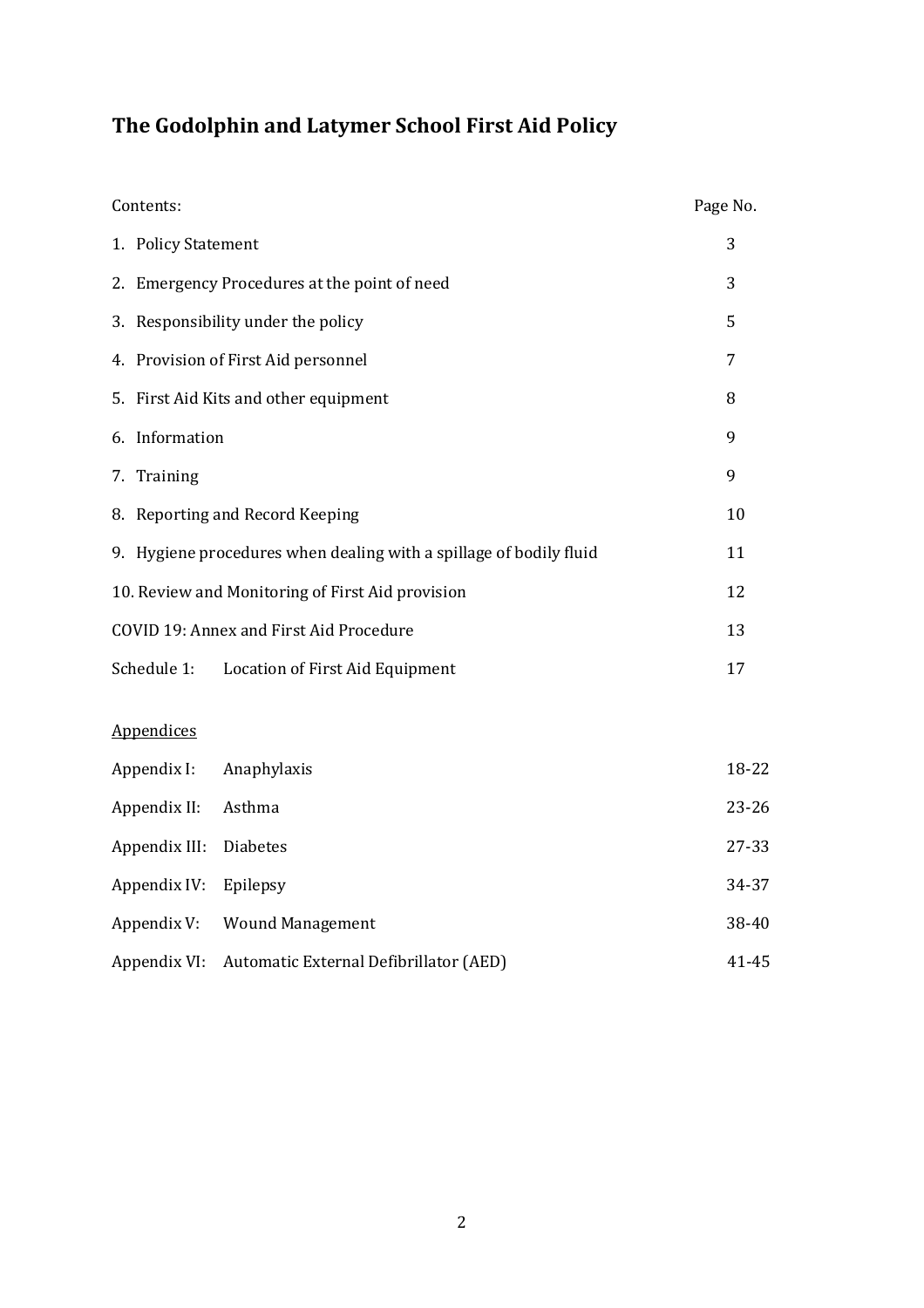# **1. Policy Statement**

- 1.1. The Health and Safety (First-Aid) Regulations 1981 place a duty on employers to provide adequate First Aid equipment, facilities and personnel to their employees. In its guidance, HSE strongly recommends that employers include non-employees in their assessment of First Aid needs and that they make provision for the needs of visitors to the school site.
- 1.2. In order to ensure that adequate First Aid provision is provided for staff, pupils, contractors and visitors to the School, it is The Godolphin and Latymer School's policy that:
	- 1.2.1. there is a School Nurse in attendance during the School's normal working hours and if she is absent, that the School puts adequate First Aid cover in place, including organising for an agency nurse if the absence exceeds one day;
	- 1.2.2. a qualified First Aider is available when pupils are present on-site;
	- 1.2.3. sufficient numbers of trained First Aid personnel, together with appropriate equipment, are available to ensure that there is someone competent in basic First Aid techniques who can attend an incident during times when the School is occupied; and
	- 1.2.4. appropriate First Aid arrangements are in place whenever staff and pupils are engaged in offsite activities and visits. Further information can be found in the School's Policy for Educational Visits and other off-site activities.
- 1.3. Teachers' conditions of service do not include giving First Aid, although any member of staff may volunteer to undertake these tasks. The School must ensure that there are sufficiently trained staff to meet the statutory requirements and assessed needs.

# **2. Emergency Procedures**

# 2.1. **Ambulance**

- 2.1.1. If the first member of staff present at an incident judges that an ambulance should be called, he or she should do so immediately, by calling the emergency services on 999, without hesitation and without waiting for the School Nurse or First Aider to arrive at the scene. If necessary, the School Nurse or a First Aider should be summoned (see 2.3 below). If the School Nurse is already in attendance, she will make the decision as to whether to call the emergency services.
- 2.1.2. Staff should always call an ambulance if there is:
	- a serious injury or illness;
	- serious breathing difficulty;
	- any significant head injury;
	- major bleeding;
	- a period of unconsciousness (excluding a faint);
	- a severe burn; or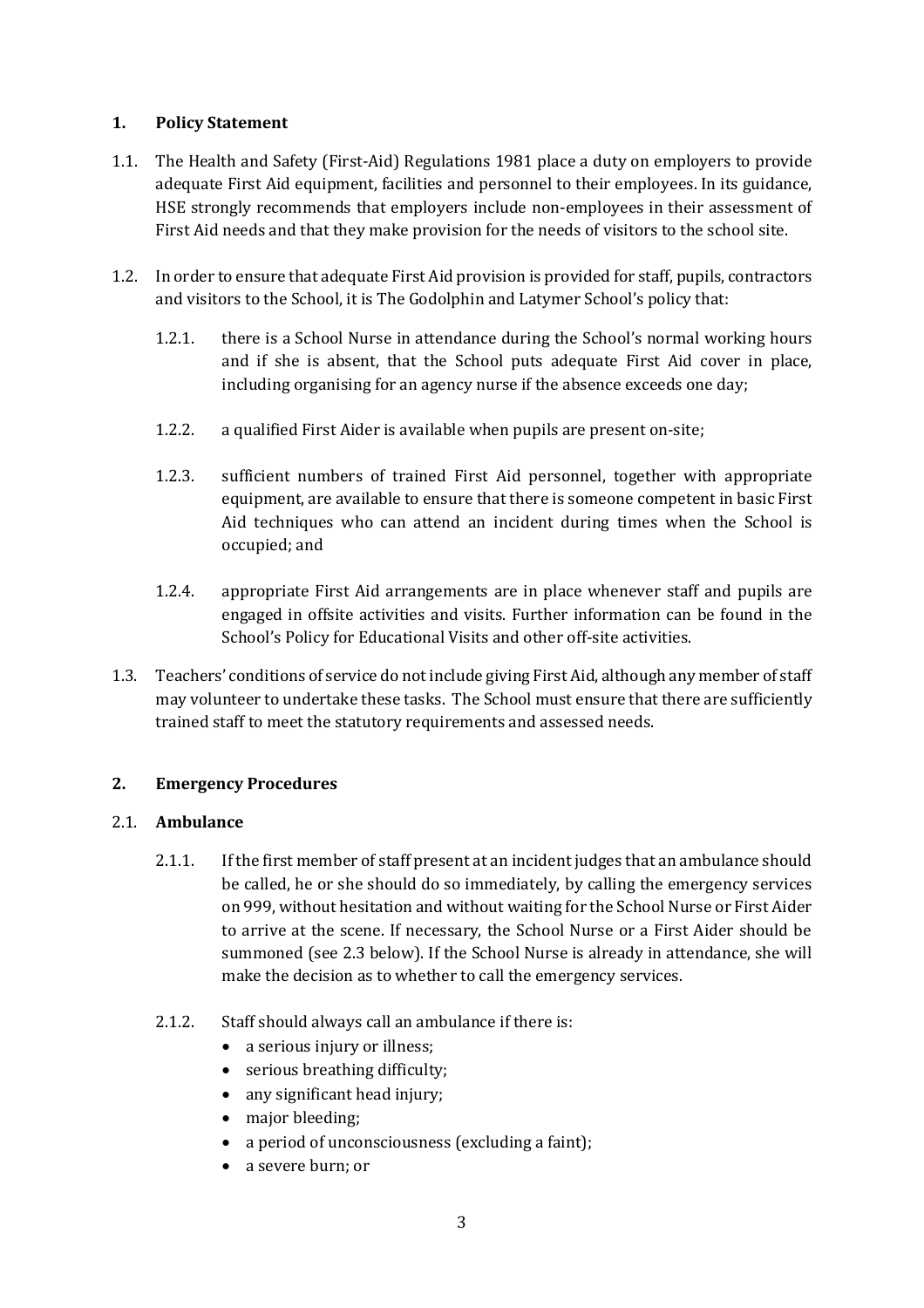- an obvious open fracture or dislocation.
- 2.1.3. Whenever possible, an adult should remain with the casualty until help arrives and other staff can be called upon to help with moving away any pupils present.
- 2.1.4. If an ambulance is called, the receptionist should be notified immediately in order to alert Security and the school keepers to open the relevant gates and direct the ambulance crew to the casualty's location. See also the Advice for Requesting and Ambulance in the Staff Handbook.
- 2.1.5. Parents/next of kin of the casualty should be notified and a responsible adult should go to hospital with the casualty.

# 2.2. **Other Incidents**

- 2.2.1. For all other illnesses and accidents a pupil should either be sent immediately to the Medical Centre or advised to attend during the next break. During lesson times pupils should have a yellow slip signed by their teacher giving permission to leave the lesson and they should, if necessary, be accompanied by a responsible friend.
- 2.2.2. Any pupil who suffers an injury to the head must be sent to the Medical Centre immediately, accompanied by a responsible friend.
- 2.2.3. If the condition involves the pupil feeling dizzy or unstable then the School Nurse should be sent for and she will bring the wheelchair to transport the casualty to the Medical Centre if appropriate. Under no circumstances should the pupil walk to the Medical Centre as injury may occur on route. The pupil should be laid on the floor of the classroom with their legs raised as necessary.

# 2.3. **Contacting the School Nurse/a First Aider**

- 2.3.1. The School Nurses can be contacted between 8am and 4pm via the School Nurses' mobile number 07981 765133. The School Nurses' mobile number is on each phone in the school and is also located in a prominent position on the Staff Room notice board.
- 2.3.2. If a School Nurse is not available, the individual summoning First Aid should call Reception using the emergency number (222) and the Receptionist will contact a First Aider.

# 2.4. **Informing Parents/next-of-kin**

- 2.4.1. If an ambulance is called, parents or next-of-kin will be notified as soon as possible.
- 2.4.2. If a pupil receives medical attention for an injury that the School Nurse considers should receive further care or observation, the School Nurse will, with the pupil's consent inform parents either by letter or telephone.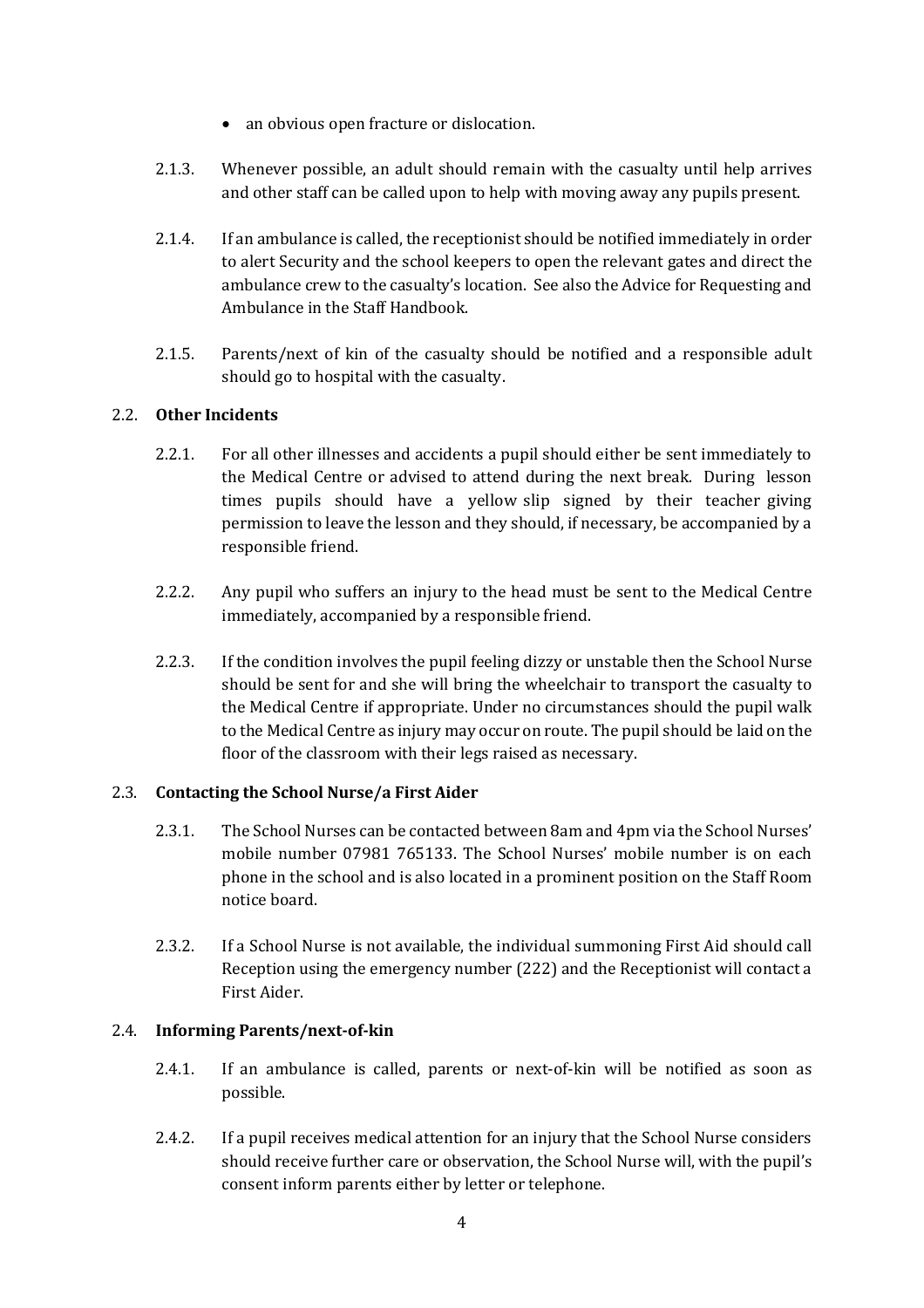2.4.3. Following a head injury (except the most minor), parents are informed by telephone as necessary and a separate head injury advice letter is given by the School Nurse to the pupil to take home.

# **3. Responsibility under the policy**

- 3.1. The **Head** is responsible, through the senior staff to whom she gives delegated authority, for:
	- 3.1.1. putting the policy into practice and for ensuring that detailed procedures are in place;
	- 3.1.2. ensuring that parents are aware of the school's Health and Safety Policy, including the arrangements for First Aid, by making both policies available on the school's website; and
	- 3.1.3. overseeing the adequacy of First Aid cover including organisation of qualified staff training programmes and equipment.
- 3.2. The **Bursar** is responsible for:
	- 3.2.1. reviewing the School's First Aid Policy in consultation with the School Nurses; and
	- 3.2.2. reviewing the operation of the First Aid Policy to determine any changes that might be required to the School's First Aid provision.
- 3.3. The **Senior Teacher with responsibility for Staff Training** is responsible for:
	- 3.3.1. organising and carrying out First Aid training for staff;
	- 3.3.2. drawing up a rota to ensure that suitable numbers of First Aiders are available when pupils are on-site and for events out of hours; and
	- 3.3.3. ensuring that an up to date lists of qualified First Aiders is kept at Reception and displayed in other relevant places around the school and the relevant sections of the Staff Handbook and Staff Intranet are updated regularly.
- 3.4. The **School Nurses**, in consultation with the Health and Safety Committee and the Bursar, is responsible for:
	- 3.4.1. assessing the First Aid needs throughout the school;
	- 3.4.2. deciding on First Aid issues with the Senior Deputy Head (Pastoral) and the Bursar;
	- 3.4.3. providing First Aid cover during normal school hours;
	- 3.4.4. maintaining accurate records of first aid or any treatment given in the Medical Centre in the pupil's isams medical record;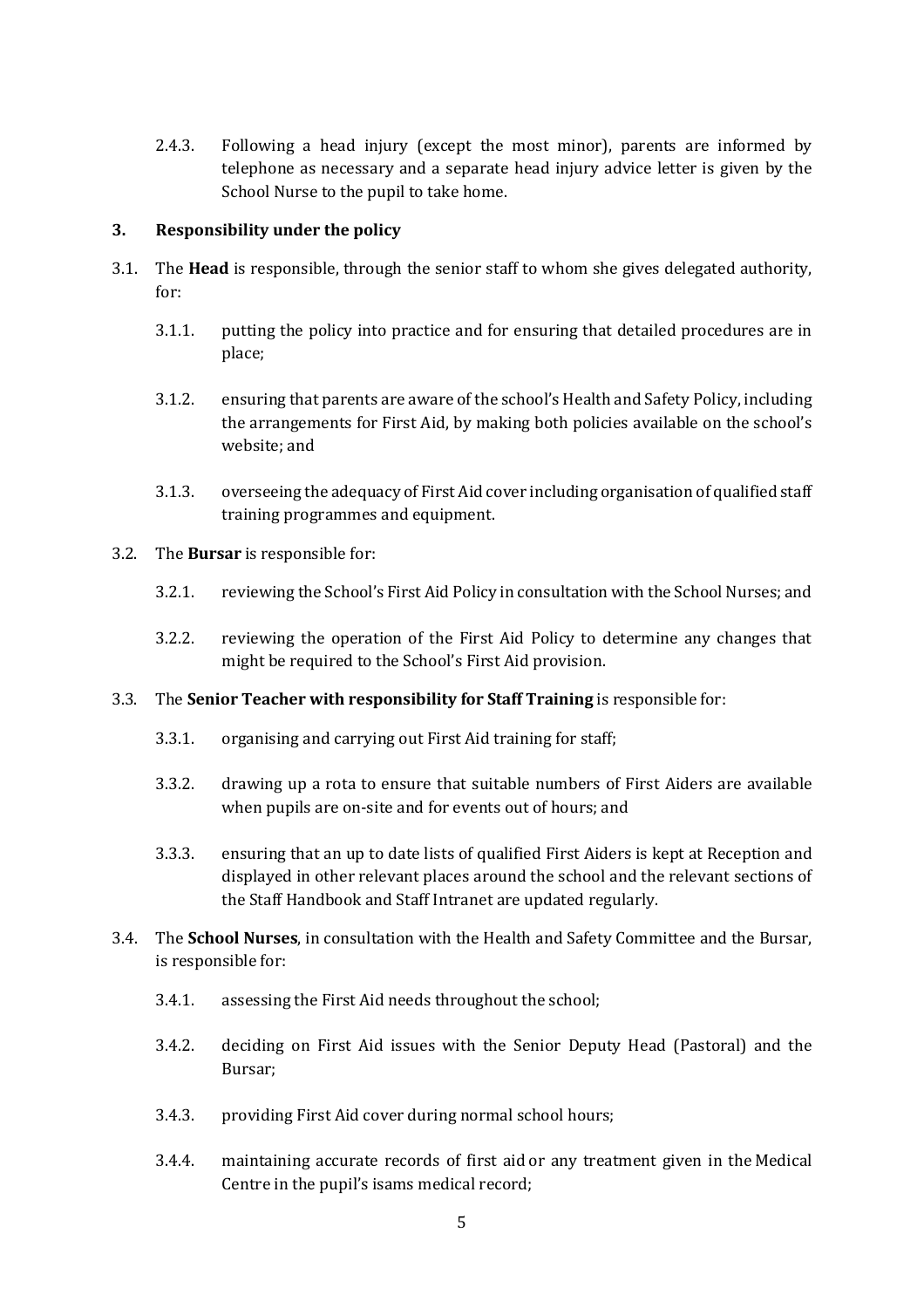- 3.4.5. organising the ordering, provision and replenishment of First Aid equipment to ensure that First Aid boxes and kits are adequately stocked at all times;
- 3.4.6. checking the off-site PE First Aid kits at the beginning of each term (the PE department are then responsible for re-stocking the kits as needed, with supplies provided by the School Nurses and kept in the PE office);
- 3.4.7. checking the Emergency Asthma kits at the beginning of each term and after each occasion when they have been used;
- 3.4.8. checking the Emergency Spare Adrenaline Auto-Injectors at the beginning of each term and ensuring that they are replaced at the earliest opportunity after they have been administered;
- 3.4.9. ensuring that the Special Needs Poster detailing pupils with existing conditions that require prompt action such as severe allergies, asthma, epilepsy and diabetes is kept up to date and posted on the Staff Room board and also in the kitchen area and the on-line Staff Intranet. The poster must be available for staff from the beginning of the Autumn term and before they meet their classes, and updated as necessary and staff informed by email.
- 3.5. The **Bursar** on behalf of the Health and Safety Committee is responsible for maintaining records of accidents and making reports under RIDDOR where appropriate (see section 8 below).
- 3.6. The **Educational Visits Coordinator**, in consultation with the Senior Teacher responsible for educational visits, is responsible for ensuring that appropriate arrangements are followed for off-site activities/trips and out of hours activities.
- 3.7. **Teachers of PE** are responsible for:
	- 3.7.1. ensuring that First Aid kits are taken on all home/away matches and also during practice sessions; and
	- 3.7.2. restocking the off-site PE First Aid kits on an ongoing basis, in liaison with the School Nurses (who will stock the kits at the start of each term and provide supplies for restocking).
- 3.8. **Visit Group Leaders and PE staff** taking pupils off-site are responsible for:
	- 3.8.1. ensuring that they have collected a pupil's Yellow Emergency Kit containing their Emergency Allergy Action Plan, 1-2 Adrenaline Auto-Injectors – Emerade/EpiPens/Jext and adjuncts (antihistamines, asthma inhalers) and any other medication for pupils who require them and who have provided the School Nurses with such medication;
	- 3.8.2. ensuring that pupils are also carrying their own medication; and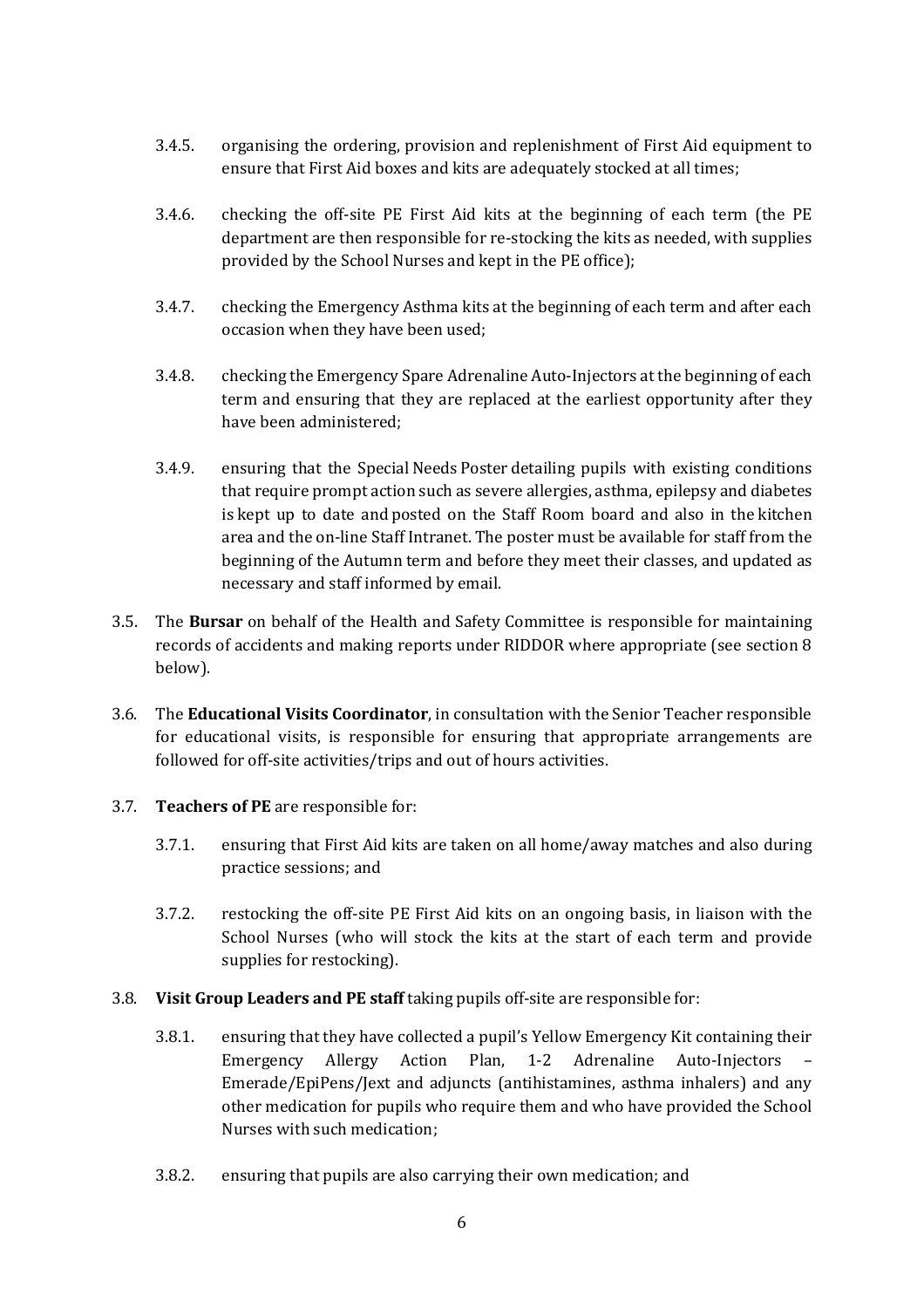- 3.8.3. liaising with the School Nurse to ensure that they have up-to-date awareness and knowledge of the medical needs of members of their visit groups, squads and/or practice groups.
- 3.9. **Heads of Department** are responsible for ensuring that:
	- 3.9.1. staff in their departments are aware of the procedures set out in this policy and, where appropriate, the location of the nearest First Aid kits; and
	- 3.9.2. risk assessments, especially for practical work, take account of First Aid Procedures, and any relevant instructions from the School Nurse; and
	- 3.9.3. if specified in risk assessments, emergency action such as immediate flushing and cooling for burns is carried out without waiting for a qualified first aider or the School Nurse to arrive on the scene.
- 3.10. **All staff** have a duty of care towards pupils and should respond accordingly when First Aid situations arise. All staff should:
	- 3.10.1. familiarise themselves with the Special Medical Needs Poster on the board in the Staff Room or on the staff intranet detailing pupils with medical needs that require the use of Adrenaline Auto-Injectors and pupils who could require First Aid due to medical conditions such as severe asthma, epilepsy and diabetes;
	- 3.10.2. familiarise themselves with the list of qualified First Aiders kept at Reception and available on the Staff Intranet; and
	- 3.10.3. understand that in general the consequences of taking no action are likely to be more serious than those of trying to assist in an emergency.

# **4. Provision of First Aid personnel**

- 4.1. The School has a well-equipped Medical Centre, with 1 full time and 1 part-time School Nurse. The Medical Centre is open during the school day and is fully equipped to deal with minor accidents and injuries. The School Nurse carries a mobile phone and is contactable at any time during the school's working hours.
- 4.2. If the School Nurse is absent for up to one working day, the School Office will cover the absence for the day. If it is a long term absence, the Bursar will organise for a replacement/agency School Nurse to be available.
- 4.3. If the School Nurse has to leave the school site for any reason during the day, Reception is informed and a notice is displayed on the door of the Treatment Room. Staff are informed of the School Nurse's absence via the lesson supervision list on the board in the Staff Room and by an All Staff email.
- 4.4. During school hours (8.30am to 4pm) the School ensures that there are three First Aiders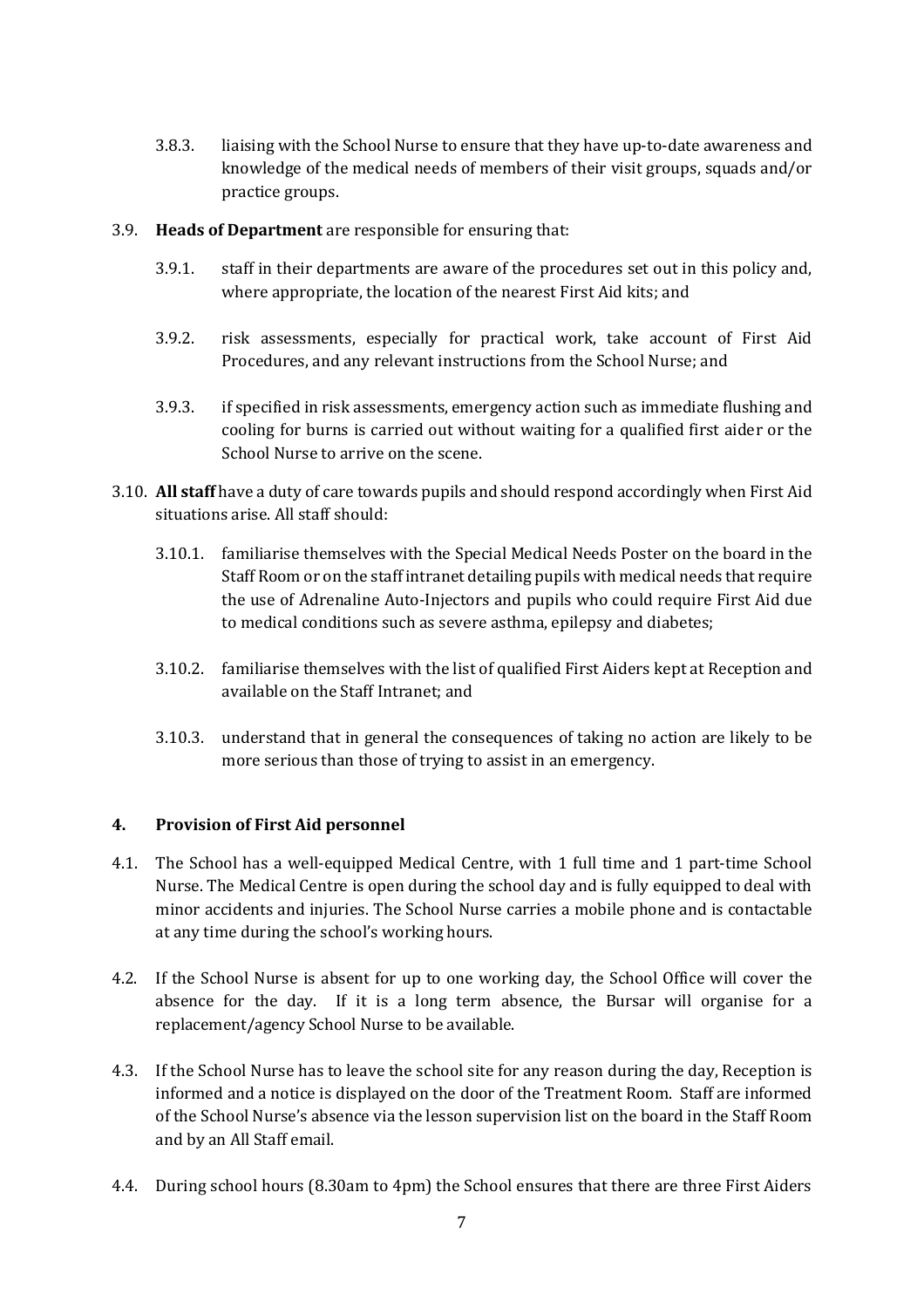with FAW training on duty and contactable by mobile phone. These will usually be the School Nurse, the Premises Manager (or his deputy) and the IT Network Manager (or his deputy). A list of relevant mobile telephone numbers is held at Reception and the Receptionist on duty also has FAW training. There are approximately 80 additional staff members with either FAW or EFAW training, most of whom are on site during school hours.

- 4.5. During term time outside school hours but during normal opening hours (7 to 8.30am and 4 to 7pm) the School ensures that there are two First Aiders with FAW training on duty and contactable by mobile phone if necessary. These will usually be the Premises Manager (or his deputy) and the Receptionist on duty.
- 4.6. For events held outside normal school opening hours, the event organiser must ensure that a qualified First Aider (EFAW) is available and the name of the First Aider on duty should be displayed in Reception. In school holidays the Premises Manager (or his deputy) will be the First Aider (FAW) on site.
- 4.7. Appropriate First Aid arrangements are in place whenever staff and pupils are engaged in off-site activities and visits. Further information can be found in the School's Policy for Educational Visits and other off-site activities.
- 4.8. Pupils who take part in the Duke of Edinburgh's Award are given basic First Aid training as part of the programme.

# **5. First Aid kits and other equipment**

- 5.1. First Aid kits are located in many areas of the school and are clearly labelled with a white cross on a green background in accordance with Health and Safety regulations. A list of these areas, including areas where eye wash stations are available, is at Schedule 1 to this policy and is also available in the Staff Handbook and the Health and Safety Policy. All staff and pupils have access to these First Aid kits and in case of emergency would be able to access appropriate First Aid equipment to support their treatment. In addition:
	- 5.1.1. First Aid kits are available to PE staff during lessons and are taken to matches;
	- 5.1.2. a First Aid kit should be taken to all off-site activities and visits. The School Nurse will provide these kits and the Group Leader should liaise with her in advance in accordance with the School's Educational Visits Policy. Group Leaders should advise the School Nurse of any activities which might require specific or extra First Aid items. First Aid kits are signed in and out in a book kept in the Medical Centre; and
	- 5.1.3. a First Aid kit is provided in the school mini bus.
- 5.2. The School Nurse is responsible for checking and restocking First aid kits, Emergency Asthma kits and Emergency Spare Adrenaline Auto-Injectors, but staff must inform the School Nurse immediately when items have been used so that they can be replaced if necessary. Each First Aid kit contains a laminated card listing the basic contents of the kit.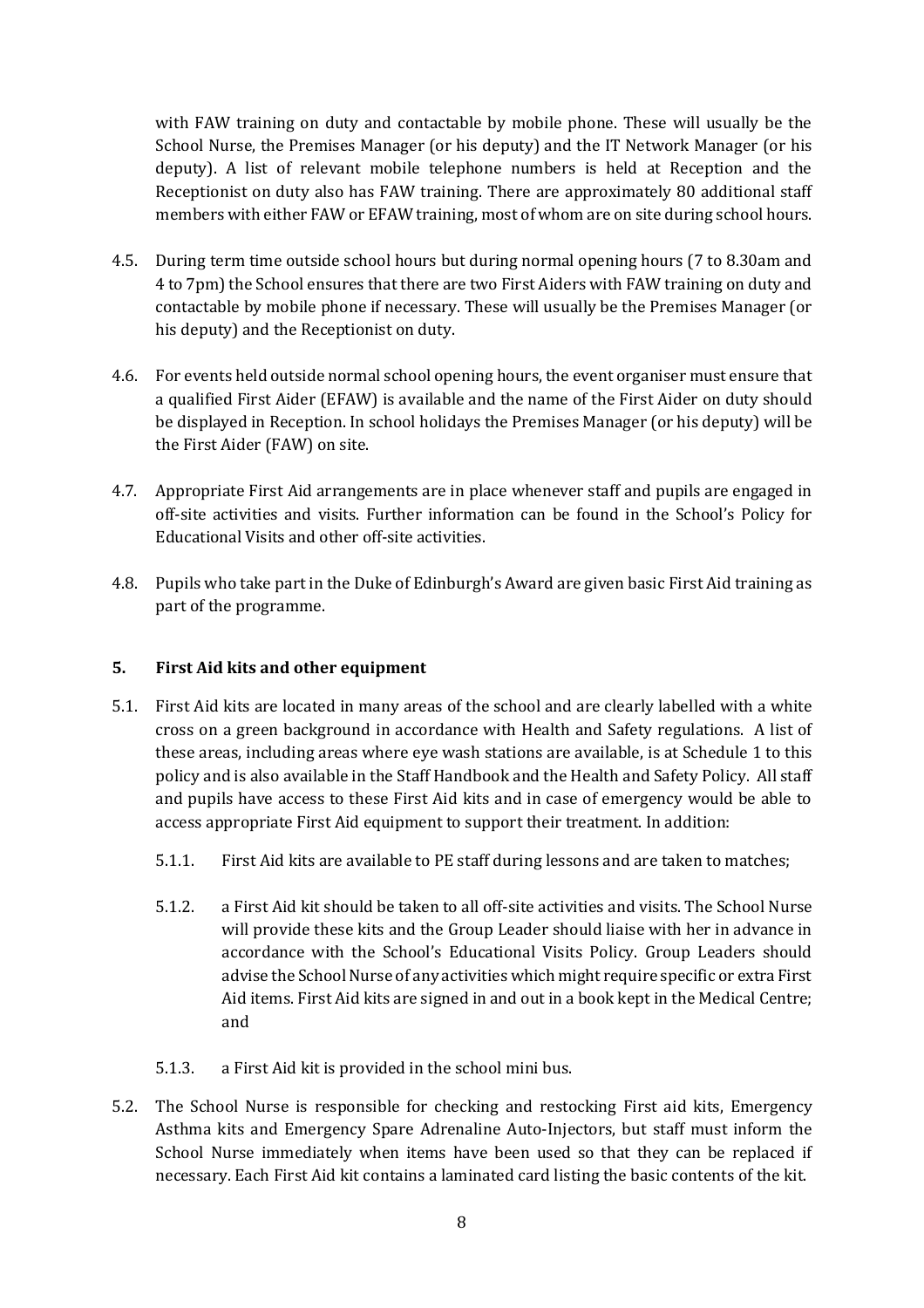- 5.3. Location of Automatic Defibrillators (AEDs): these are in Reception, by the outside door; and in the Hampton Sports Centre, outside the Sports Hall.
- 5.4. Location of Pupils **own** Adrenaline Auto-Injectors Emerade/EpiPens/Jext for individual pupils: these are kept in within the Medical Centre in individual yellow bags hanging on hooks with photo-id tags. The door is unlocked for fast access. They must be signed out for visits/off-site activities in a yellow book kept in the Medical Centre and signed back in on return.
- 5.5. Location of Asthma Inhalers for individual pupils (when provided by parents): these are kept in the Medical Centre clearly labelled in individual wall-mounted pouches.
- 5.6. Location of Emergency Asthma Kits: these are kept in the Medical Centre, the School Office, the Sports Hall Corridor and in 5 off-site PE First Aid Kits. Emergency Asthma Kits are available to any pupil with asthma who requires emergency access to a Ventolin reliever inhaler.
- 5.7. Location of Emergency Spare Adrenaline Auto-Injectors: these are kept in the Medical Centre; the Girls' Servery and Reception. They can be administered in an emergency to a pupil who has already been prescribed an Adrenaline Auto-Injector but for whatever reason their own Adrenaline Auto-Injector is not available, or their second Adrenaline Auto-Injector (yellow bag) is damaged and cannot be used.

# **6. Information**

- 6.1. It is essential that there is accurate, accessible information about how to obtain emergency aid.
- 6.2. All new staff receive information during their induction programme on how to obtain First Aid assistance. This includes:
	- location of the Medical Centre;
	- the names of the School Nurses;
	- how to contact the School Nurses in an emergency;
	- the procedure for dealing with an emergency in the School Nurses' absence;
	- where to access the names of qualified First Aiders and appointed persons;
	- the location of the First Aid kits;
	- how and when to call an ambulance: and
	- where to access a current copy of this policy.

# **7. Training**

7.1. First Aid training is organised in house by the Senior Teacher with responsibility for staff training. A list of staff trained in First Aid, and their level of qualification, is contained in Schedule 2 to this policy and is available on the staff intranet and at Reception.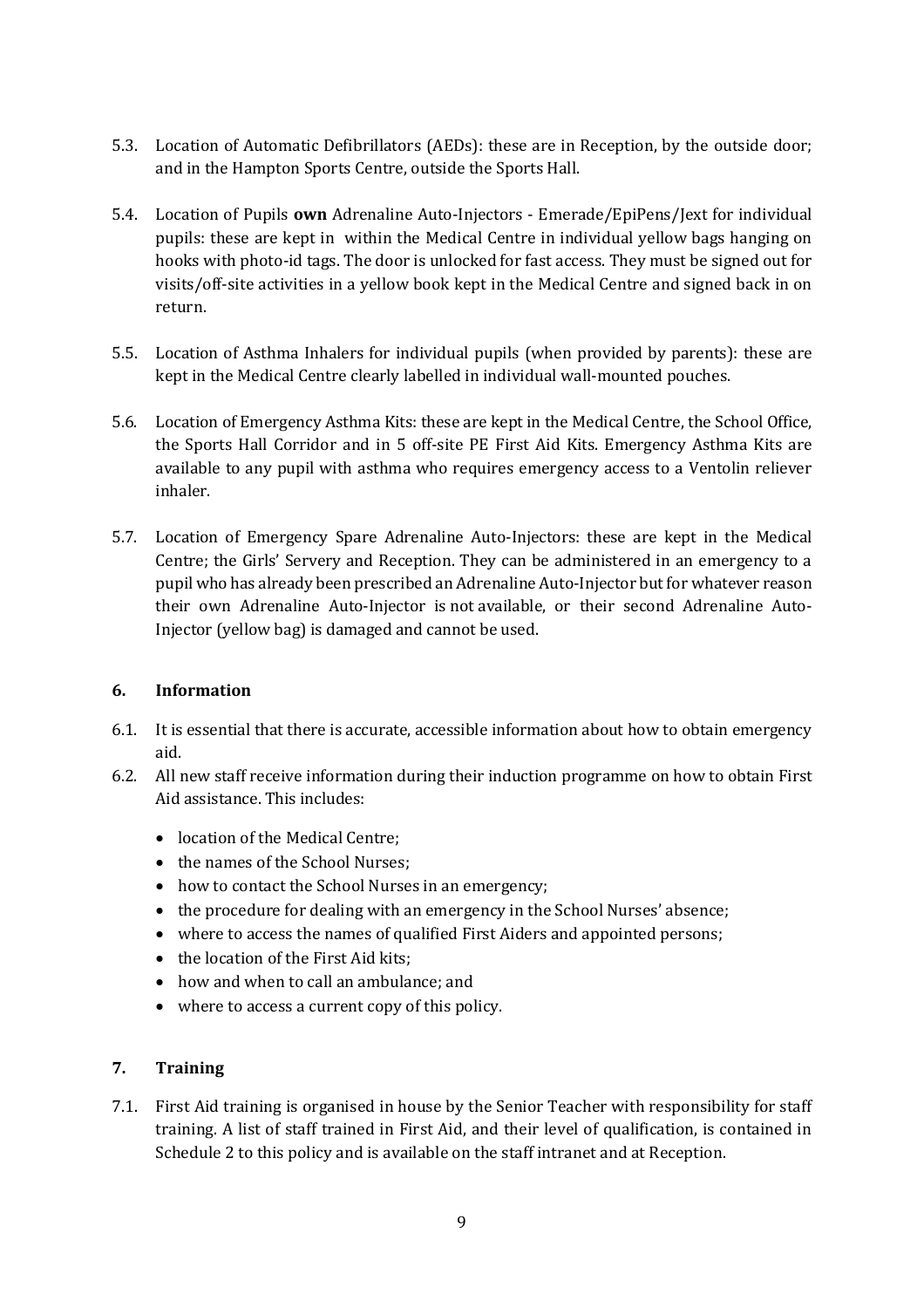- 7.2. A qualified First Aider is someone who holds a valid certificate of competence in First Aid at Work (FAW). These qualifications expire after a period of three years and must be renewed. Regular annual update courses are provided for staff.
- 7.3. An Emergency First Aider is someone who has attended a minimum of 4 hours First Aid training (renewable every three years) and is competent to give emergency aid until further qualified help arrives.
- 7.4. Additional training for other medical conditions for example; use of Adrenaline Auto-Injectors, Asthma inhalers and education regarding Diabetes or Epilepsy is provided by one of the School Nurses when necessary. Staff can also find further information on these conditions in the attached Appendices as follows:
	- Appendix I Anaphylaxis
	- Appendix II Asthma
	- Appendix III Diabetes
	- Appendix IV Epilepsy
	- Appendix V Wound Management
	- Appendix VI Automatic External Defibrillator (AED) procedure

# **8. Reporting and Record Keeping**

- 8.1. Every accident which occurs in school, whether to pupils, staff or visitors, must be reported using EITHER the online Accident Report form (available on all staff iPads or via the Staff Handbook) OR the paper Accident Book in the School Office. If the paper Accident Book is used, the report must be sent to the Bursar in accordance with the instructions on the front,
- 8.2. If a pupil suffers an accident the accident report should be made by the person supervising the lesson/activity at the time of the accident, even if they were not aware of it at the time (in which case the pupil, or the Medical Centre if the pupil is incapacitated, should pass on the details to the supervising member of staff). If the accident took place outside lesson time, the report should be made by the member of staff first on the scene.
- 8.3. All accident reports and associated records should be kept by the Bursar. For accident reports involving pupils a copy is kept by the School Nurse on the pupil's confidential medical record and by the Head's PA on the individual pupil file. For accident reports concerning staff a copy is placed on the member of staff's personnel file.
- 8.4. The Bursar will decide whether an accident or incident requires a supplementary accident form to be completed or an investigation to discover the root causes so as to prevent a recurrence or for disciplinary or insurance purposes. All accidents or incidents that are reportable under RIDDOR (see below) will be investigated and a record of the investigation kept by the Bursar.

# 8.5. **RIDDOR**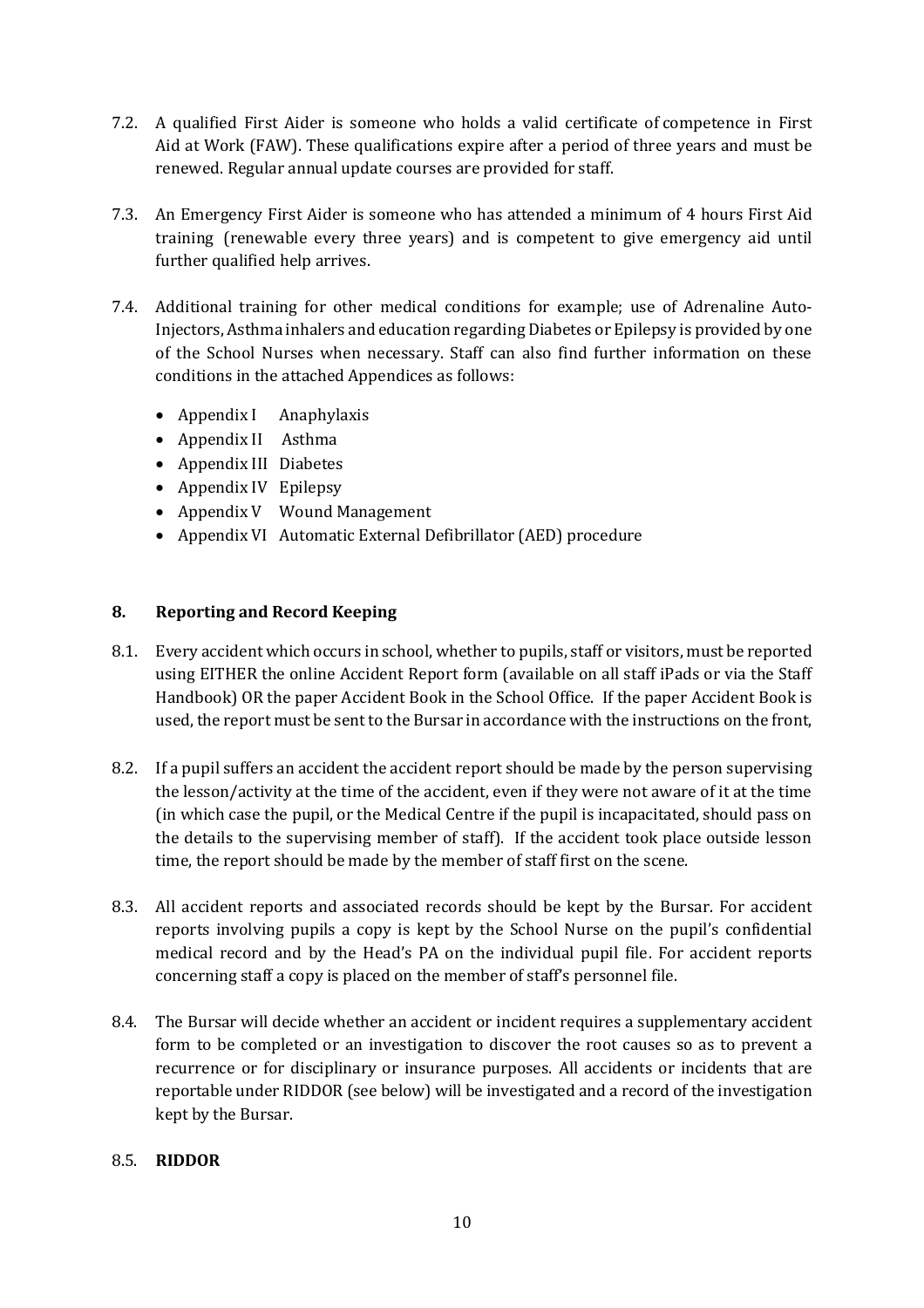- 8.5.1. The Reporting of Injuries Diseases and Dangerous Occurrences Regulations 2013 (RIDDOR) require the School to report to the Health and Safety Executive certain accidents, diseases and dangerous occurrences arising out of or in connection with work.
	- For employees or self-employed contractors this includes: accidents or physical violence resulting in death or a specified injury; an injury resulting in the employee being incapacitated for more than 7 days; or certain occupational diseases.
	- For pupils and other non-employees this includes: death or an injury arising out of, or in connection with, a work activity and resulting in the individual being taken directly from the scene of the accident to hospital for treatment. This applies to accidents on the school site or off-site on an activity organised by the School.
	- Dangerous occurrences (near-miss events) are reportable if they are specifically listed under RIDDOR.
- 8.5.2. Injuries to pupils and other non-employees will generally be considered to "arise out of, or in connection with, a work activity" if they are caused by:
	- a failure in the way the work was organized (e.g. inadequate supervision of a field trip);
	- the way equipment or substances were used (e.g. lifts, machinery, experiments etc); and/or
	- the condition of the premises (e.g. poorly maintained or slippery floors).
- 8.5.3. All incidents can be reported online but a telephone service is also provided for reporting fatal and specified injuries only - 0845 300 9923 (opening hours Monday to Friday 8.30 am to 5 pm).
- 8.5.4. All notifications required under RIDDOR will be made by the Bursar or, in her absence, by the Premises Manager within the prescribed timeframes.

# **9. Hygiene procedures when dealing with a spillage of bodily fluid (e.g. blood, vomit, urine etc.)**

- 9.1. All staff should take precautions to avoid infection and must follow basic hygiene procedures. Staff have access to single use disposable gloves and hand washing facilities and should take care when dealing with blood or other body fluids and when disposing of dressings or equipment.
- 9.2. The First Aider attending should take the following precautions to avoid the risk of infection:
	- 9.2.1. cover any cuts and grazes on their own skin with a waterproof dressing; and
	- 9.2.2. wear suitable disposable gloves when dealing with blood.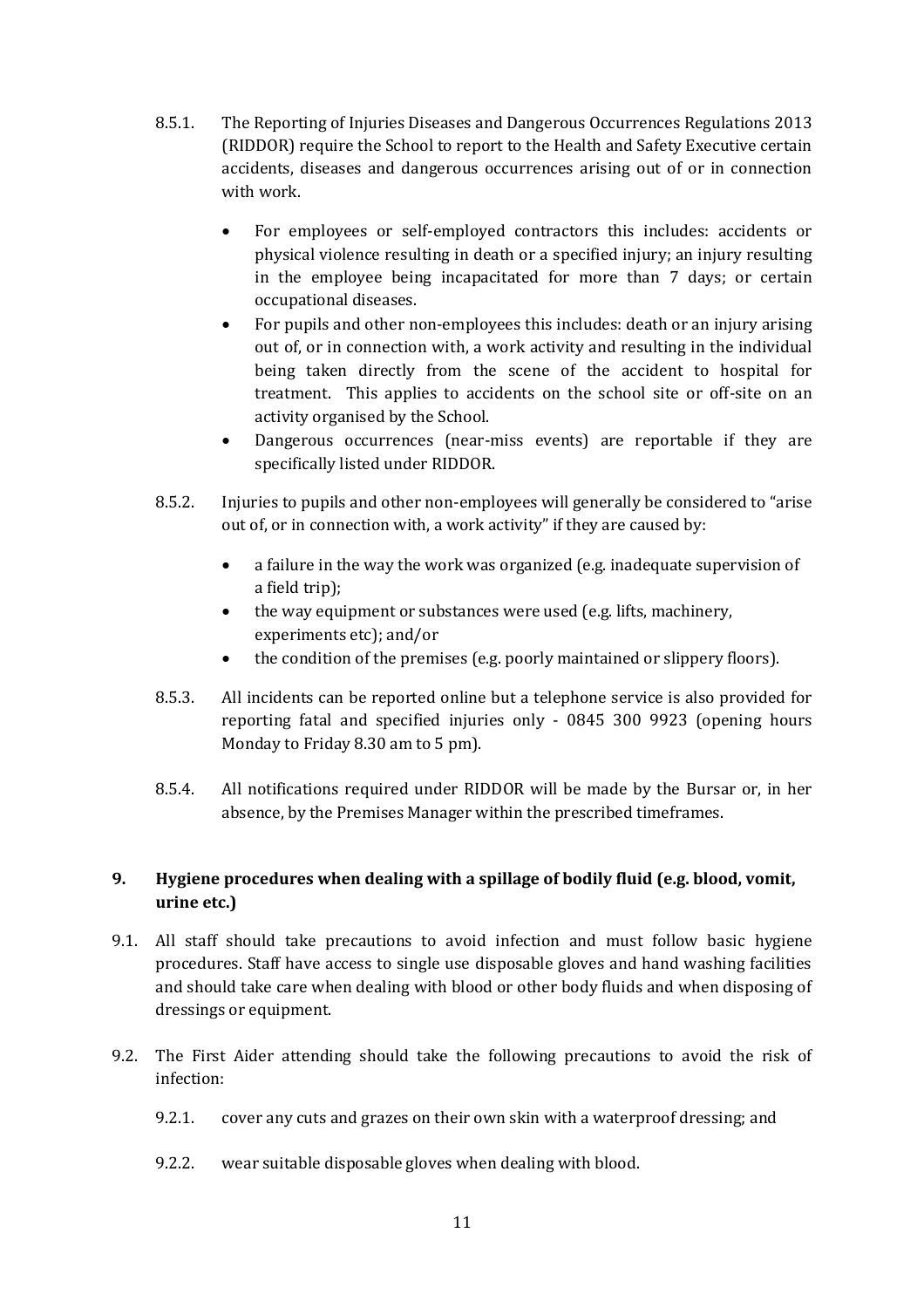- 9.3. Each first aid kit contains gloves and a yellow clinical waste bag for the disposal of any items used during the treatment of the First Aid incident. This should then be disposed of in the yellow clinical waste bin located in the Treatment Room. The bin is clearly labelled for the disposal of clinical waste. There is a second clinical waste bin in the disabled washroom next to the PE office.
- 9.4. If a First Aider has had to deal with any incident involving the spillage of bodily fluids (for example vomit) they should call 251 and one of the School Keepers' Team will come and attend to the clear up. The member of staff should not attempt to clean the area as this requires specialist training and treatment with a specialist product
- 9.5. The PE department can provide spare clothes for a pupil if required.

# **10. Review and Monitoring of First Aid provision**

- 10.1. First Aid arrangements, including the contents of this policy, are under annual review to ensure that the provision is adequate and effective. This review will be carried out by the School Nurses, in consultation with the Health and Safety Committee where appropriate, and the Bursar.
- 10.2. An annual review of training provision will be carried out by the Senior Teacher responsible for staff training.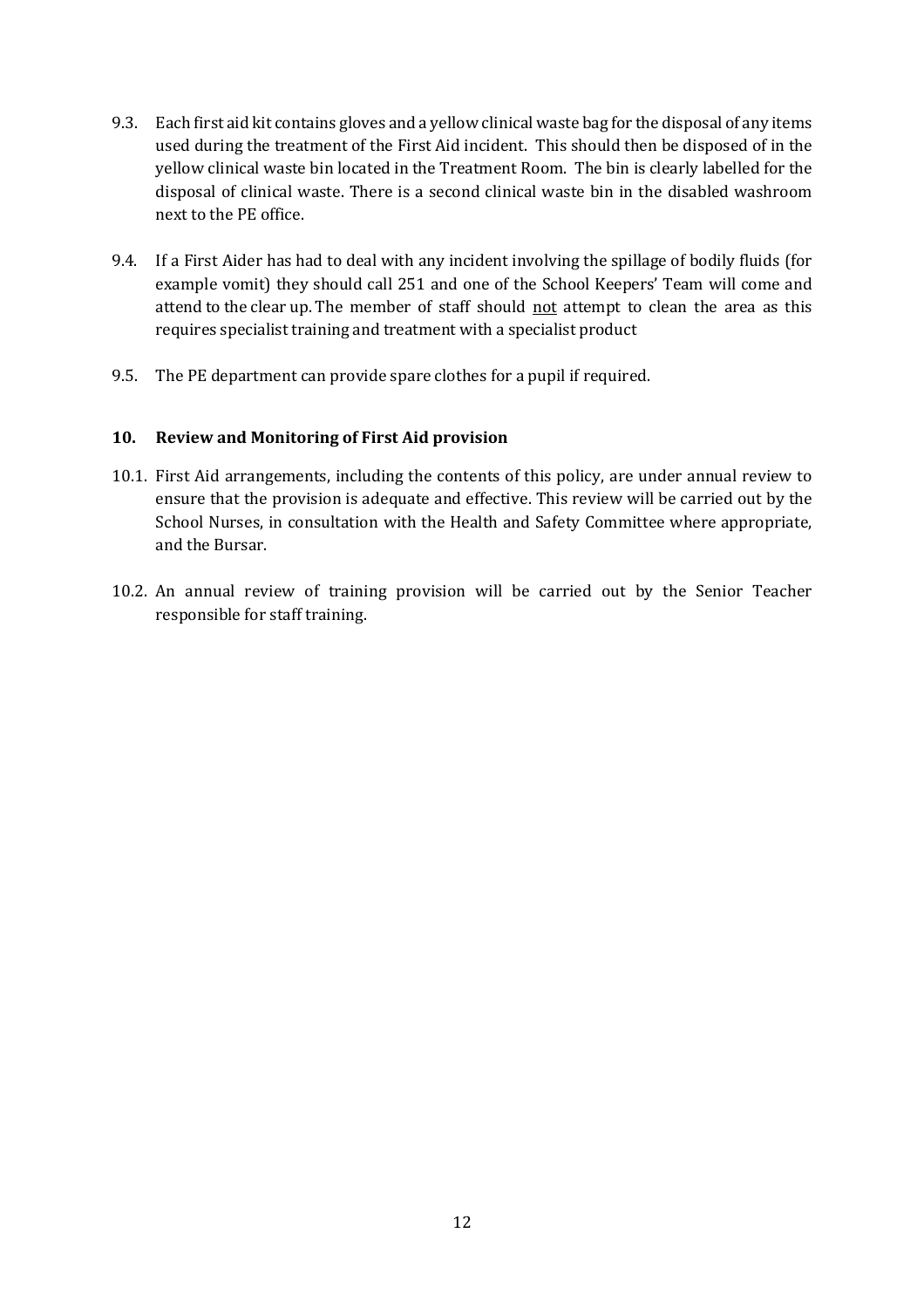# **COVID-19: Annex and First Aid Procedure**

For the duration of the COVID-19 pandemic this overarching annex document will be in place as an amendment to the School's First Aid Policy and Appendices. The document will be updated and recirculated as necessary.

The COVID-19 First Aid Procedure will ensure First Aiders are confident that they can provide First Aid to someone who sustains an injury or becomes unwell during the COVID-19 pandemic; including specific guidance on giving cardiopulmonary resuscitation (CPR).

# **Background:**

COVID-19 is the infectious disease (virus) caused by the most recently discovered coronavirus. This new virus and disease were unknown before the outbreak began in Wuhan, China, in December 2019. COVID-19 is now a global pandemic. As this is a novel disease, knowledge about COVID-19 is constantly being updated.

# **The main symptoms of COVID-19 are currently:**

- **a high temperature** this means feeling hot to the touch on the chest or back (you do not need to measure the temperature with a thermometer).
- **a new, continuous cough** this means coughing more than once an hour, or 3 or more coughing episodes in 24 hours (if the person usually has a cough, it may be worse than usual)
- **loss or change to the sense of smell (anosmia)**  this means having noticed the inability to smell or things smelling differently to normal

Most people with coronavirus have at least one of these symptoms, however some people may be **pre-symptomatic** (have not yet developed symptoms) or be **asymptomatic** (have no symptoms) but be infectious and capable of infecting others.

# **How COVID-19 is spread:**

People can catch COVID-19 from others who have the virus. The disease spreads primarily from person to person through small droplets from the nose or mouth, which are expelled when a person with COVID-19 coughs, sneezes, or speaks. People can catch COVID-19 if they breathe in these droplets from a person infected with the virus. This is why it is important to stay at least 2 metres away from others. These droplets can land on objects and surfaces around the person such as tables, door handles, handrails, telephones and light switches. People can become infected by touching these objects or surfaces, then touching their eyes, nose or mouth. **This is why it is essential to wash your hands regularly with soap and water or clean them with an alcohol-based hand gel.**

# **First Aid in the context of COVID-19:**

All casualties must be assumed to be potentially COVID-19 positive and the following universal precautions taken to ensure the safety of the First Aider and Casualty.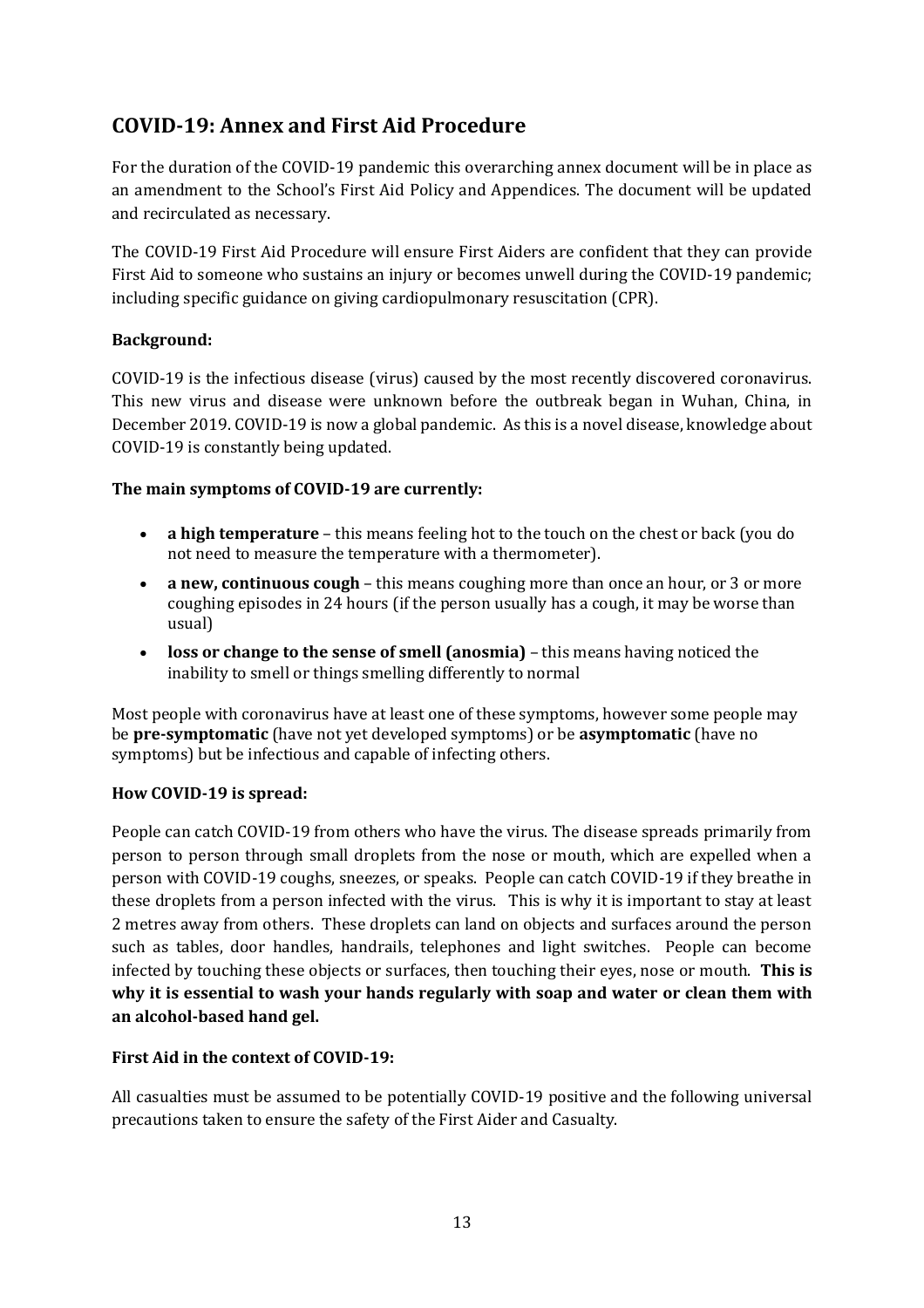# **The COVID-19 First Aid Procedure:**

The First Aider collects a First Aid Kit (containing hand gel) and the attached PPE Kit before attending the casualty. If not possible a helper will collect.

The First Aider uses their training to assess the risk from the immediate environment to self and others present.

The First Aider remains at a 2-metre safe distance to assess hazards and the casualty.

If the casualty is conscious and can communicate, they should self-treat **if this is appropriate** by following instructions given by the First Aider at a 2-metre distance.

The First Aider transfers the First Aid equipment required to the casualty by sliding or another appropriate method.

**If the casualty is unresponsive for the primary and secondary survey or is not able to selftreat then the following PPE must be put on in the following order by the First Aider BEFORE approaching the casualty within 2 metres:**

- 1. First remove any jewellery
- 2. Tie hair up if necessary
- 3. Gel hands as per WHO guidelines
- 4. Put on Apron and tie at back
- 5. Apply a Type IIR fluid resistant surgical facemask (ensuring this is correctly positioned to completely cover the mouth and nose and then pinch over the nose to ensure a tight fit)
- 6. Apply a visor\*
- 7. Apply gloves

\*If the risk assessment of the casualty determines that there is a risk of fluids entering the eye from, for example, coughing, spitting or vomiting, then eye protection (a visor) should also be worn and is put on **after** applying the facemask. A supply of visors is kept with the **Reception First Aid Kit.**

**At all times the First Aider must keep their hands away from own face.**

**When assessing the casualty's breathing, the First Aider does not place their ear or cheek close to the casualty's face and does not listen or feel for breathing for 10 seconds. The First Aider instead looks at the chest to assess breathing; recognizing cardiac arrest by looking for the absence of signs of life and the absence of normal breathing.**

# **The First Aider shouts for help.**

If there is any doubt about confirming cardiac arrest, the default position is to start chest compressions until help arrives.

The helper calls 999 for emergency help while CPR is commenced.

The helper brings the AED (and spare First Aid Kit with PPE attached) and transfers the AED to the First Aider.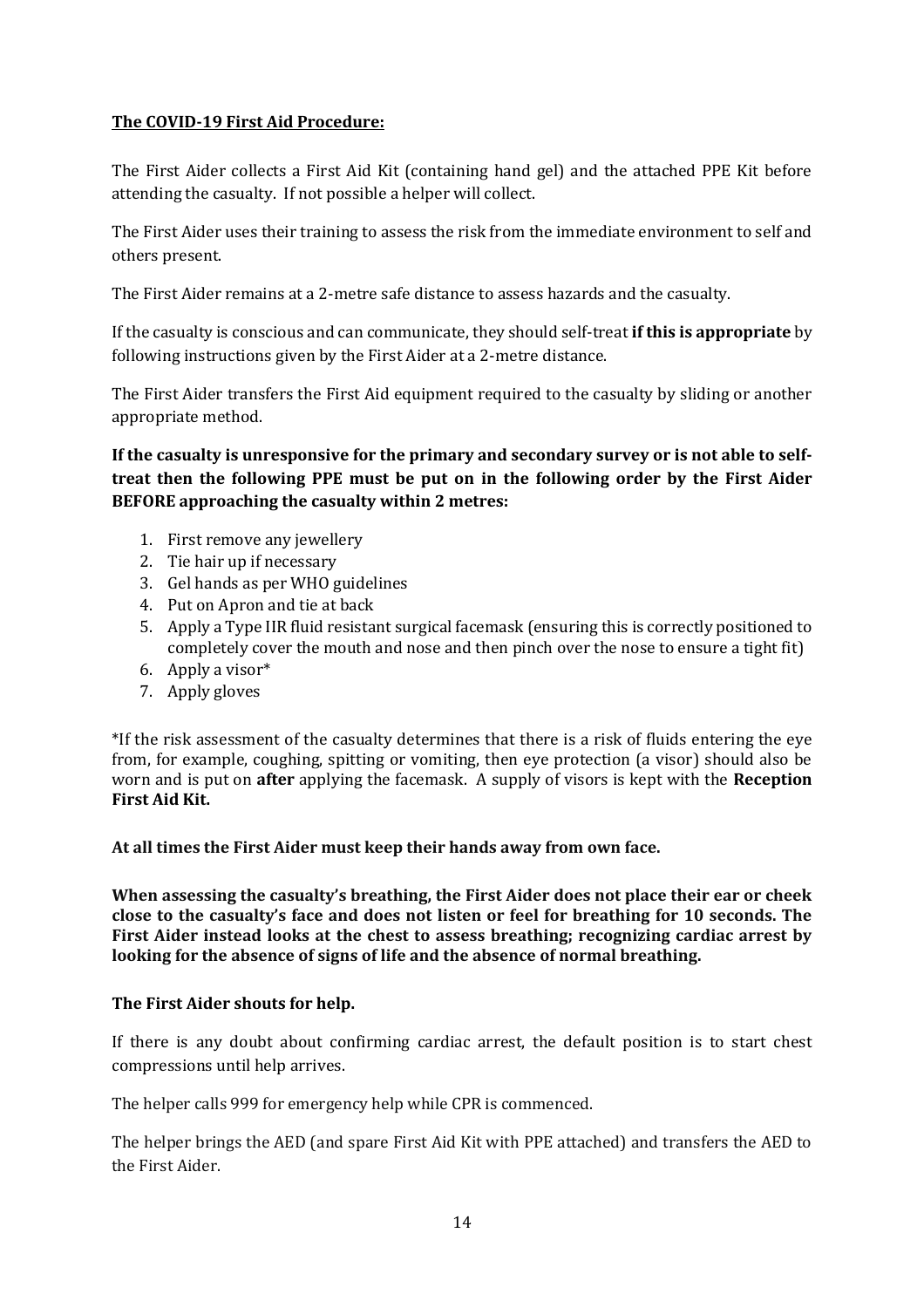The helper puts the phone on speaker and hold it out towards First Aider, so they can maintain at 2-metre distance.

If the First Aider is on their own, they use the hands-free speaker on their own phone so they can start CPR while speaking to ambulance control.

Ambulance control are informed the casualty is potentially COVID-19 positive as appropriate.

# **Cardiopulmonary Resuscitation (CPR):**

**Whenever CPR is carried out, particularly on an unknown victim, there is some risk of cross infection, associated particularly with giving rescue breaths. Normally, this risk is very small and is set against the inevitability that a person in cardiac arrest will die if no assistance is given. If there is a perceived risk of infection, the First Aider should place a cloth/towel/clothing over the casualty's mouth and nose BEFORE COMMENCING CPR and attempt compression-only CPR and ensure the early attachment of the AED until help arrives.**

# **DO NOT GIVE RESCUE BREATHS**

Ensure mouth and nose of casualty is covered.

Start CPR - Kneel by the casualty and put the heel of one hand on the middle of the person's chest. Putting other hand on top of the first. Interlock the fingers, making sure not to touch the ribs.

Keeping arms straight, lean over casualty, press down hard, to a depth of about 5-6cm before releasing the pressure, allowing the chest to come back up. The beat of the song "Staying Alive" can help keep to the right speed.

# **THE HELPER REMINDS THE FIRST AIDER NOT TO GIVE RESCUE BREATHS**

The First Aider continues with Chest Compressions only pausing to attach the AED pads to the chest of the casualty and following the verbal AED automated instructions, but **ignoring** the command to provide rescue breaths.

An AED significantly increases the chances of a casualty's survival.

The First Aider applies a shock, if prompted by the AED.

# **The helper keeps a 2-metre distance. However, the First Aider is likely to become rapidly exhausted.**

If the helper is needed to take over CPR from the First Aider the helper puts on PPE as above.

At all times the helper keeps their hands away from their face.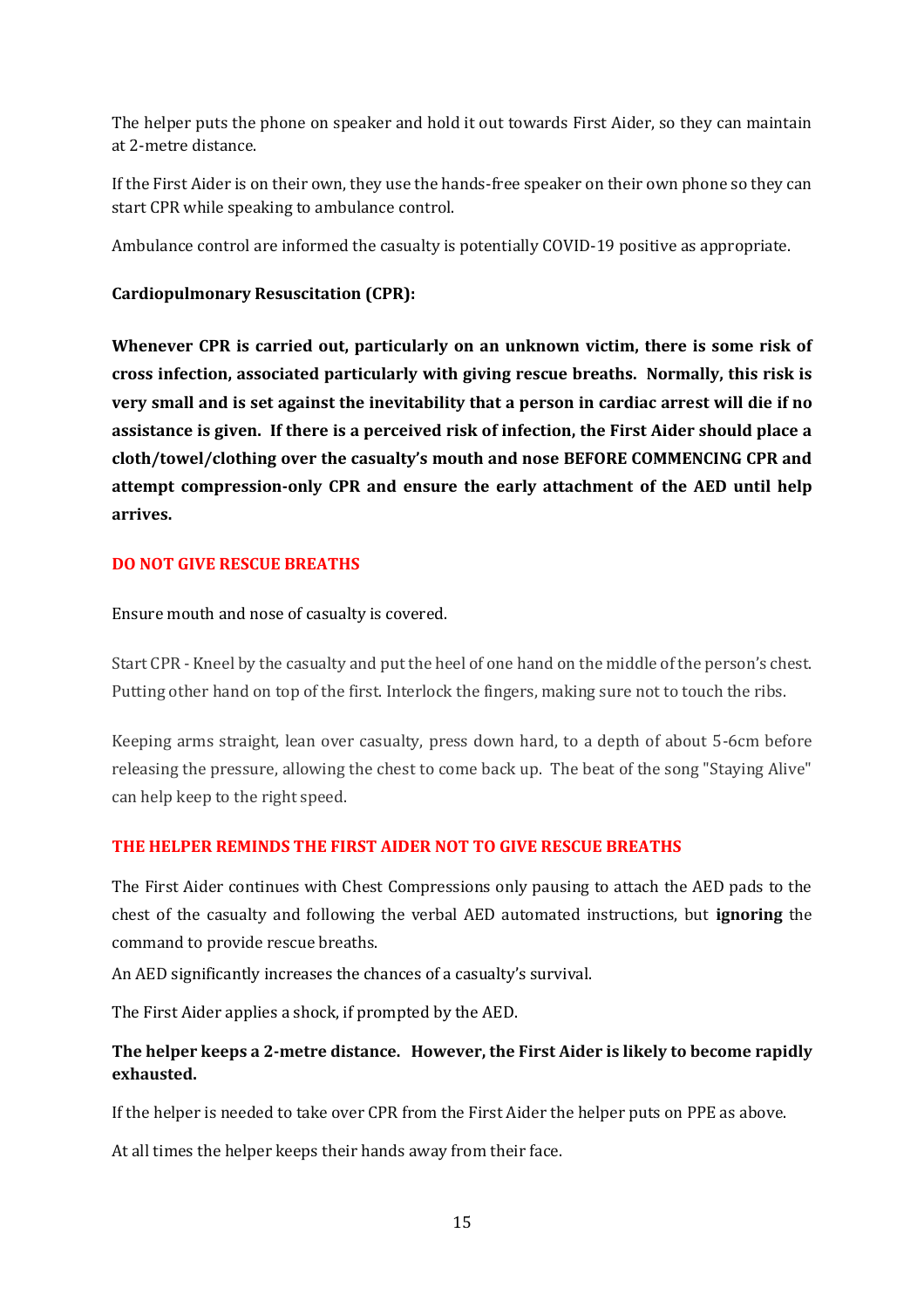# **Disposal of PPE:**

When the casualty has been treated or the Ambulance Service have arrived and taken over the care of the casualty, the First Aider must remove their PPE carefully in the correct order into the orange lidded pedal bin specifically for this purpose, situated outside the Isolation Room as follows:

- 1. Remove gloves and drop into bin
- 2. Gel hands as per WHO guidelines
- 3. Remove apron by breaking the tie at the back. Pull apron away from the neck and shoulders by only touching the inside of the apron and fold and roll it in on itself and drop into bin
- 4. Gel hands
- 5. If wearing a visor do not bend forwards as this brings the bottom of the visor into contact with the clean upper body. Remove by holding the band at the back of the visor and lift over head and drop into bin without touching the front of the visor\*
- 6. Gel hands
- 7. Remove facemask by unfastening bottom tie and then top tie. Do not bend the neck forward as this allows the facemask to touch the clean upper body. Pull the facemask away from face holding ties without touching the front of the facemask and drop into bin
- 8. Gel hands

If there is any clinical waste this is placed into the clinical waste bin next to the PPE bin first. Any Adrenaline Auto-Injectors must be handed over safely to the Ambulance Service for safe disposal.

# **The First Aider must thoroughly wash their hands with Soap and Water at the first opportunity.**

# **Follow-up:**

All reusable First Aid equipment and the AED are thoroughly cleaned and disinfected using appropriate wipes and then restocked by the School Nurses.

The member of staff with oversight for First Aid or the Line Manager will ensure the First Aider and helper have an opportunity to debrief following the incident.

# **References:**

<https://www.nhs.uk/conditions/coronavirus-covid-19/symptoms/> (Accessed 10/06/2020)

[https://www.who.int/emergencies/diseases/novel-coronavirus-2019/question-and-answers-hub/q-a](https://www.who.int/emergencies/diseases/novel-coronavirus-2019/question-and-answers-hub/q-a-detail/q-a-coronaviruses)[detail/q-a-coronaviruses](https://www.who.int/emergencies/diseases/novel-coronavirus-2019/question-and-answers-hub/q-a-detail/q-a-coronaviruses) (Accessed 10/06/2020)

[https://www.resus.org.uk/media/statements/resuscitation-council-uk-statements-on-covid-19](https://www.resus.org.uk/media/statements/resuscitation-council-uk-statements-on-covid-19-coronavirus-cpr-and-resuscitation/covid-community/) [coronavirus-cpr-and-resuscitation/covid-community/](https://www.resus.org.uk/media/statements/resuscitation-council-uk-statements-on-covid-19-coronavirus-cpr-and-resuscitation/covid-community/) (Accessed 10/06/2020)

[https://www.who.int/gpsc/5may/How\\_To\\_HandRub\\_Poster.pdf](https://www.who.int/gpsc/5may/How_To_HandRub_Poster.pdf) (Accessed 11/06/2020)

[https://www.gov.uk/government/publications/safe-working-in-education-childcare-and-childrens](https://www.gov.uk/government/publications/safe-working-in-education-childcare-and-childrens-social-care/safe-working-in-education-childcare-and-childrens-social-care-settings-including-the-use-of-personal-protective-equipment-ppe)[social-care/safe-working-in-education-childcare-and-childrens-social-care-settings-including-the-use-of](https://www.gov.uk/government/publications/safe-working-in-education-childcare-and-childrens-social-care/safe-working-in-education-childcare-and-childrens-social-care-settings-including-the-use-of-personal-protective-equipment-ppe)[personal-protective-equipment-ppe](https://www.gov.uk/government/publications/safe-working-in-education-childcare-and-childrens-social-care/safe-working-in-education-childcare-and-childrens-social-care-settings-including-the-use-of-personal-protective-equipment-ppe) (Accessed 12/06/2020)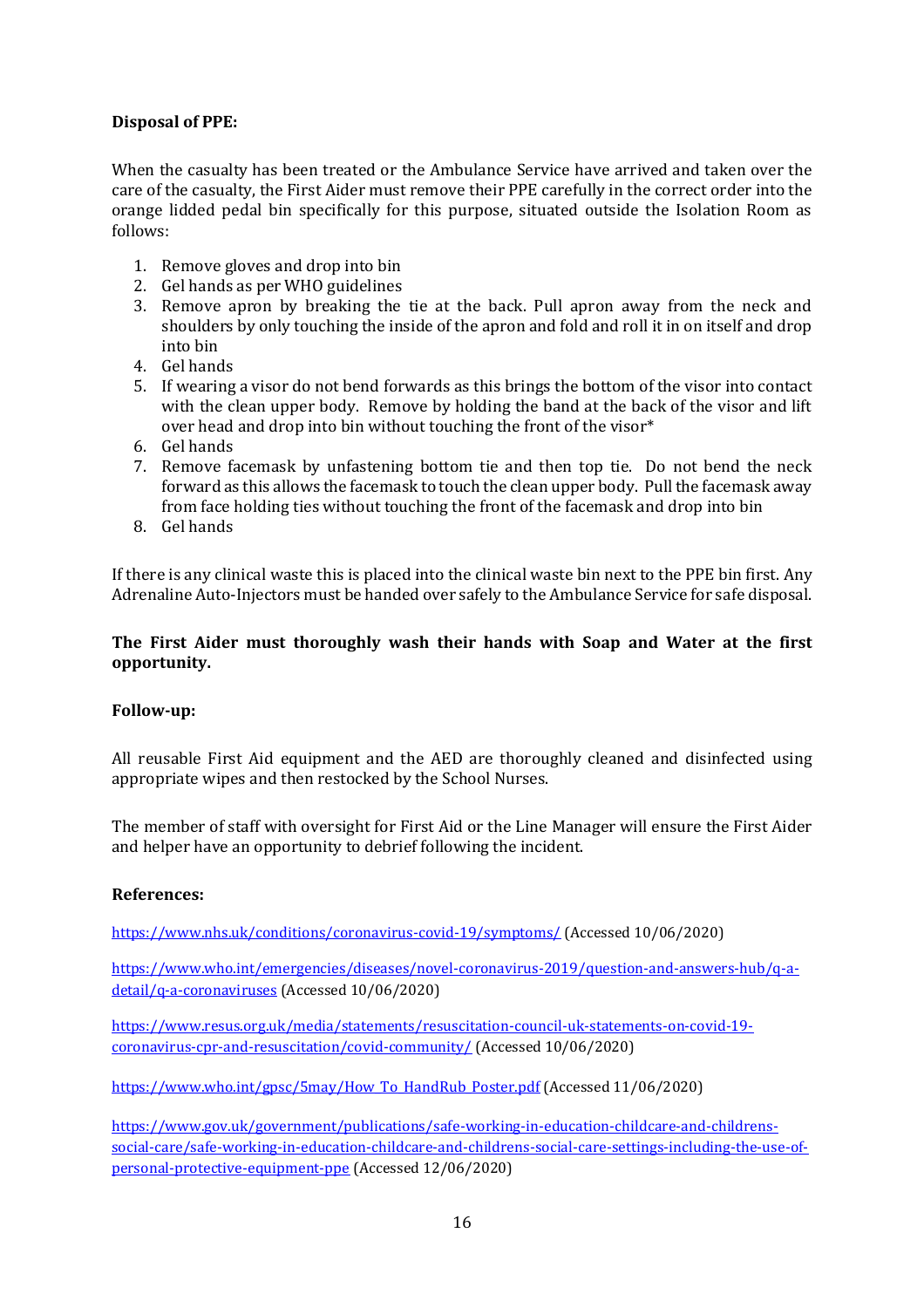# **SCHEDULE 1**

#### **Location of First Aid Kits**

| Art Room A2 (plasters and wipes only)                            | Art Room A3 (plasters and wipes only)                   |
|------------------------------------------------------------------|---------------------------------------------------------|
| Netball Courts (box) and Hockey Hut (plasters and<br>wipes only) | Biology Prep Room (plasters and wipes only)             |
| Biology Corridor (Ground floor)                                  | Bishop Centre (Front of Hall by Door)                   |
| Chemistry (Chemistry Corridor, 2 <sup>nd</sup> Floor)            | Design Technology (DT Room)                             |
| Finance Office (cupboard - plasters and wipes only)              | Groundsman's Shed (plasters and wipes only)             |
| Kitchen (box provided by Chartwells)                             | Lobby (near security)                                   |
| Margaret Gray Building (ground floor inside fire door)           | Medical Centre (Emergency Grab Bag by entry<br>door)    |
| Mini Bus                                                         | PE (5x Backpacks for off-site in PE Office)             |
| Physics (Physics Corridor, 1st Floor)                            | Pottery (A5) (plasters and wipes only)                  |
| Reception (behind desk)                                          | Rudland Music School (1st floor central seated<br>area) |
| Rudland Music School (First floor by seating area)               | School Office (hanging to left of door)                 |
| School Keeper's Shed (on wall on left hand side)                 | Sports Hall (main corridor)                             |
| Staff Dining Room (box on wall)                                  | Staff Dining Room (box on wall)                         |
| 6th Form Corridor                                                | Washing up area of Dining Room (box on wall)            |

**Location of Eye Wash Stations:** Biology (B3), Chemistry (C1, C2, C3), Physics (P3), Biology - Sealed Eye wash containers (E1), Security (Sealed eye wash container),.

**Location of Emergency Asthma Kits:** Medical Centre. School Office, Sports Hall Corridor.

**Location of Emergency Spare Adrenaline Auto-Injectors**: Medical Centre, Girls' Servery and Reception.

**Location of Automatic Defibrillator (AED):** Reception (by entry door) and Sports Centre (main corridor)

**Location of Evacuation Chairs:** Near Staff Dining Room, Brooke Building (First Floor, South Staircase)

**Location of Wheelchairs:** Outside Lady Chapel, Sports Corridor (Astroturf end) and the Medical Centre.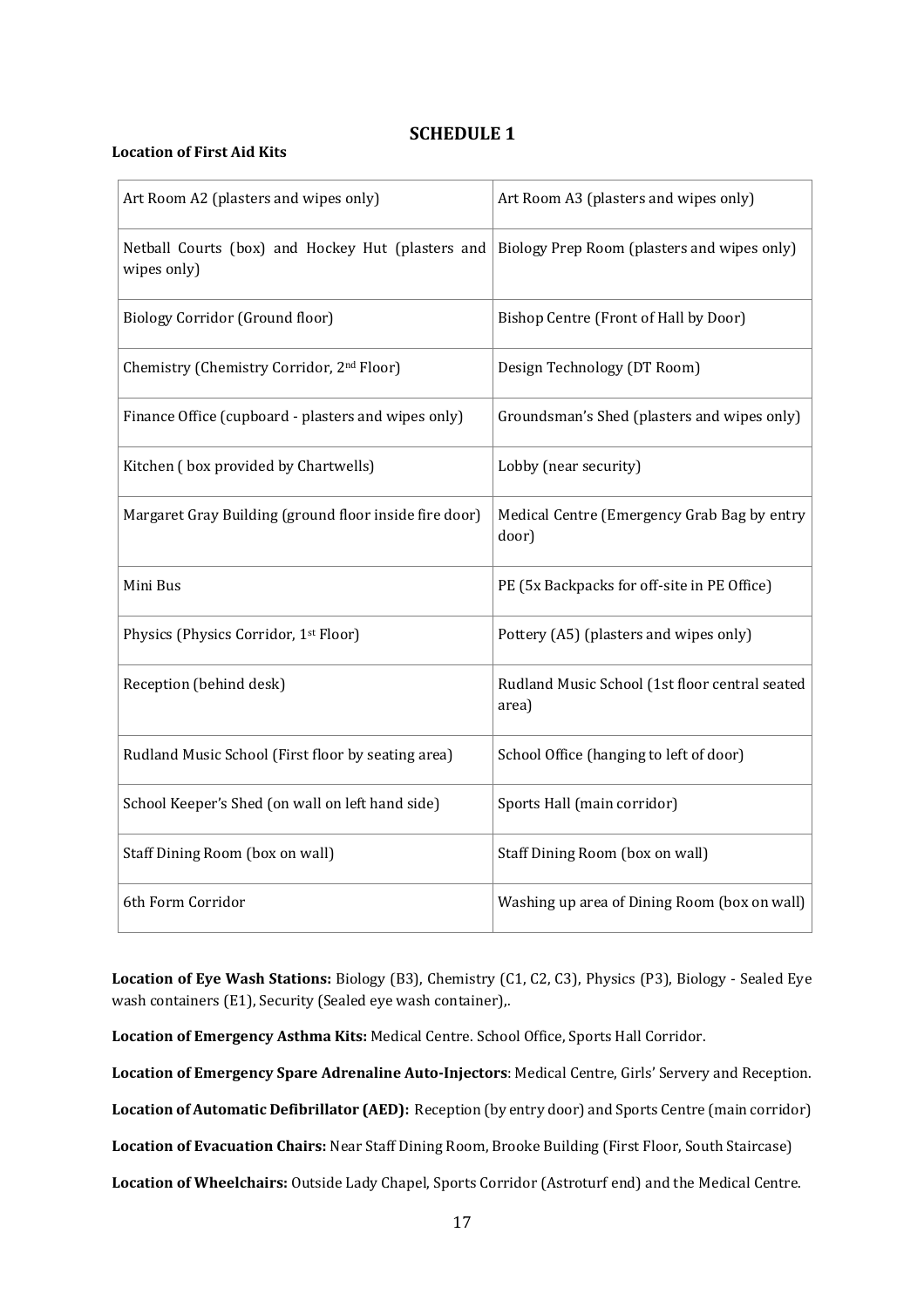#### **Appendix - I Severe allergic reaction - Anaphylaxis**

An allergy is a hypersensitivity to a foreign substance that is normally harmless, but produces an immune response reaction in some people. An anaphylactic reaction is the extreme end of the allergy spectrum affecting the whole body and requires emergency treatment to preserve life, with an intramuscular injection of adrenaline (in school - via an Adrenaline Auto-Injector such as an Emerade/EpiPen/Jext. The reaction usually occurs within minutes of exposure to the "trigger" substance although in some cases the reaction may be delayed for a few hours (**bi-phasic**). Common trigger substances include peanuts, tree nuts, eggs, shellfish, kiwi, insect stings, latex and drugs such as penicillin. **Avoidance of the allergen/trigger substance is paramount.**

#### **Signs and symptoms**

The early symptoms of an **allergic** reaction are:

- Itchy, urticarial rash (hives) anywhere on the body
- Runny nose and watery eyes
- Nausea and vomiting
- Abdominal cramping
- Tingling when an allergen has been touched

Where possible remove the "trigger" – the sting, food etc. – get them to spit the food out but **NEVER** induce vomiting

The pupil's medical condition must be monitored as it may **rapidly** deteriorate

#### **Definition of Anaphylaxis:**

#### **Anaphylaxis involves one or both of two features**

- **Respiratory difficulty (swelling of the airway or asthma)**
- **Hypotension (fainting, collapse or unconsciousness)**

Symptoms suggestive of **Anaphylaxis** are:

- Skin Changes: Pale or flushed, urticaria (hives)
- Severe swelling of lips or face
- Tongue becomes swollen
- Respiratory difficulty audible wheeze, hoarseness, stridor
- Difficulty in swallowing or speaking
- Pupil may complain that the their neck feels funny
- Feeling weak or faint due to a drop in blood pressure
- Feeling of impending doom (anxiety, agitation)
- Pale and clammy skin
- A rapid and weak pulse
- May become unconscious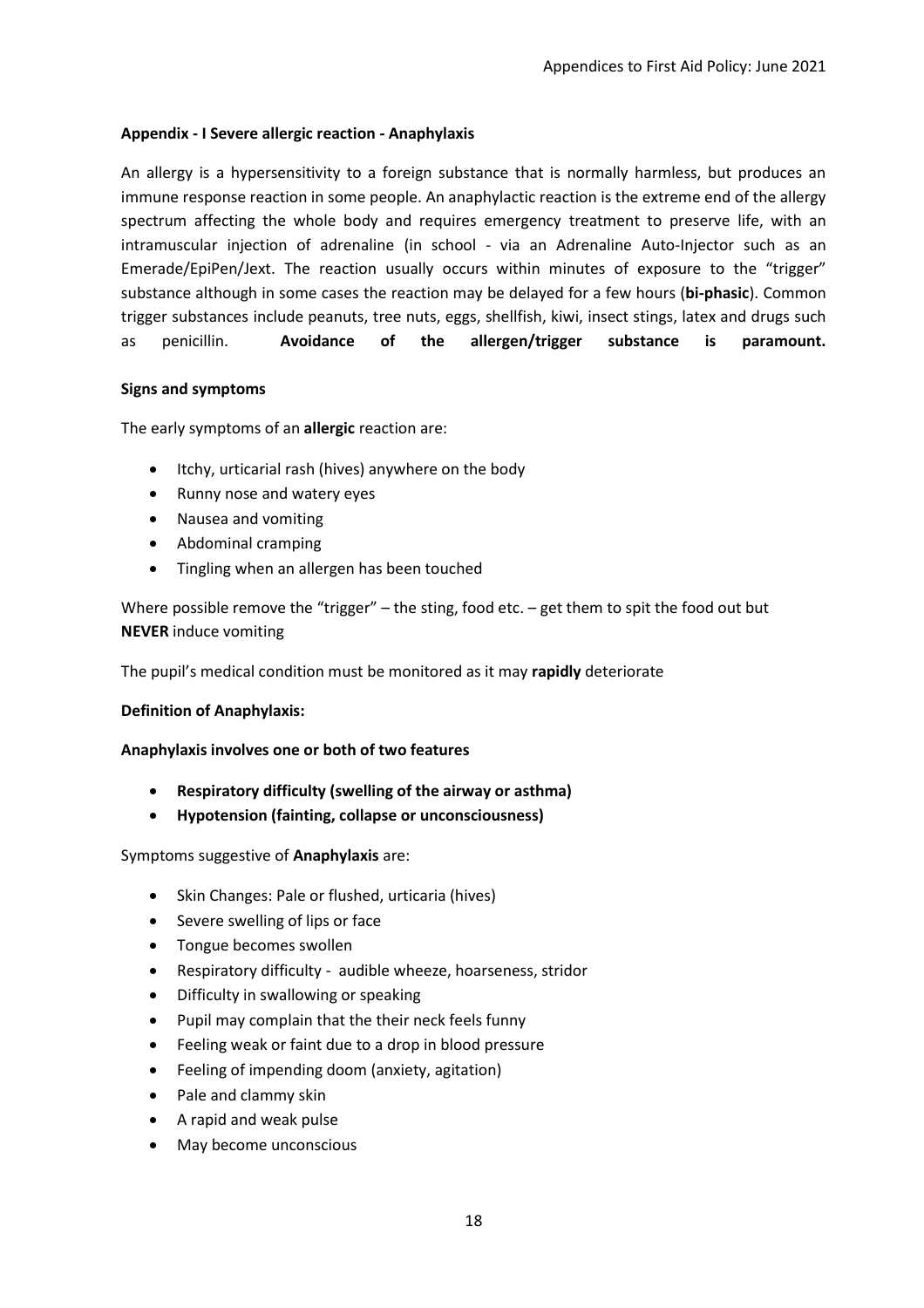#### **Treatment - what to do**

Follow the pupil's individual **Emergency Allergy Action Plan**.

Treatment depends on the severity of the reaction and may require the administration of an Emergency Adrenaline Auto Injector (Emerade/EpiPen/Jext) to be given **without delay.**

#### **For mild symptoms**

An antihistamine and if prescribed, an inhaler should be taken by the pupil/be given by the School Nurse, or in her absence by any first aider and on visits, by the teacher with responsibility for First Aid.

**Monitor** - the pupil's medical condition as it may **rapidly** deteriorate.

#### **For severe symptoms**

Each pupil with a known severe allergy, who has been prescribed an Adrenaline Auto Injector - Emerade/EpiPen/Jext should (*parents advised*) carry x2 with them at all times. Each pupil also has at least x1 Adrenaline Auto Injector together with any other emergency medication required and a named Emergency Allergy Action Plan in their yellow emergency kit, which must accompany them on all offsite activities. The yellow emergency kits with photo-id are hanging on named hooks in the unlocked Medical Centre in the Doctor's Room.

Treatment for anaphylaxis is adrenaline administered via an Adrenaline Auto Injector into the upper outer thigh muscle and may be given through clothing (avoiding the seam line) noting the time. Adrenaline quickly reverses the effects of the allergic reaction, but it is short-acting. If there is no improvement or the symptoms return, then a second Adrenaline Auto Injector must be administered after **5 minutes**. Follow the pupil's Individual Emergency Allergy Action Plan which includes details of any additional medication to be administered such as antihistamines, an inhaler or steroids (adjuncts). **The pupil must always go to hospital by ambulance if an Adrenaline Auto Injector is administered, even if they appear to have recovered.**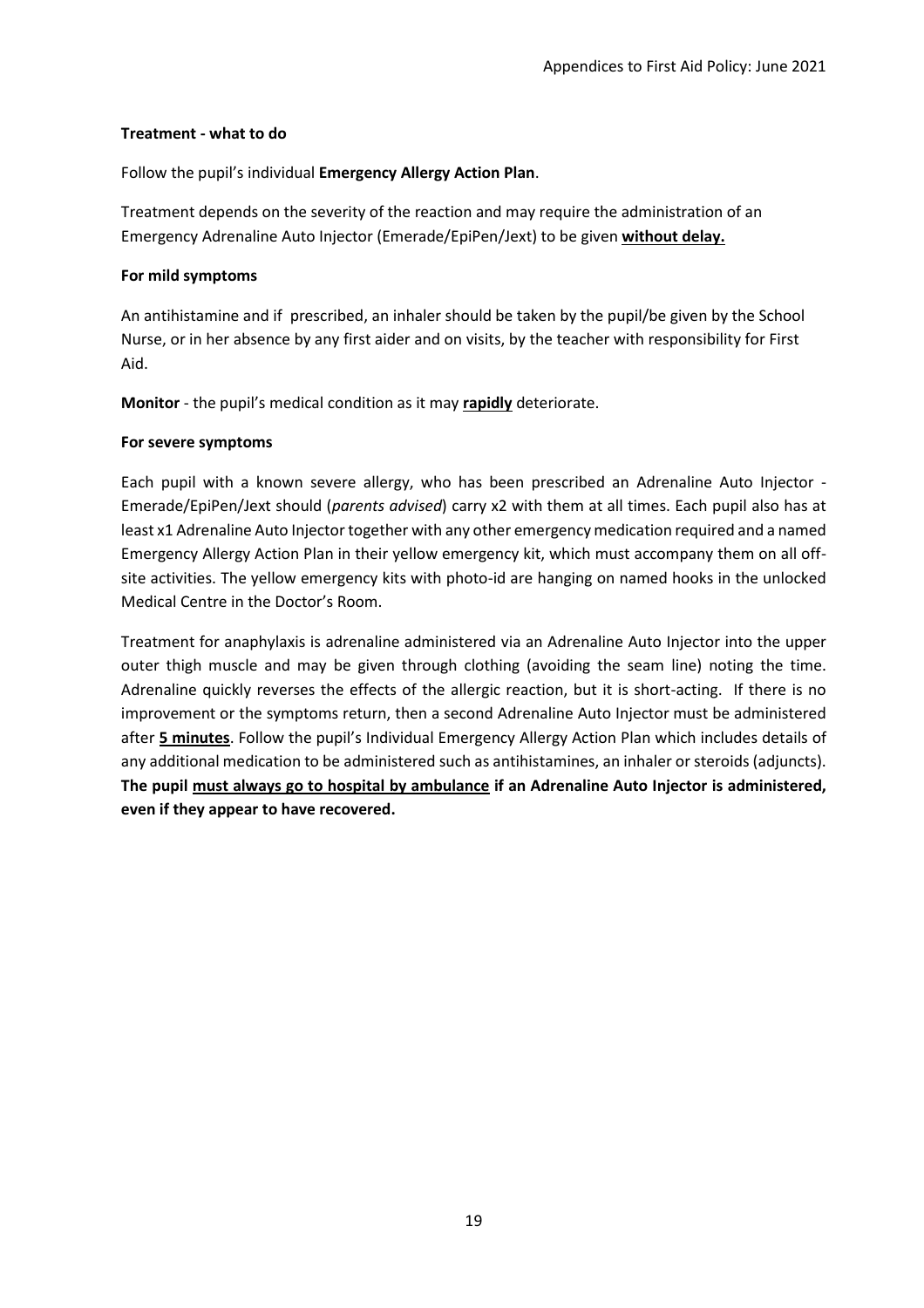# **Emergency procedure to be followed in school**

If a pupil shows signs or symptoms of a severe allergic reaction, the School Nurse will be informed immediately. If for any reason, the School Nurse is not available, a First Aider must be alerted and the following procedure initiated; **following the pupil's Individual Emergency Care Plan:**

**Do not attempt to move the pupil. They may sit up but if they feel faint lie them down and raise their legs (to help preserve their blood pressure). DO NOT STAND THE PUPIL UP!**

- **Administer the pupil's own Adrenaline Auto Injector – Emerade/EpiPen/Jext or help them to administer it themselves if they are able (note the time - write this on your hand)**
- If the pupil's own Adrenaline Auto Injector is not available the member of staff should access the nearest Emergency Spare EpiPen (available in the Medical Centre, Girls' Servery and Reception)
- Remember to give the Adrenaline Auto Injector as soon as possible do not delay **adrenaline will do no harm, but can save a life if given**
- **Call an ambulance stating "anaphylaxis" (follow the school procedure for calling an ambulance)**
- Send a responsible person to get the pupil's yellow emergency kit containing the spare Adrenaline Auto Injector from the Medical Centre
- Monitor the pupil's condition carefully; be prepared to commence cardio pulmonary resuscitation (CPR)
- **If symptoms have not improved or symptoms return, then after 5 minutes administer the second Adrenaline Auto Injector**
- Give all used Adrenaline Auto Injectors to the ambulance crew for safe disposal
- A member of staff will accompany the pupil to hospital and stay until the parents arrive
- The School Nurse will record the incident on an accident report form and in the pupil's individual medical record
- **The parents will replace any medication as necessary before the pupil returns to school**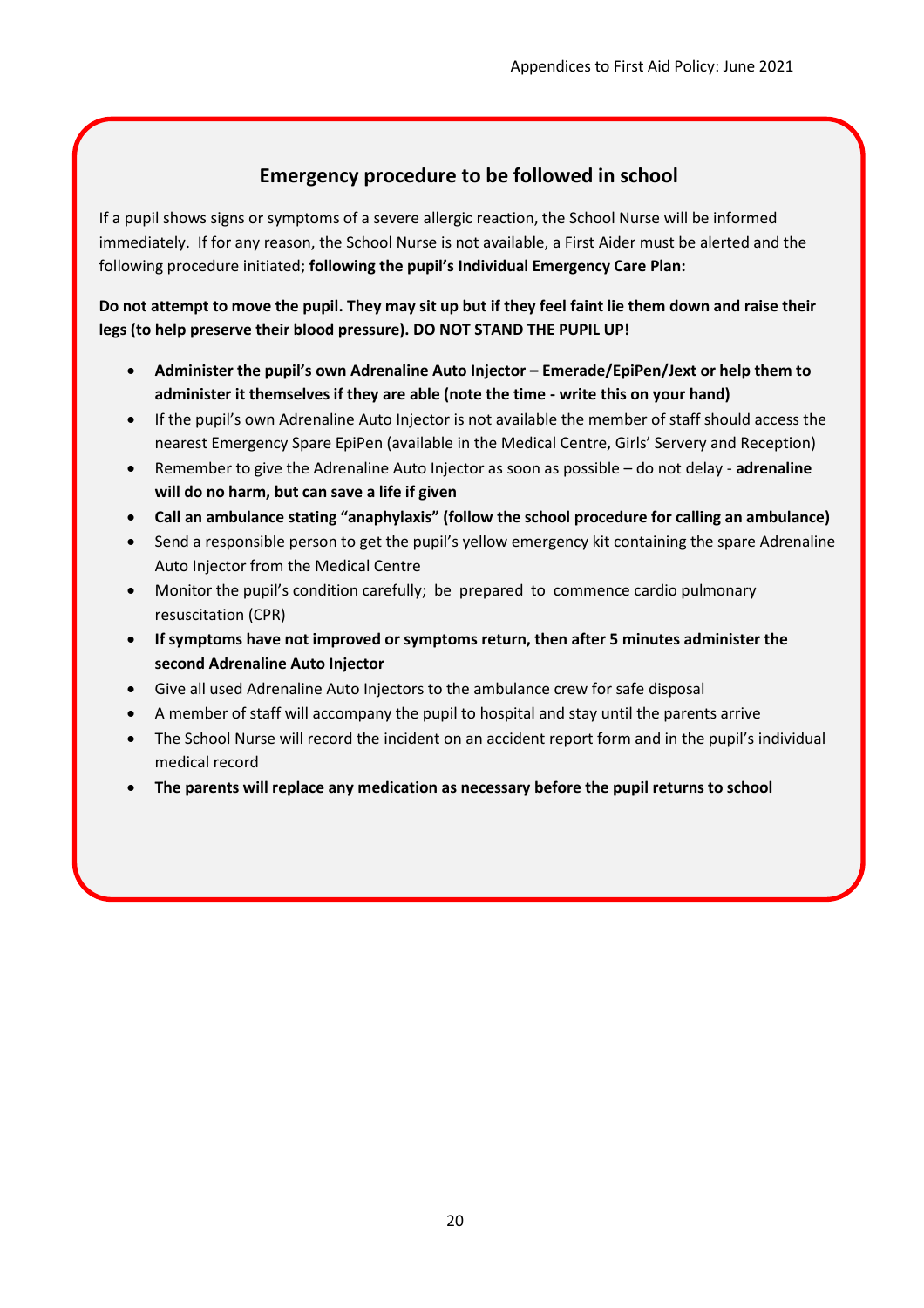#### **First episode - In the case of a pupil without a previous history of anaphylaxis or allergy reaction**

The School Nurse should be contacted without delay if the episode occurs in school. If she is not available or the incident is off-site then an ambulance should be called (stating that the emergency is a suspected anaphylactic reaction) and First Aid measures carried out.

#### **New pupils**

- Parents must inform us of their daughter's allergy on the Confidential Medical Questionnaire Form that they complete when their daughter joins Godolphin and Latymer. If the condition develops later, the parents must notify us as soon as possible.
- The School Nurse will discuss with parents the specific arrangements for their daughter.
- Parents will need to teach their daughter about the management of her own allergy including avoiding trigger substances and how and when to alert a member of staff.
- The parents should ensure that their daughter has been shown how to self-administer an Adrenaline Auto Injector by the prescribing doctor or specialist allergy nurse and that this is regularly reviewed.
- Pupils should carry x2 Adrenaline Auto Injectors and any other emergency medication required with them at all times.
- Parents must provide the Medical Centre with a spare Adrenaline Auto Injector. Parents will also supply any antihistamine or other medication that may be required. The medication will be kept in a named yellow emergency kit with photo-id, on named hooks in the Medical Centre. The emergency medical kit will also contain the Individual Emergency Care Plan and emergency contact details.
- Parents are responsible for ensuring that all medication is in date and replaced as necessary.
- Parents must keep the school up-to-date with any changes in symptoms or medication and must provide an up-to-date individual Emergency Allergy Action Plan from the prescribing doctor.
- Catering staff will take all reasonable steps to ensure that only suitable food is available and will advise pupils on ingredients and appropriate food choices as required.
- Although the catering department can accommodate most food allergies, the parents will need to provide their daughter with snacks/packed lunches where appropriate.
- A named photograph of pupils with severe allergies is displayed on the Special Medical Needs poster in the Staff Room, Catering Office, Sports Offices and on the online staff intranet.
- **A pupil must carry her Adrenaline Auto Injectors with her at all times in school together with any other prescribed emergency medication and should wear a medical alert bracelet.**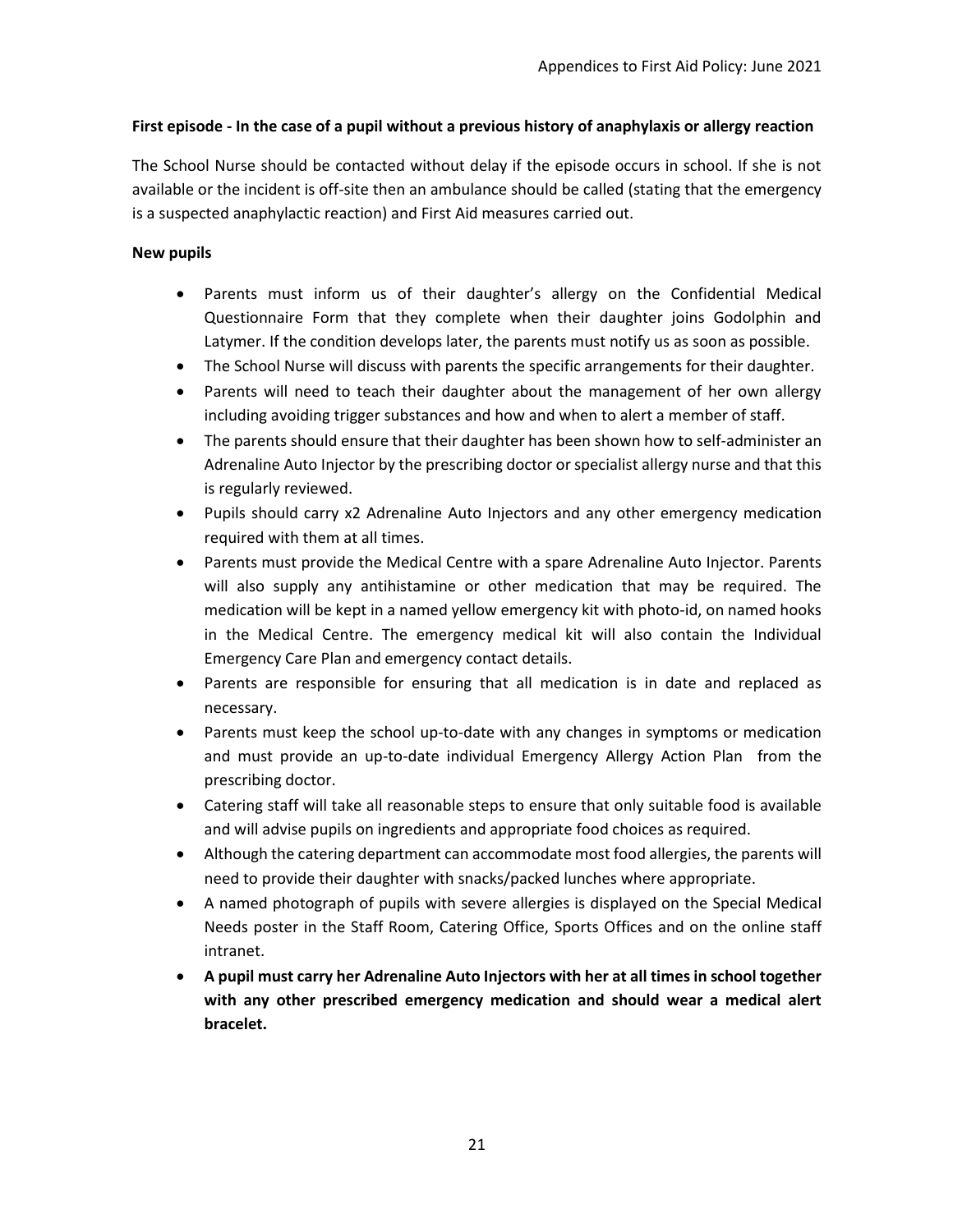# **Training**

- Training will be available to all staff in the recognition and treatment of anaphylaxis and allergic reactions, including the use of Adrenaline Auto Injectors and how to summon help in an emergency.
- An update on allergy/anaphylaxis will take place regularly preferably annually as staff change.
- An update may also be required when protocols and guidelines are revised.
- Specific training can be given on individual pupils as and when the need arises.
- The training to be provided will cover: prevalence; recognition of signs & symptoms of allergic reactions, including anaphylaxis; differential diagnosis; treatment; roles and responsibilities; storage of medication; and administrative procedures.

# **School Visits**

- Specific arrangements should be made for after-school or weekend activities and for school visits
- At least one member of staff trained in administering antihistamine and an Adrenaline Auto Injector must accompany the party
- The degree of supervision required for the pupil should be discussed with parents and will depend on the pupil's age
- A letter for the Airline will need to be requested from the Medical Centre and signed by one of the School Nurses (BSACI form)

Following any anaphylactic episode all staff will meet to discuss what occurred, offer support to each other and look at how the emergency procedure worked and the procedure will be amended if necessary.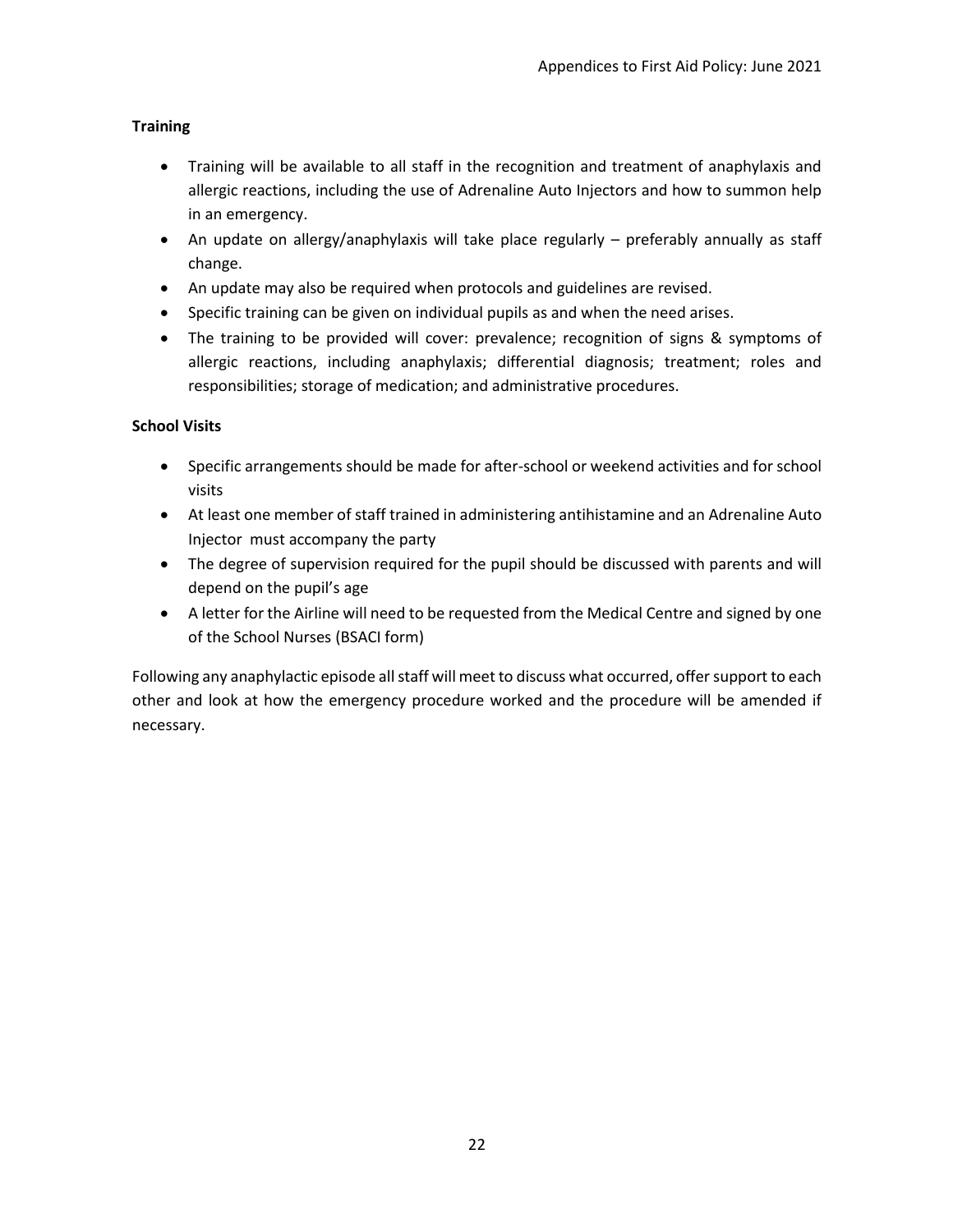#### **Appendix II – Asthma**

Godolphin and Latymer School recognizes that Asthma is a common condition affecting children and young people and welcomes all pupils with Asthma to the school.

Asthma is a serious but controllable chronic disease affecting 1.4 million children within the UK and is one of the most common causes of absence from school and the most frequent medical condition which requires medication to be taken during the school day.

Asthma can vary in its severity and in presentation according to the individual and can occur at any time.

When a person with asthma comes into contact with something that irritates their airways (an asthma trigger), the muscles around the walls of the airways tighten so that the airways become narrower and the lining of the airways becomes inflamed and starts to swell. Sometimes, sticky mucus or phlegm builds up, which can further narrow the airways. These reactions cause the airways to become narrower and irritated - making it difficult to breath and leading to symptoms of asthma.

Asthma can be controlled by taking medication in the form of an inhaler. A reliever inhaler opens the airways and makes breathing easier. A preventer inhaler makes the airways less sensitive to irritants. **Immediate access to a reliever inhaler is essential.**

#### **Types of inhaler**

- Blue Salbutamol (ventolin) reliever inhaler generally delivered via a volumatic spacer device (taken for the immediate relief of symptoms)
- Brown Beclometasone preventer inhaler (usually taken only in the morning and at bedtime

Pupils with asthma learn from their past experience of asthma attacks; they usually know what to do, nevertheless good communication is essential.

# **Triggers**

- Grass and hay
- Pollen
- Animal fur
- Viral infections
- Cold, damp weather
- Exercise
- Emotion
- Smoke, pollution and dust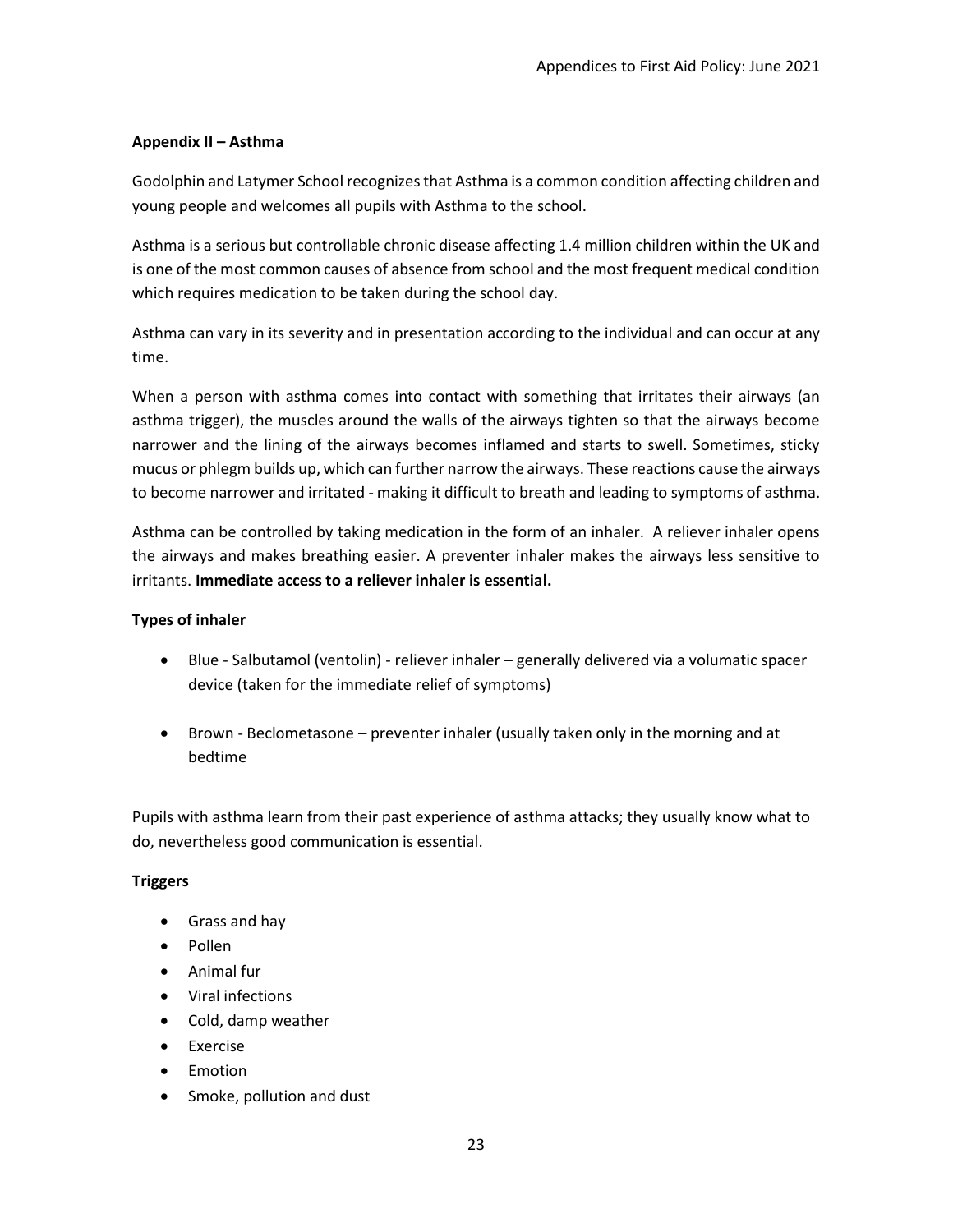#### **Signs of poor control are:**

- Night time symptoms leading to exhaustion during the day and poor concentration
- Frequent daytime symptoms
- Using their reliever inhaler on more than two occasion in a week
- Time off school because of respiratory symptoms

#### **New pupils**

- Parents must inform us of their daughter's asthma on the Confidential Medical Questionnaire Form they complete when the girl joins Godolphin and Latymer. If the condition develops later, the parents must notify us as soon as possible.
- The School Nurse will discuss with parents the specific arrangements for their daughter and parents will be asked to provide a copy of their daughter's current Asthma Action Plan.
- A pupil with asthma should carry her inhaler with her at all times in school.
- **Parents must provide The Visit Group Leader with a spare named inhaler for staff to take on residential visits. Parents are responsible for ensuring that inhalers are in date and replaced as necessary and have sufficient doses remaining.** Should a parent wish to provide the School with a spare inhaler for in-school use, this will be kept in a named individual pouch in the Doctor's room.
- A named photograph of any pupils with asthma is displayed on the Pupil Asthma List displayed in the Staff Room, Catering Office and the online staff intranet.
- All pupils on the Pupil Asthma List will have access to an emergency reliever inhaler if required.
- Regular training will be available to all staff in the recognition of an asthma attack and how to summon help in an emergency. All staff should familiarize themselves with the procedure for dealing with an asthma attack.
- Pupils with asthma are encouraged to take a full part in PE at Godolphin and Latymer and PE staff will remind pupils who have exercise induced asthma to use their reliever inhaler before the commencement of the lesson and during it if needed.
- Specific arrangements should be made for after-school or weekend activities and for school visits.

# **Common signs of an asthma attack**

- Coughing
- Shortness of breath
- Wheezing
- Feeling tight in the chest
- Being unusually quiet
- Difficulty speaking in full sentences

# **It should be noted that in atypical asthma no wheezing will be audible.**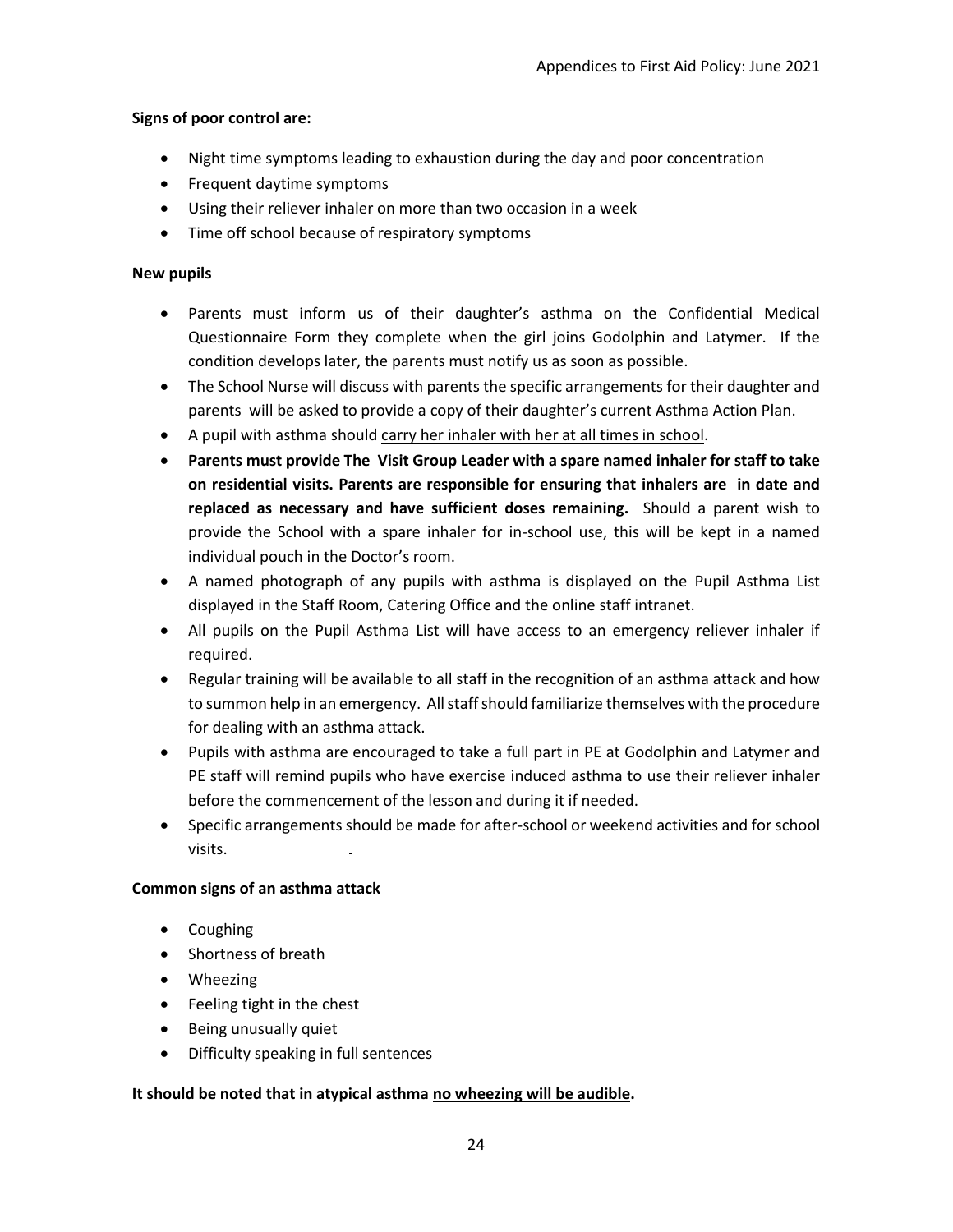# **Emergency procedure to be followed in school**

Action to take in the event of an asthma attack:

- Keep calm
- Encourage the pupil to sit up and slightly forward do not hug or lie them down
- **Make sure the pupil takes two puffs of their reliever inhaler (usually blue)** immediately (preferably through a volumatic spacer)
- If the pupil's inhaler is not available the member of staff should access the nearest Emergency Asthma Kit which contains a reliever inhaler and spacer (available in the Medical Centre, School Office, Netball Hut, Hockey Hut or in the 3 off-site PE first aid kits)
- Ensure tight clothing is loosened
- Reassure the pupil
- Call the School Nurse

If there is no immediate improvement:

**Continue to make sure the pupil takes one puff of their reliever inhaler every minute for five minutes or until their symptoms improve.**

Call 999 urgently and request an ambulance (following school procedure) if:

- The pupil's symptoms do not improve in 5-10 minutes
- The pupil is too breathless or exhausted to talk
- The pupil's lips are blue
- You are in any doubt

Ensure the pupil takes one puff of their reliever inhaler every minute until the ambulance arrives.

Caution:

- **Do not give anything to eat or drink**
- **Do not give ibuprofen or paracetamol**

# **After a minor asthma attack**

- Minor attacks should not interrupt the involvement of a pupil with asthma in school. When the pupil feels better they can return to school activities.
- The parents/guardian must always be informed if their daughter has had an asthma attack.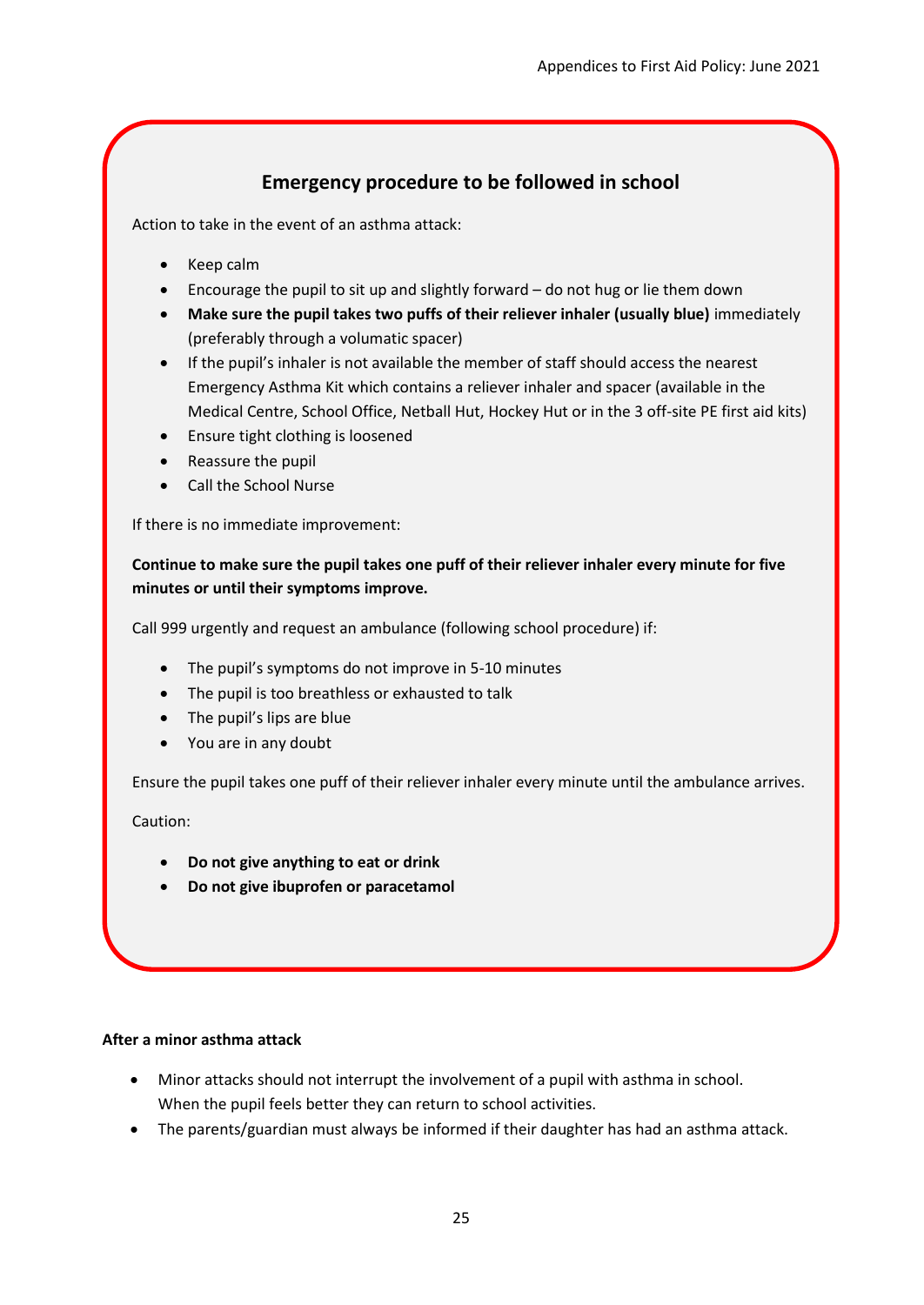#### **Appendix III - Diabetes**

Godolphin and Latymer support pupils attending the school with type 1 diabetes and recognize that they need understanding, encouragement and support to ensure a sense of independence. Most pupils with diabetes have a good knowledge of their condition and can manage it well but good communication between the pupil and medical team is essential.

# **New pupils**

When the pupil joins the school, the parents will complete a Confidential Medical Questionnaire informing us that their daughter is diabetic. The School Nurse will then send an individual care plan for completion, unless the family already has an appropriate and up-to-date plan; in which case a copy will be requested. This will include details of the care to be given for hypoglycaemia (low blood glucose) and the emergency treatment that will be needed and instructions on when to call the emergency services. It is crucial to reinforce that parents are experts in the care of their daughter and should be involved from the outset. They are best positioned to indicate they are ready to share responsibilities with the school. Raising expectations of what is possible and keeping their daughter at the centre of everything is essential. Collaborative working between healthcare professionals, education staff and the pupil's family will support the school in their day to day management of diabetes including monitoring of the condition, food, physical activity and the pupil's wellbeing. Parents will receive a copy of the RCN booklet, "Supporting children and young people with diabetes" when the pupil joins the school.

A copy of the individual care plan will be kept in the Medical Centre; spare equipment will be kept in a named box with a photograph in the diabetes cupboard in the Medical Centre, or in the fridge as necessary. The pupil's name and photograph will be included on the Special Medical Needs Poster; a copy of which is displayed in the Staff Room, Catering Office, Sports Office, EVC's and also on the online staff shared area.

# **Insulin**

The pupil will know how to administer her insulin and will carry this with her during the normal school day. However, the school will support her and the School Nurse will discuss with the parents all aspects of the pupil's insulin and its administration. The school will provide facilities for the safe disposal of needles.

The need for regular eating times is recognized by the school and appropriate arrangements will be made. Diabetes management outside school will be the responsibility of the pupil's consultant/diabetes specialist nurse (DSN) and the parent/guardian must inform the School Nurses of any change in the pupil's regime in writing, as soon as they occur. We will always endeavor to invite the new pupil's DSN to a meeting at the school prior to the girl joining.

# **Day visits**

The pupil will need to carry her insulin and blood glucose testing kit and snacks as usual and must plan for the possibility of a delayed return. All staff will be advised of the necessary precautions and the emergency procedures. The staff will collect the pupil's spare emergency kit and a copy of the individual care plan detailing the emergency procedures, for use in the event of a hypoglycaemic episode. They will also carry spare fast acting glucose/snacks/juice boxes. The emergency kit must be returned to the Medical Centre immediately on return to school.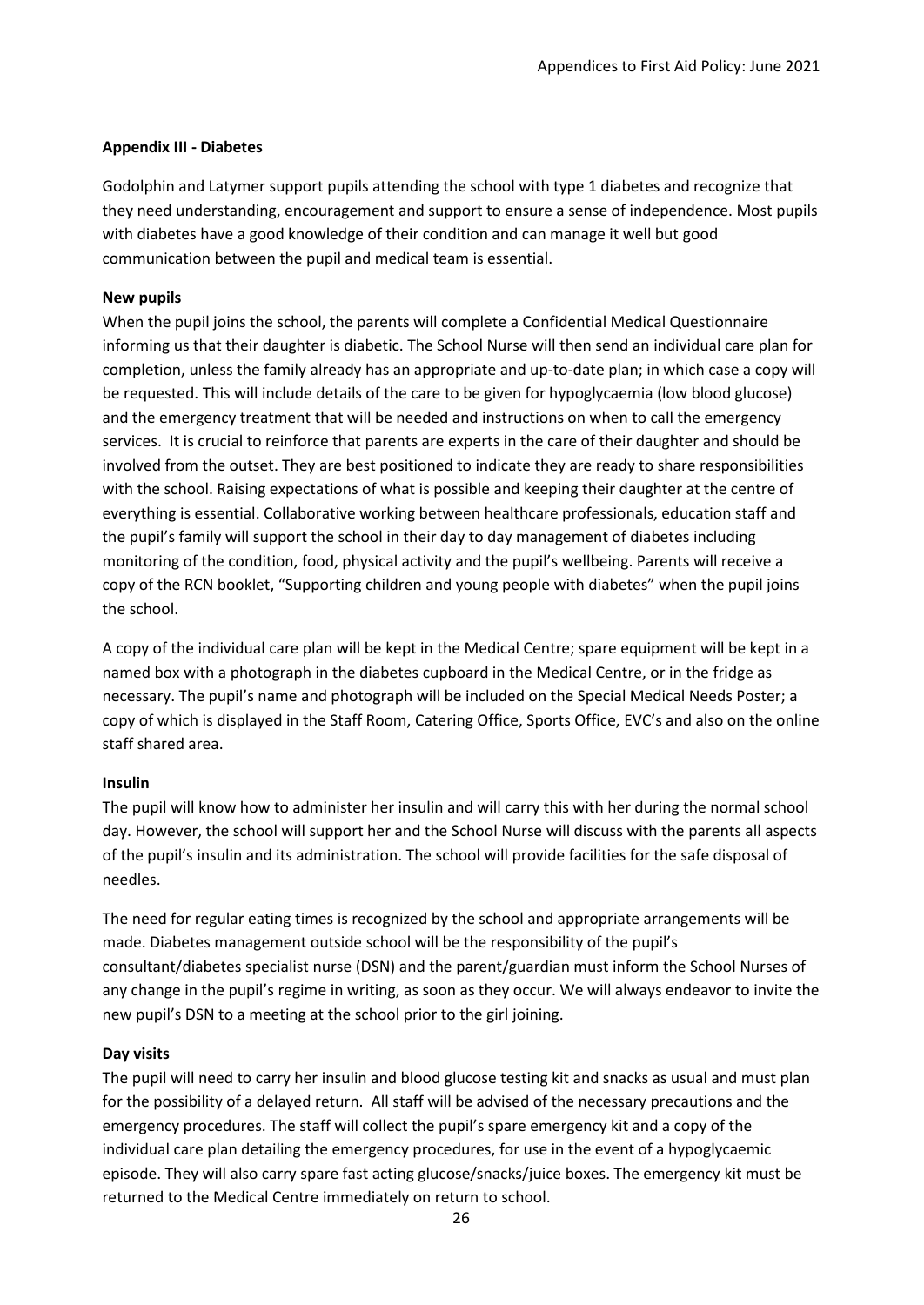#### **Residential and overnight visits**

The parent will complete a detailed medical history form prior to departure which will include the details of insulin with current dosage and frequency. A risk assessment will be carried out and a meeting between the parents and School Nurses will take place. The teacher organizing the visit will aim to ensure that there is refrigerated storage for the insulin. The pupil must be confident in the management of her diabetes with regard to dosage administration, monitoring control and the adjustment of dosage when necessary. A copy of the individual care plan and emergency procedures will be taken on the visit. When travelling by air, a letter will be written explaining the medical need for equipment to be carried on the plane – this is requested from the school office and signed by one of the School Nurses. In the event of loss or damage to the insulin, it will be the parents' responsibility to provide where possible extra medication. However, where this is not possible or a delay will occur the visit leader should contact the paediatric department or Accident and Emergency department at the nearest hospital, who will be able to offer assistance.

**If following a risk assessment it is felt by the parents and School Nurses that the pupil is not able to manage her diabetes independently, then the requirement for a trained health professional to accompany the visit will be discussed.**

#### **PE**

The school will ensure that PE staff are aware of the precautions necessary for a pupil with diabetes to take part in sporting activities and on the emergency procedures. PE staff will have a supply of fast acting glucose/snacks/juice boxes available for diabetic pupils when they are off site or at sporting events.

#### **Background**

Type 1 diabetes develops when the insulin-producing cells in the body are destroyed by the body's immune system; the body is unable to produce any insulin. It is a long-term medical condition. Insulin is the key that unlocks the door to the body's cells. Once the door is unlocked glucose can enter the cells where it is used as fuel. In Type 1 diabetes the body is unable to produce any insulin so there is no key to unlock the door and the glucose builds up in the blood. Nobody knows for sure why these insulinproducing cells have been destroyed, but the most likely cause is the body having an abnormal reaction to the cells. This may be triggered by a virus or other infection. Type 1 diabetes can develop at any age but usually appears before the age of 40, and especially in childhood. Type 1 diabetes accounts for between 5 and 15 per cent of all people with diabetes and is treated by daily insulin injections, a healthy diet and regular physical activity. Insulin is taken either by injections, an insulin pen or via a pump.

#### **The main symptoms of undiagnosed diabetes can include:**

- passing urine more often than usual, especially at night
- increased thirst
- extreme tiredness
- unexplained weight loss
- genital itching or regular episodes of thrush
- slow healing of cuts and wounds
- blurred vision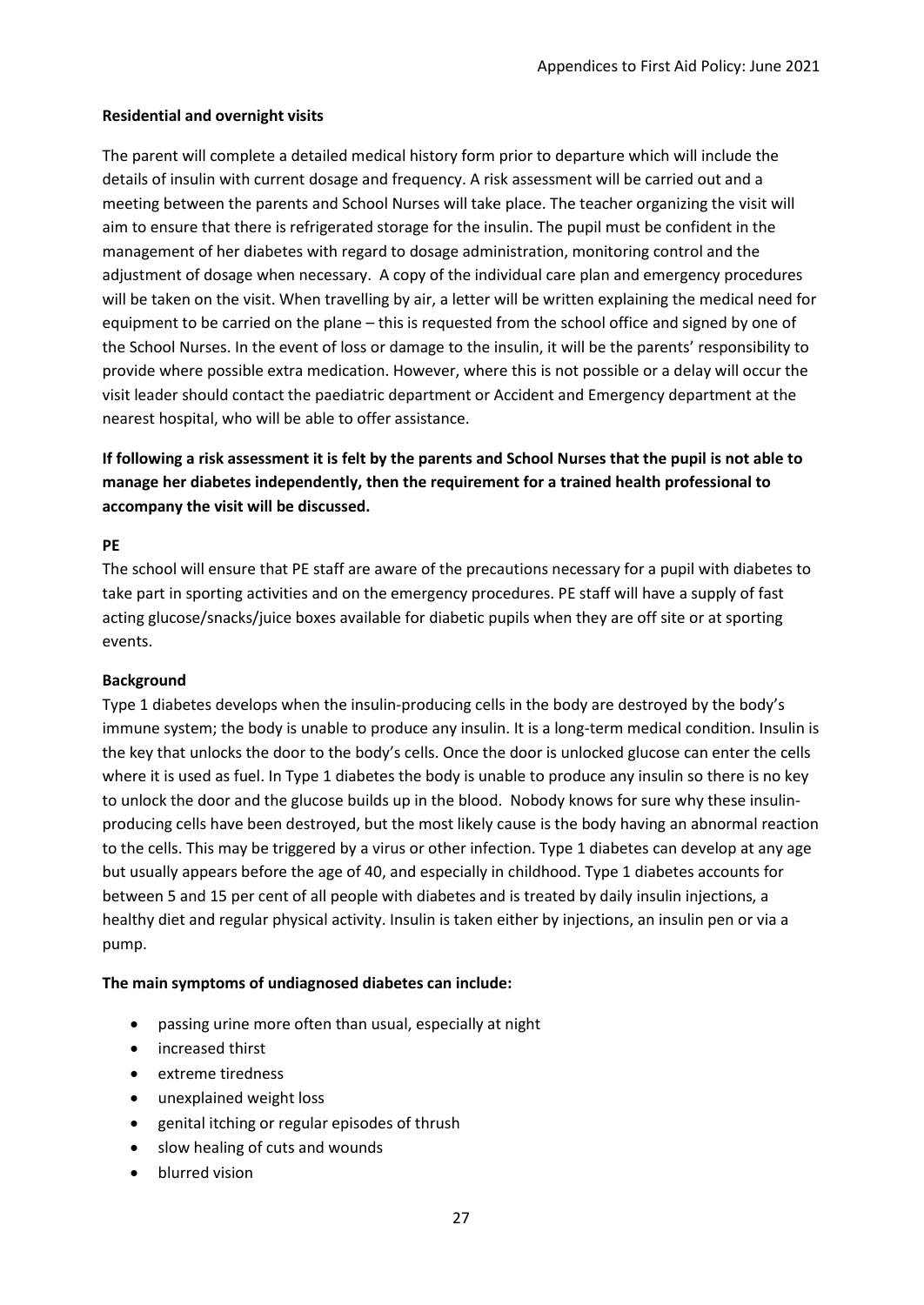If you are concerned that a pupil is showing these symptoms, please contact the School Nurses without delay.

#### **Medication – Insulin**

Insulin cannot be given orally as it will be digested. It is administered by either an Insulin pen, injection or by a pump. Insulin may be administered several times a day, so the pupil will carry their pen and blood glucose testing kit with them. Spare insulin will be kept in a labelled box in the fridge. It will be the responsibility of the pupil to be aware of her dosage of insulin. If there is a query during the school day either the parents will be contacted or the named diabetes specialist nurse if the parent is unavailable.

#### **Insulin pump**

This continually delivers insulin into the subcutaneous tissue

- The device is worn attached to the pupil's waist. It helps maintain a more stable blood glucose level and as it is easy to vary the dose, gives pupils more freedom with diet and activity.
- Using the maximum bolus and maximum basal facility settings can give added reassurance that too much insulin will not be delivered in error.
- Each pupil who uses a pump must learn and be confident to carb count, to set/adjust the insulin dose delivery themselves according to their diet, activity and blood glucose levels.
- Staff and First Aiders will not be required to know how to carb count, calculate dosages or administer insulin via a pump.

# **Emergency procedure to be followed in school**

# **Hypoglycaemia - Hypo (below 4mmols/L)**

This is the most common short-term complication in diabetes and occurs when the level of glucose falls too low thereby affecting cognitive function.

#### **It is caused by:**

- When too much insulin has been taken
- A meal or snack that has been delayed or missed
- Not enough carbohydrate food has been eaten
- Exercise was unplanned or strenuous
- Sometimes there is no obvious cause.

#### **Signs and symptoms:**

- Hunger, trembling, shaking
- **•** Sweating
- Pallor
- Fast pulse or palpitations
- Headache
- Tingling lips
- Glazed eyes, blurred vision
- Mood change anxiety, irritability, aggressiveness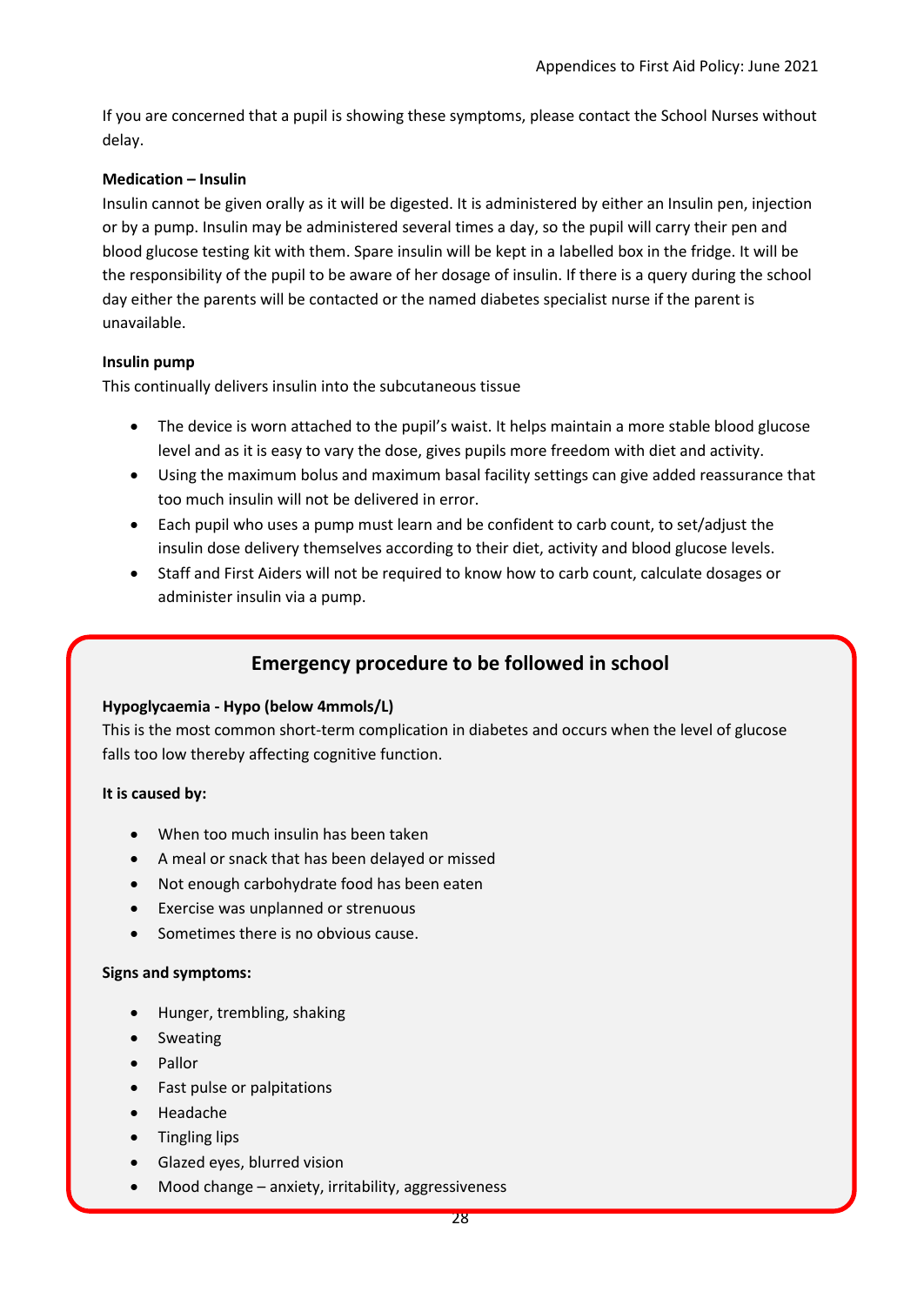- Lack of concentration, vagueness, drowsiness
- Collapse

# **Action to take:**

Contact the School Nurse if she is on site, or in her absence a qualified First Aider

# **If the pupil is conscious:**

- If possible get the pupil to check their blood glucose
- Give orange juice or x3 glucose tablets (The pupil will carry their own, but drinks, glucose tablets and cereal bars are kept in Medical Centre
- If the pupil is conscious, but uncooperative apply Hypostop gel to the inside of the cheek (as per instructions)
- The pupil will need to check her blood glucose after 15 minutes. If it remains below 4mmols repeat as above
- This will need to be followed by a carbohydrate snack (cereal bar, sandwich, a couple of biscuits, fruit etc) unless the pupil has an insulin pump in which case her individual care plan should be followed.
- If there is no improvement in the blood glucose level after 2 cycles, then the parents should be called urgently; if no parental contact can be made then Call 999 and ask for a paramedic to attend

# **If the pupil is unconscious:**

Place the pupil in the recovery position

# **Then:**

- Contact the School Nurse if she is on site or in her absence a qualified First Aider
- Only the School Nurse or School Doctor can administer an emergency Glucagon injection, which is kept in the Medical Centre Fridge

# **Otherwise the First Aider will:**

- Call 999 and request an ambulance (following the school procedure)
- Not give the pupil anything to eat or drink
- Organise for the parents to be contacted

# **Hyperglycaemia - Hyper (14mmols/L or above)**

This develops more slowly than hypoglycaemia but is more serious if untreated. This occurs when there is too much glucose in the blood, therefore extra insulin is needed. The blood glucose level will be above 14mmols. This can develop over a few days and will be more noticeable if a pupil is away on a school visit.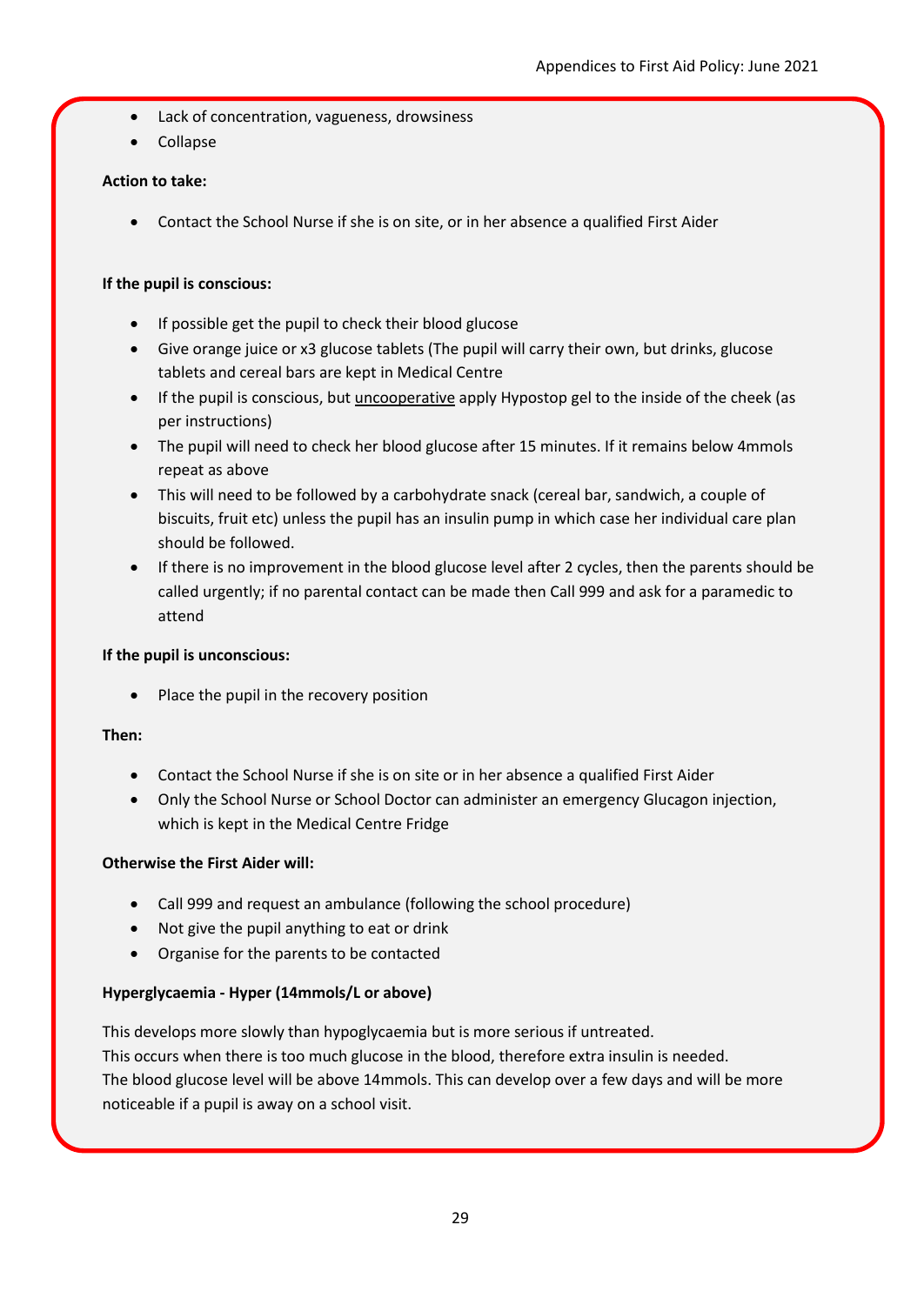# **Hyperglycaemia - It is caused by:**

- Too little or no insulin given
- Eating more carbohydrate than their diet allows
- **•** Emotional upset
- Stress
- Less exercise than usual
- Infection
- Fever
- Not conforming to treatment

# **Signs and symptoms:**

- Feeling unwell
- Extreme Thirst
- **•** Frequent urination
- Tiredness and weakness
- Nausea Blurred vision
- Flushed appearance
- Dry skin
- **•** Glycosuria
- Small amount of ketones in urine/blood

# **Action to take:**

- They should check their blood glucose and should be able to titrate their insulin according to their blood glucose level; they should also check for the presence of ketones
- Contact the parents if ketones are present and arrange for the pupil to be collected
- Give fluids (without sugar)
- Contact the named diabetes specialist nurse if the parents cannot be reached

# **Call 999 and request an ambulance if any of the following signs and symptoms occur:**

- Confusion/impaired consciousness/unconsciousness
- Deep and rapid breathing
- Abdominal pain
- Nausea/vomiting
- Breath smells of acetone (like pear drops, nail polish remover) as this can proceed to diabetic ketoacidosis (DKA) which for a diabetic is a medical emergency; with an uncontrollable downward spiral without urgent medical attention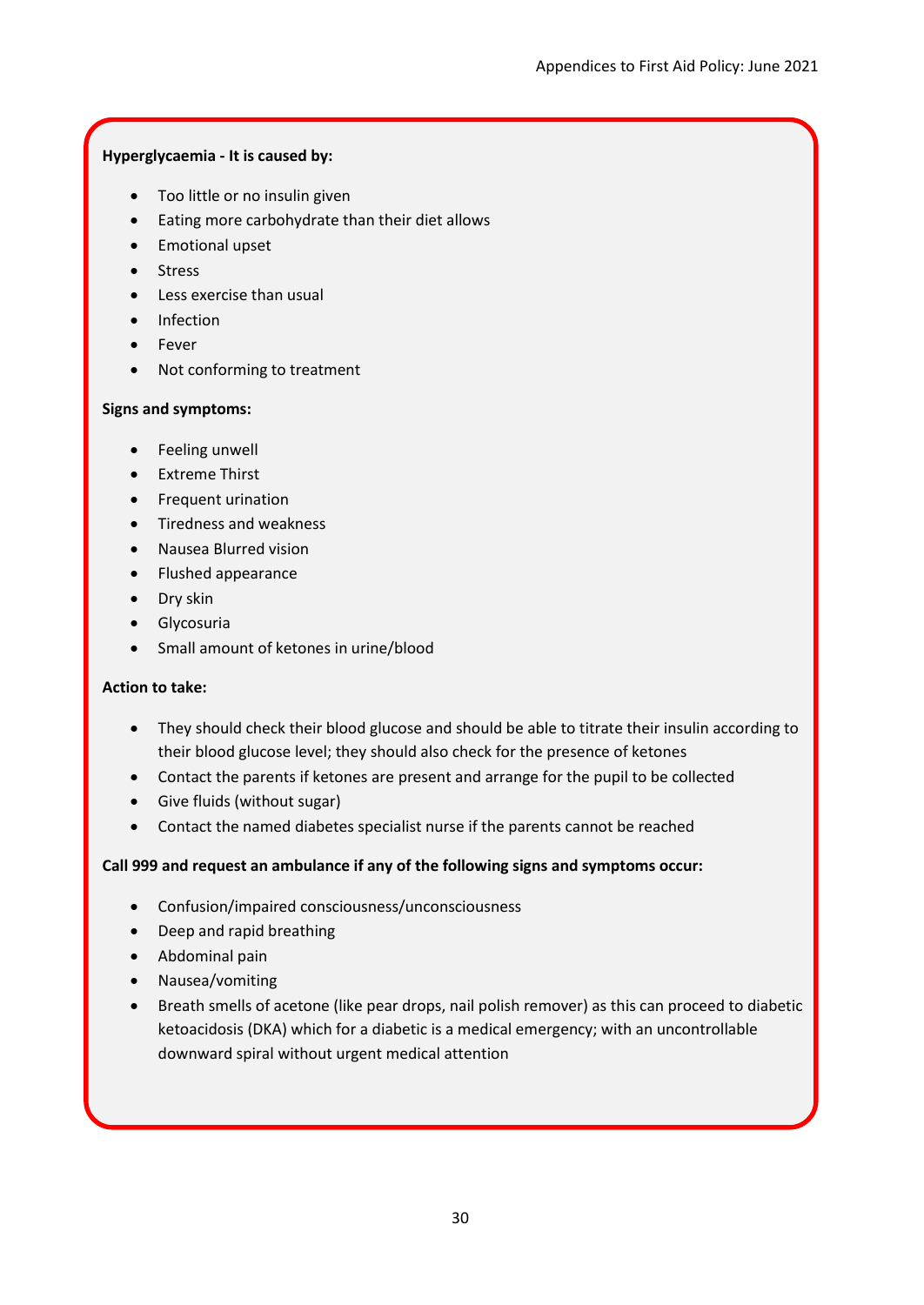# **General points**

- No diabetic pupil will be allowed leave the classroom alone or be left unattended if unwell and will always be accompanied to the Medical Centre
- A diabetic pupil will be free to check her blood glucose and eat a snack in class as necessary without ever needing to refer to the teacher present
- Privacy for blood glucose testing will always be available in the Medical Centre

# **Spare Glucometer**

This is kept in the diabetic cupboard in the Medical Centre; is checked regularly and is available for use by any diabetic pupil

# **Glucagon emergency injection kit**

When a pupil with Type 1 Diabetes joins the School, they must provide the Medical Centre with a spare Glucagon emergency injection kit. This is kept in the unlocked Medical Centre fridge and the expiry date is checked each term

# **Checklist for visits**

| <b>Pupil/parents</b>                             | <b>Staff</b>                                  |
|--------------------------------------------------|-----------------------------------------------|
| Hand gel                                         | Copy of Individual care plan, visit medical   |
|                                                  | consent form with full contact details of     |
|                                                  | parent/guardian                               |
|                                                  |                                               |
| Blood glucose testing kit and urine testing kit  | School visit information                      |
| (if B/G testing does not include ketone testing) | Risk assessment                               |
|                                                  | Letter for airline                            |
| Insulin plus spare in case of loss/damage        | Mini sharps box                               |
| Insulin pen and needles plus spares in case of   | Quick reference flow-chart with photograph of |
| loss/damage                                      | pupil                                         |
|                                                  |                                               |
| All insulin pump equipment if applicable         | Spare insulin pump equipment if applicable    |
| Fast acting glucose/carbohydrate snacks/juice    | Spare fast acting glucose/carbohydrate        |
| boxes                                            | snacks/juice boxes                            |
| Extra food in case of a delayed return           |                                               |
| Cool bag for transportation of insulin           | Ensure suitable refrigeration facilities are  |
|                                                  | available at destination                      |
|                                                  |                                               |
| <b>Medical Alert bracelet</b>                    |                                               |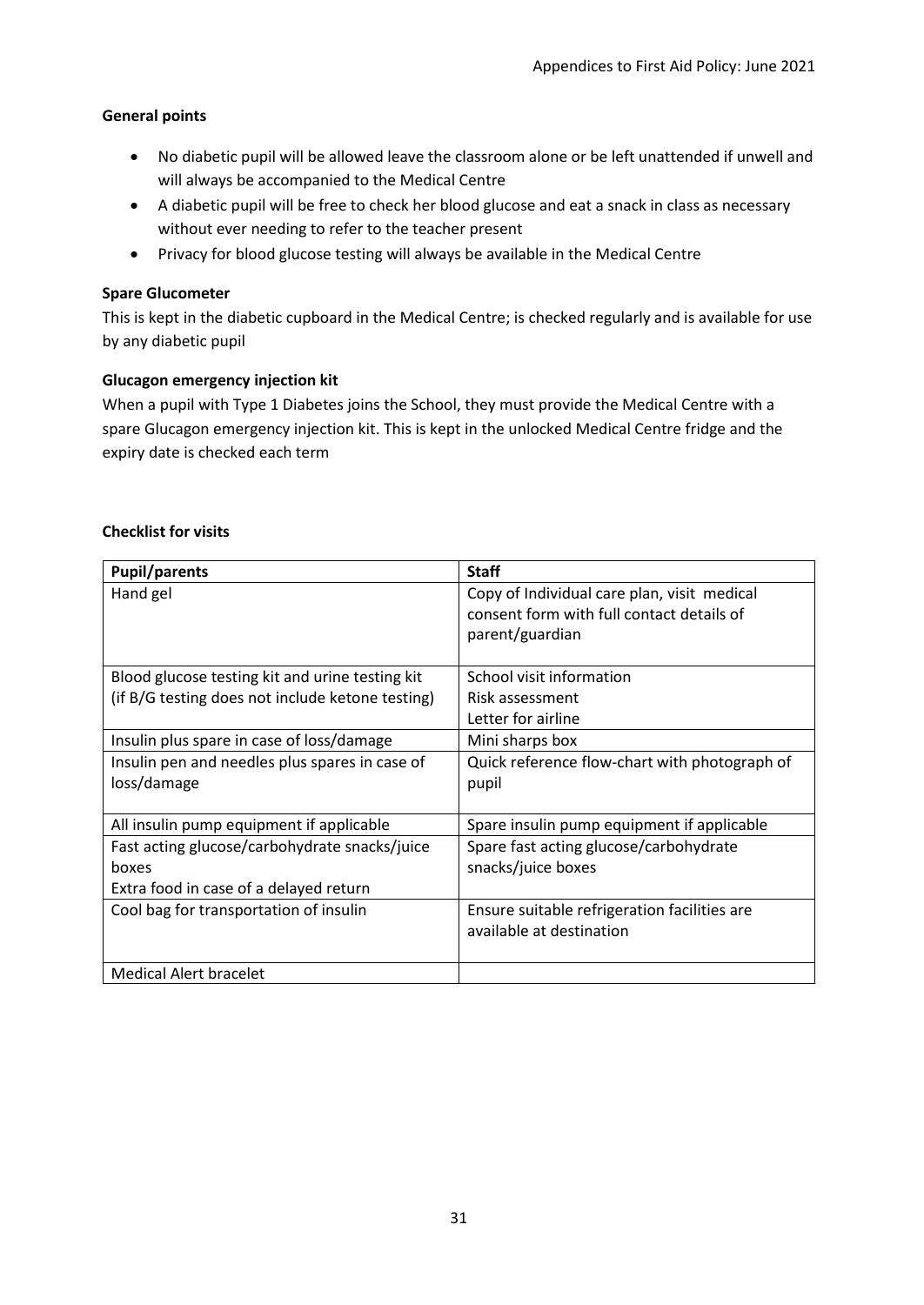# **Appendix IV - Epilepsy**

Godolphin and Latymer School recognizes that epilepsy is a common condition affecting children and young people and welcomes all pupils with epilepsy to the school. The school supports pupils with epilepsy in all aspects of school life and encourages them to achieve their full potential. We believe that every child with epilepsy has the right to participate fully in the curriculum and life of the school, including all outdoor activities and residential visits; assuming health and safety considerations are met following a risk assessment. The school's aim is to meet all the educational needs of the pupil, through discussions with the pupil, parents, head of section, the form teacher and the medical team.

#### **Background**

Epilepsy is the most common serious neurological condition. It affects about 1 in 200 children under 16 years and is currently defined as a tendency to have recurrent seizures. A seizure is caused by a sudden burst of excess electrical activity in the brain, causing a temporary disruption in the normal message passing between brain cells. This disruption results in the brain's messages becoming halted or mixed up. It can be due to head trauma or secondary to drugs, toxins, stress, infections such as meningitis, or of no known cause.

The brain is responsible for all the functions of the body, so what is experience during a seizure will depend on where in the brain the epileptic activity begins and how widely and rapidly it spreads. For this reason, there are many different types of seizure and each person will experience epilepsy in a way that is unique to them. Seizures that affect the whole of the brain are known as generalized seizures and only part of the brain, are known as partial seizures. Generalized seizures usually result in a loss of consciousness, which may last seconds or several minutes. Partial seizures only partially affect consciousness.

#### **Generalized seizures – Tonic-clonic**

#### **The tonic phase**

The person loses consciousness and, if standing, will fall to the floor. Their body goes stiff because all their muscles contract. The eyes roll back and they may cry out because the muscles contract, forcing air out of their lungs. The breathing pattern changes, so there is less oxygen than normal in the person's lungs; because of this, the blood circulating in their body is less oxygenated than usual; causing the skin, particularly around the mouth and under the finger nails to appear blue in colour. This is called cyanosis. The person may bite their tongue and the inside of their cheeks.

# **The clonic phase**

After the tonic phase has passed, the clonic phase of the seizure begins. The person's limbs jerk because their muscles tighten and relax in turn. The person may occasionally lose control of their bladder and/or bowels. It is not possible to stop the seizure; no attempts should be made to control the person's movements, as this could cause injury to their limbs.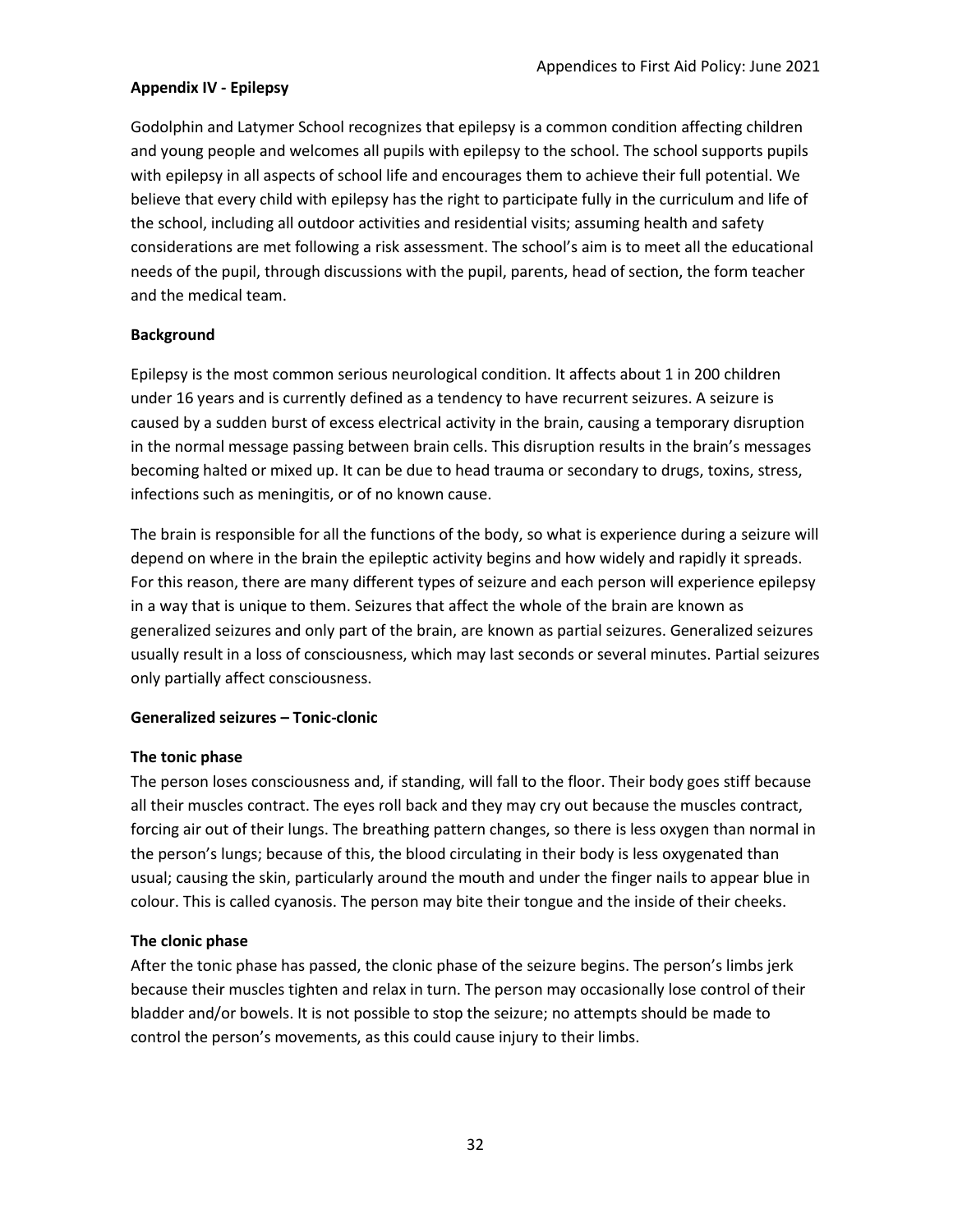#### **After a tonic-clonic seizure**

After a short time, the person's muscles relax and their body goes limp. Slowly they will regain consciousness, but they may be groggy or confused. They will gradually return to normal but may not be able to remember anything for a while. It is usual to feel sleepy and have a headache and aching limbs. Recovery times can be different. Some people will quickly want to get back to what they were doing; other people will need a short sleep, whereas, some will need plenty of rest and will need to go home.

#### **Post-ictal state**

After a tonic-clonic seizure, some people may be very confused, tired or have memory loss. This is known as a post-ictal state.

#### **Absence seizures (petit mal)**

The person briefly loses consciousness (3-30 seconds); they may appear to be distracted or daydreaming and these seizures can occur up to 20 times a day; lasting only a few seconds. There may be a slight drop in muscle tone causing the person to drop something and there maybe frequent repetitive movements. In an undiagnosed child these are often mistaken for inattentiveness or daydreaming and their school work may deteriorate

#### **Complex partial seizures**

During these seizures, lasting 1-2 minutes, the person will have impaired consciousness and may do repetitive actions such as lip smacking, scratching, chewing, picking at clothing or rubbing an object. They are unable articulate their feelings. This may also be interpreted as inattentive behaviour. It is important not to restrain the person, as this may frighten them, but it is essential to keep them safe, by guiding them away from stairs or busy roads. When the seizure ends they may be confused and will require reassurance and monitoring until fully alert.

#### **Triggers**

Any of these may cause a seizure to occur:

- Excitement
- Tiredness
- Emotional stress
- Illness
- Fever
- Flickering lights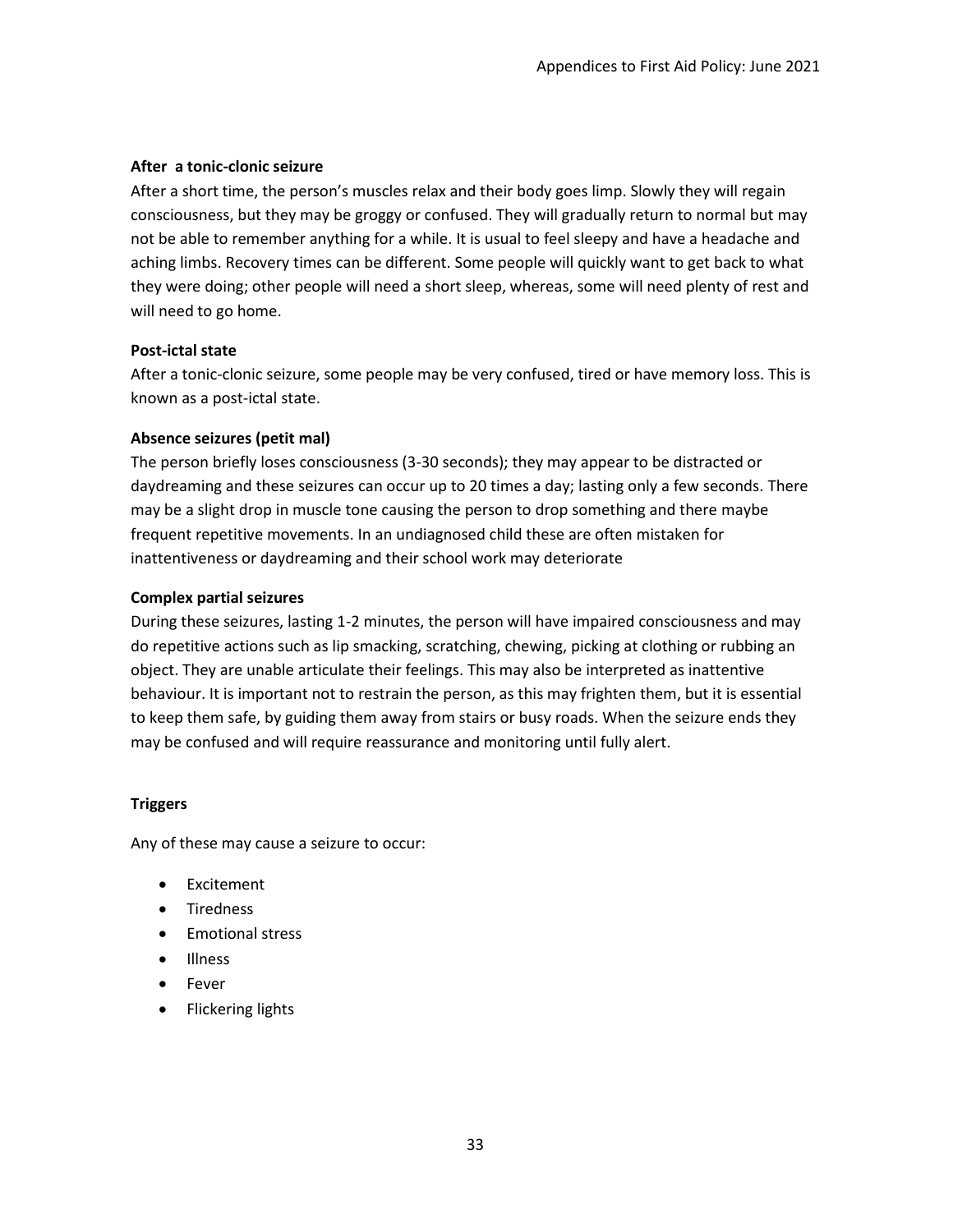# **New pupils**

When the pupil joins the school, the parents will complete a Confidential Medical Questionnaire and inform us that their daughter suffers from epilepsy. The School Nurse will request a copy of the existing individual care plan; where no exists the parents will be sent an individual care plan for completion. This will include details of any known triggers, the care to be given in the event of a prolonged seizure and the emergency treatment that will be needed. **Where emergency medication has been prescribed by a consultant neurologist, then the consultant must provide a complete and signed individual care plan for emergency medication to be administered in school.**

We keep a record of all the medical details of pupil's with epilepsy and keep parents updated with any issues which may affect the pupil. We ensure that at least one member of staff who is trained to administer emergency medication is in school during normal school hours. Advice about this condition is available to all staff. The pupil's name and photograph is included on The Special Medical Needs Poster; a copy of which is available in the Staff Room, Catering Office, Sports Office, EVC's office and in the online staff intranet. The staff will be informed of any special requirements, such as the most suitable position for the pupil to sit within the classroom.

The epilepsy procedure applies equally within the school and for any activities off the school premises that are organized by the school. A risk assessment will be carried out for educational visits involving the pupil. If the pupil, parent, or member of staff or the medical team have any concerns these will be addressed at a meeting prior to any off-site activity involving the pupil taking place.

#### **Emergency Medication**

Named emergency medication, when prescribed is kept in the locked medicines cupboard in the Medical Centre and at present can only be given by the School Nurse or School Doctor, when they are on site.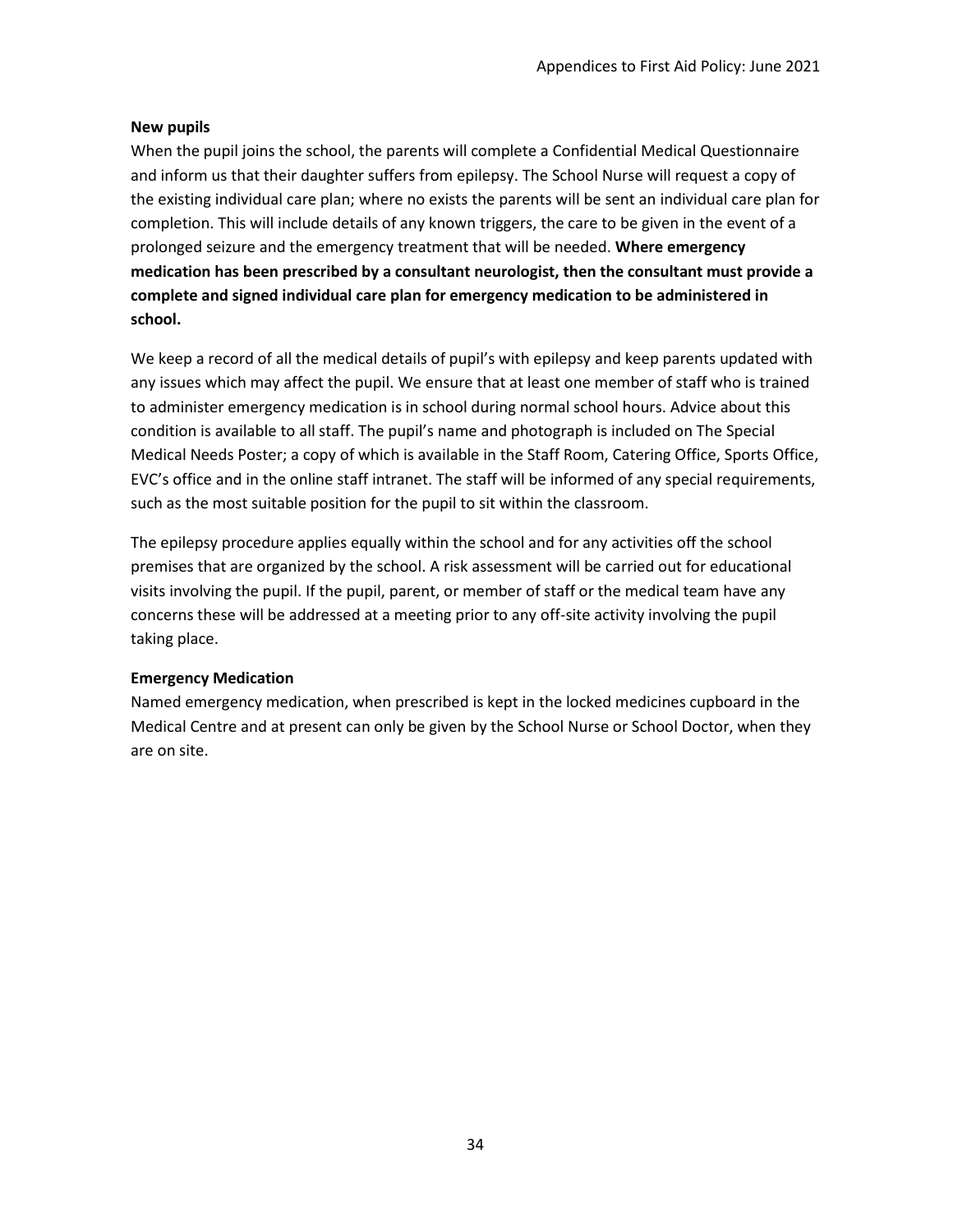# **Emergency procedure to be followed in school**

First aid for the pupil's seizure type will be included on their individual care plan. Staff will be advised on basic first aid procedures and the school has a team of qualified First Aiders.

There are several types of seizure but in most cases the sufferer falls to the ground and their body becomes rigid due to strong muscular contractions.

- Make sure the area is clear so that they don't hurt themselves
- If possible ease the pupil to the ground
- Do not move them unless they are in danger (top of stairs, by a road etc.)
- Stay calm; send for the School Nurse, giving the name of the pupil
- Note the time the seizure started
- Put something soft under their head (jacket or cushion) or gently cup their head with your hands to stop their head hitting the ground
- Get a responsible person to move other pupils away
- DO NOT put anything into their mouth, or restrain them allow the seizure to happen

# After the seizure

- Check their breathing
- Make sure that the airway is clear.
- If breathing, place in the recovery position
- Monitor and record vital signs: pulse, breathing rate and level of response
- Be prepared to commence cardiopulmonary resuscitation (CPR)
- Note the length of time of the seizure
- They may be confused and disorientated, so talk calmly and reassure the pupil
- The pupil may also have been incontinent, in which case cover them with a blanket to avoid potential embarrassment and preserve their dignity
- When recovered enough arrange for them to be taken by wheelchair to the Medical Centre to sleep
- The after effects may be: a bitten tongue, headache, aching limbs and exhaustion
- Inform the parents at the earliest opportunity

Call an ambulance (following the school procedure) if:

- It is the pupils first seizure
- If the seizure lasts for 5 or more minutes and they have not been prescribed emergency medication
- If the seizure lasted for 5 minutes or more and they have been given emergency medication
- They have trouble breathing after the seizure has stopped
- They have not regained consciousness after more than 10 minutes
- They have repeated seizures
- They may have sustained an injury

You are concerned and need assistance.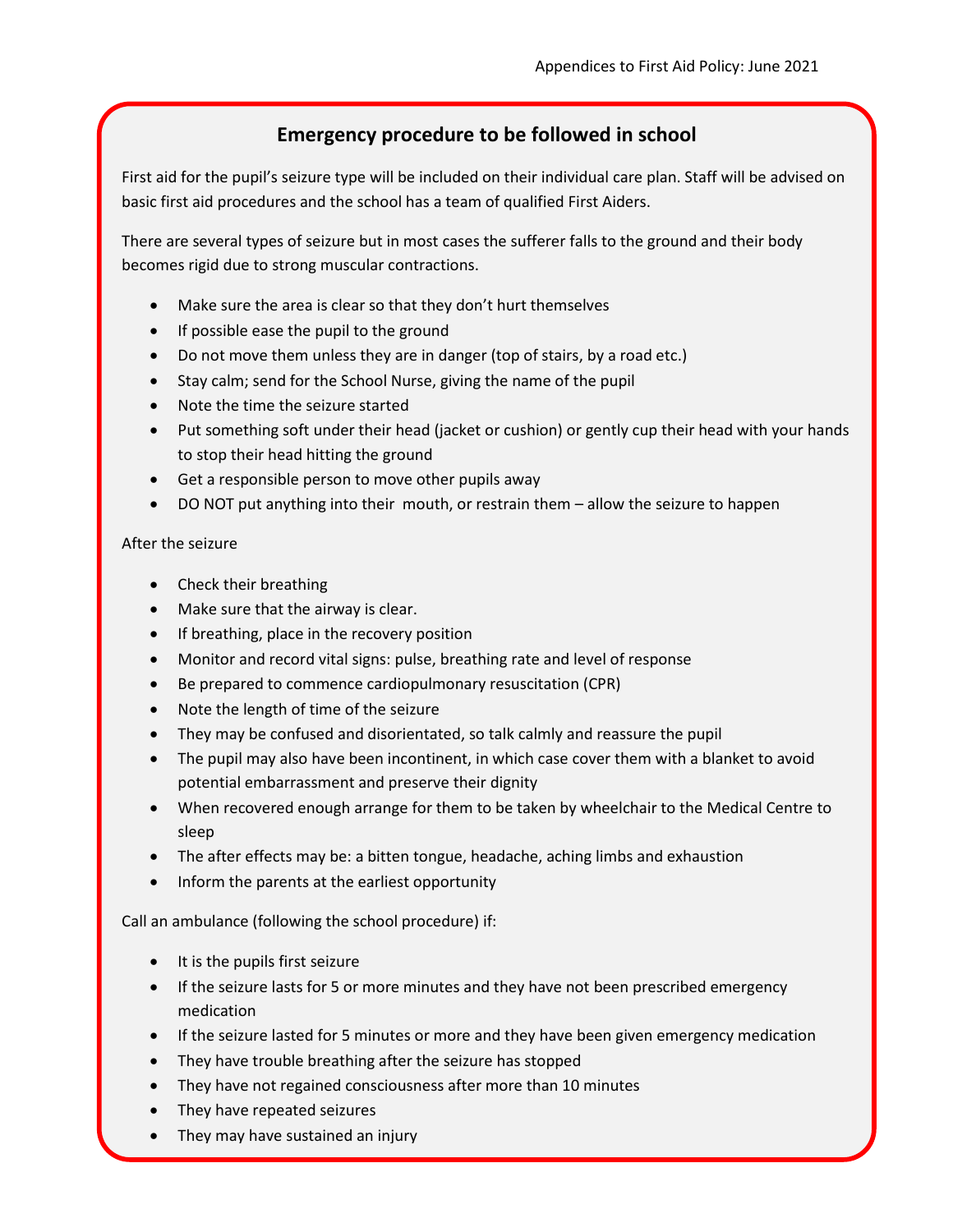# **Appendix V – Wound Management Protocol & Procedure**

# WOUNDS

There are 4 categories of wounds:

| Abrasions          | A graze caused by friction, superficial and partial thickness                                                                                                                              |
|--------------------|--------------------------------------------------------------------------------------------------------------------------------------------------------------------------------------------|
| <b>Cuts</b>        | A break in the skin caused by a sharp object e.g. knife, glass; easy to close                                                                                                              |
| Lacerations        | Caused by a blunt force; the skin has burst rather than been cut                                                                                                                           |
| Penetrating wounds | Usually unable to visualize the base. These wounds require examination<br>in an Accident and Emergency Department. Cover wound with a<br>temporary dry dressing and send pupil to hospital |

 Minor wounds do not require referral to an Accident & Emergency department but may require further assessment in a Minor Injuries Unit (MIU).

# **Exclude complications**

- Problems with exploration excessive pain, unable to visualize all of the wound
- Cleaning or closure of the wound unable to remove all of the debris/harmful debris e.g. glass and/or difficult shape of wound
- Concern about size or depth or site
- Mechanism: human bite, animal bite or extreme violence

#### **Cleaning**

This reduces the risk of complications after closure

- Place patient in a quiet place and appropriate position. Keep them comfortable and calm; maintain their dignity
- Use appropriate sterile field to protect patient, environment and yourself. Wear protective gloves and apron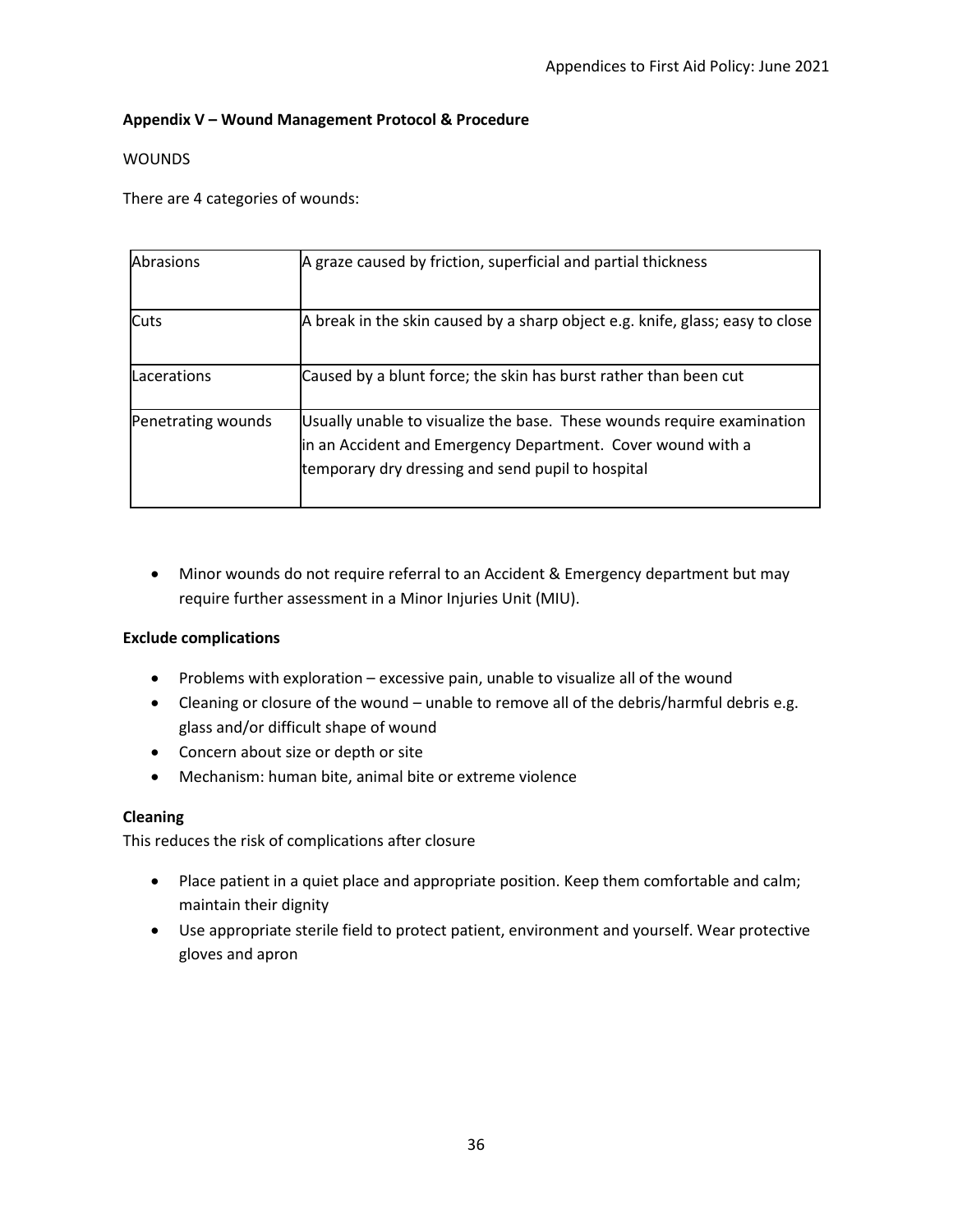| Tap water                                                                 | If drinking water is used there is no evidence to suggest    |
|---------------------------------------------------------------------------|--------------------------------------------------------------|
|                                                                           | that infection levels are increased. It is readily available |
|                                                                           | and convenient for exploration and cleaning using tap        |
|                                                                           | pressure. Alternatively use boiled and cooled water. The     |
|                                                                           | infection rate remains 5---10% approximately                 |
|                                                                           | (Fernandez and Griffiths 2007)                               |
| Saline – Sodium Chloride 0.9%w/vPh.Eur Non-irritant, no antiseptic effect |                                                              |

# **Wound cleaning procedure**

 $\bullet$  Irrigate – using tap pressure

or

- 20/50ml syringe preferably with a 19 gauge needle to increase pressure; hold at a 45 degree angle to wound. Squirt water using pressure to remove debris
- Use a gloved finger to explore wound or a gauze swab.
- Irrigate until all debris is removed. Dry using gauze swab.

| <b>Steristrips</b> | $\bullet$ | Good for superficial wounds - cuts and lacerations |
|--------------------|-----------|----------------------------------------------------|
|                    |           | Painless, noninvasive                              |
|                    | $\bullet$ | Excellent on frail skin. Can use tincture of       |
|                    |           | Benz co as skin prep to help adhesion              |
|                    |           | Place steristrips 3mm apart                        |
|                    | $\bullet$ | Place anchor strips either side of the wound       |
|                    |           |                                                    |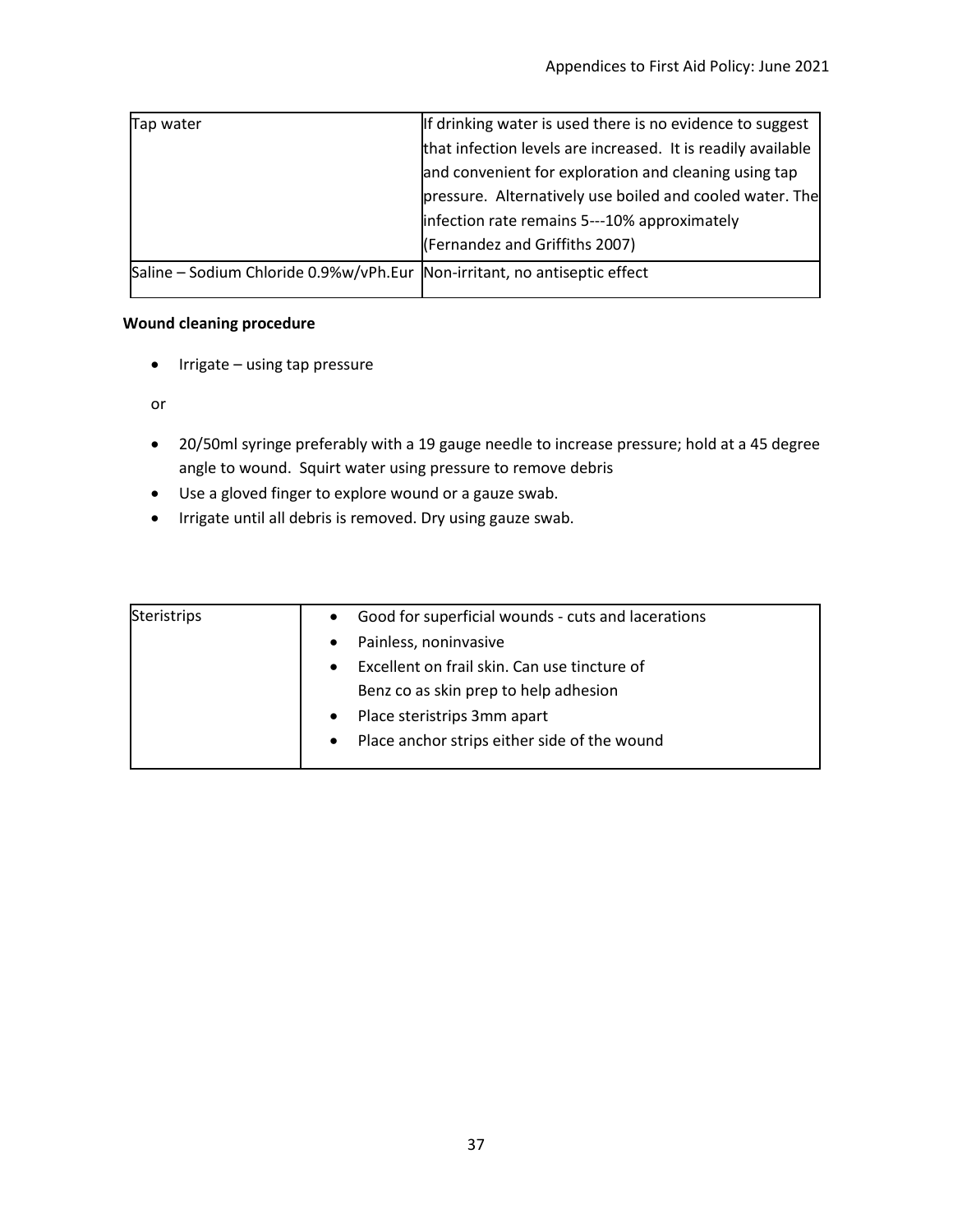# **Dressings**

| <b>Plasters</b> | Range of sizes                                                           |
|-----------------|--------------------------------------------------------------------------|
|                 | Short term solution                                                      |
|                 | Use until bleeding has stopped                                           |
|                 | They do not allow the wound to breathe particularly well                 |
|                 | Be aware of pupils with latex allergy                                    |
| Mepitel         | Expensive                                                                |
|                 | Range of sizes                                                           |
|                 | Single layer can stay in place for up to 7 days                          |
|                 | Dry dressing required on top can be changed without disturbing the wound |
|                 |                                                                          |

- Record all wound cleansing and dressings in daily diary along with pupil details and information about aftercare.
- Ensure appropriate aftercare advice is discussed and recorded and where appropriate parents informed
- Advise pupil when they should return for dressing check/change
- Check Tetanus status of pupil

**If necessary, provide parents with written instructions of what they need to look out for (list below) and when they should seek further immediate medical advice:**

- **1. If an increase in pain, swelling and redness is evident**
- **2. If any red lines are seen travelling away from the wound**
- **3. If there is an offensive smell coming from the dressing**
- **4. If the child develops a temperature or diarrhoea**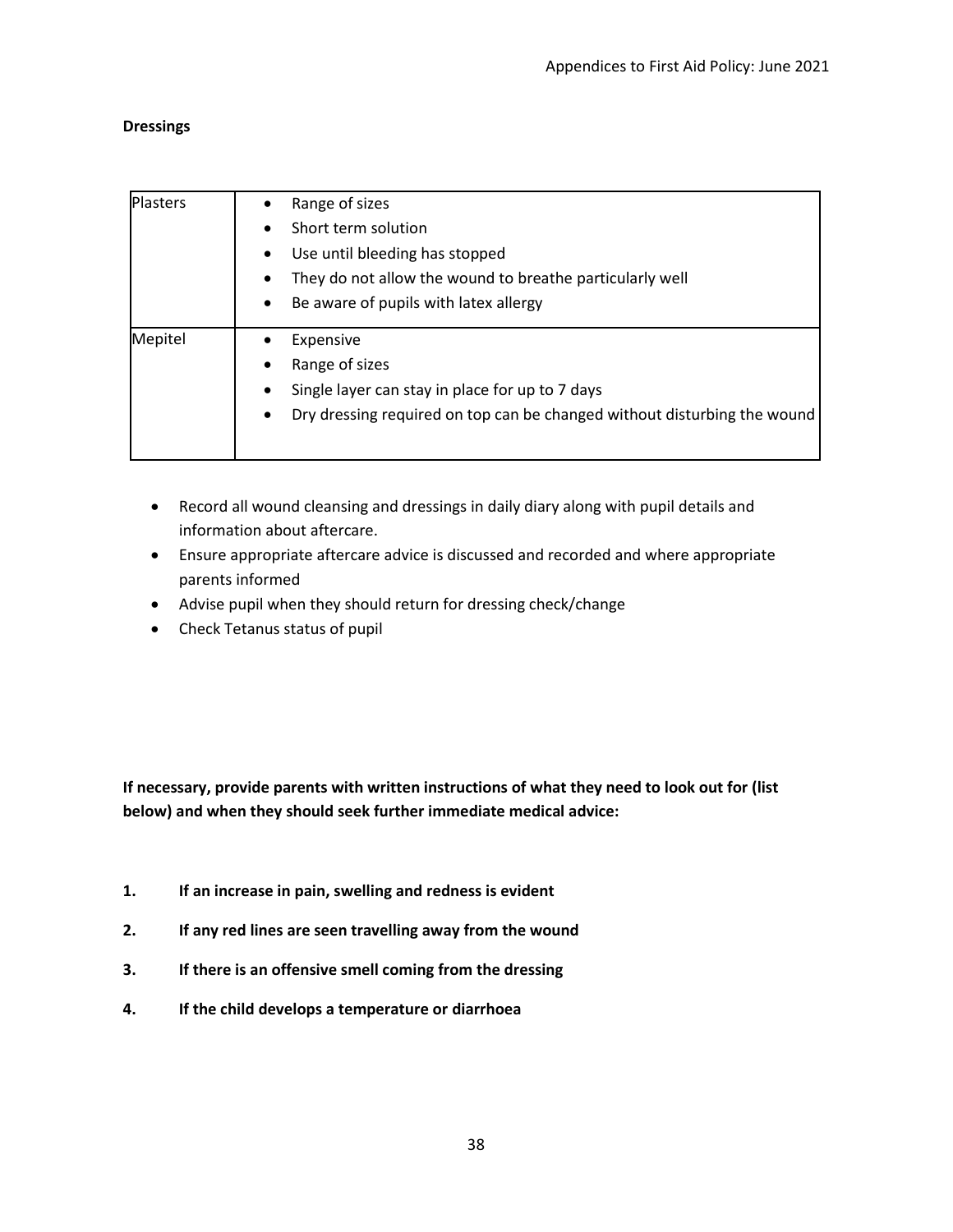# **APPENDIX VI – Automatic External Defibrillator (AED) Procedure**

# **What is an Automatic External Defibrillator (AED)?**

An automated external defibrillator (AED) is a portable electronic device that automatically diagnoses potentially life threatening cardiac arrhythmias in an individual and is able to treat them through defibrillation. Defibrillation is the application of electrical therapy allowing the heart to reestablish an effective rhythm.

# **Overview:**

**In the UK approximately 30,000 people sustain cardiac arrest outside hospital each year. Electrical defibrillation is well established as the only effective therapy for cardiac arrest caused by ventricular fibrillation (VF) or pulseless ventricular tachycardia (VT). The scientific evidence is overwhelming; the delay from collapse to delivery of the first shock is the single most important determinant of survival. If defibrillation is delivered promptly, survival rates as high as 75% have been reported. The chances of successful defibrillation decline at a rate of about 10% with each minute of delay; basic life support will help to maintain a shockable rhythm, but is not a definitive treatment.**  *(Resuscitation Council (UK) – The use of Automated External Defibrillators – 2010).*

# **Children:**

The Reception AED contains pads which are suitable for an adult and **child aged 8 years and older. The Sports Hall AED contains both paediatric pads (for children aged 1 – 8) and adult pads, and the correct setting should be selected before use.**

# **Training:**

AED trained staff also hold a First Aid qualification (see page 9 of the First Aid Policy for the current list).

Annual AED training is organized for staff in conjunction with First Aid Training by the member of the Senior Management Team in charge of training.

All those trained in the use of an AED should also receive a copy and familiarize themselves with the following document:

<https://www.resus.org.uk/resuscitation-guidelines/>

**Reception staff will be trained in their role and responsibilities within this procedure.**

# **Location of the AEDs:**

**Reception (on the left as you enter the building - in an eye level wall bracket).** There is a green "Defibrillator" sign above the AED; AND

**Sports Centre (opposite the doors to the Sports Hall - in an eye level wall bracket).**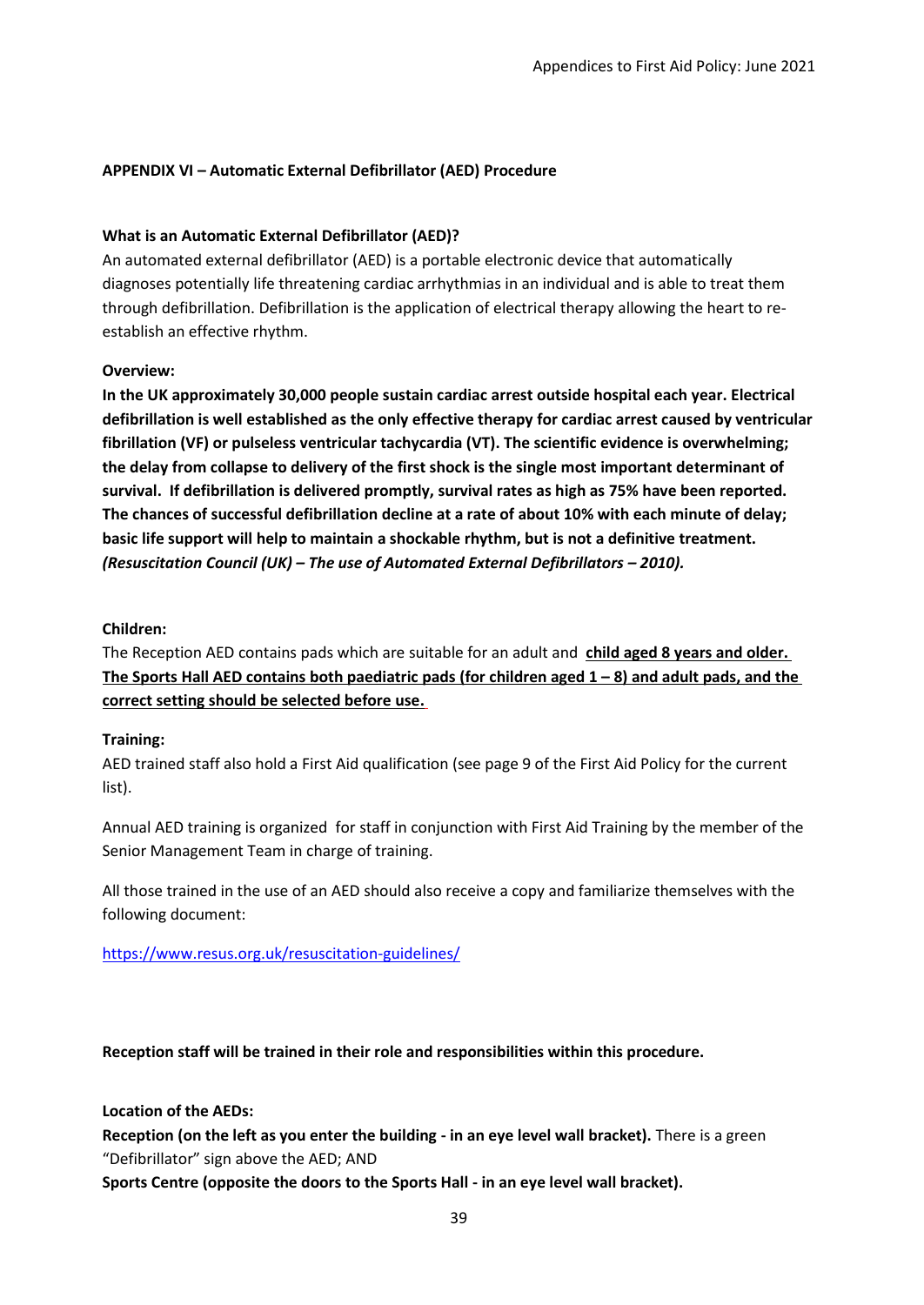The AEDs are powered by a long life battery clearly displayed (**green** when the battery is fully charged, **red** when the battery is depleted).

#### **The AEDs are checked weekly by the Premises Team. .**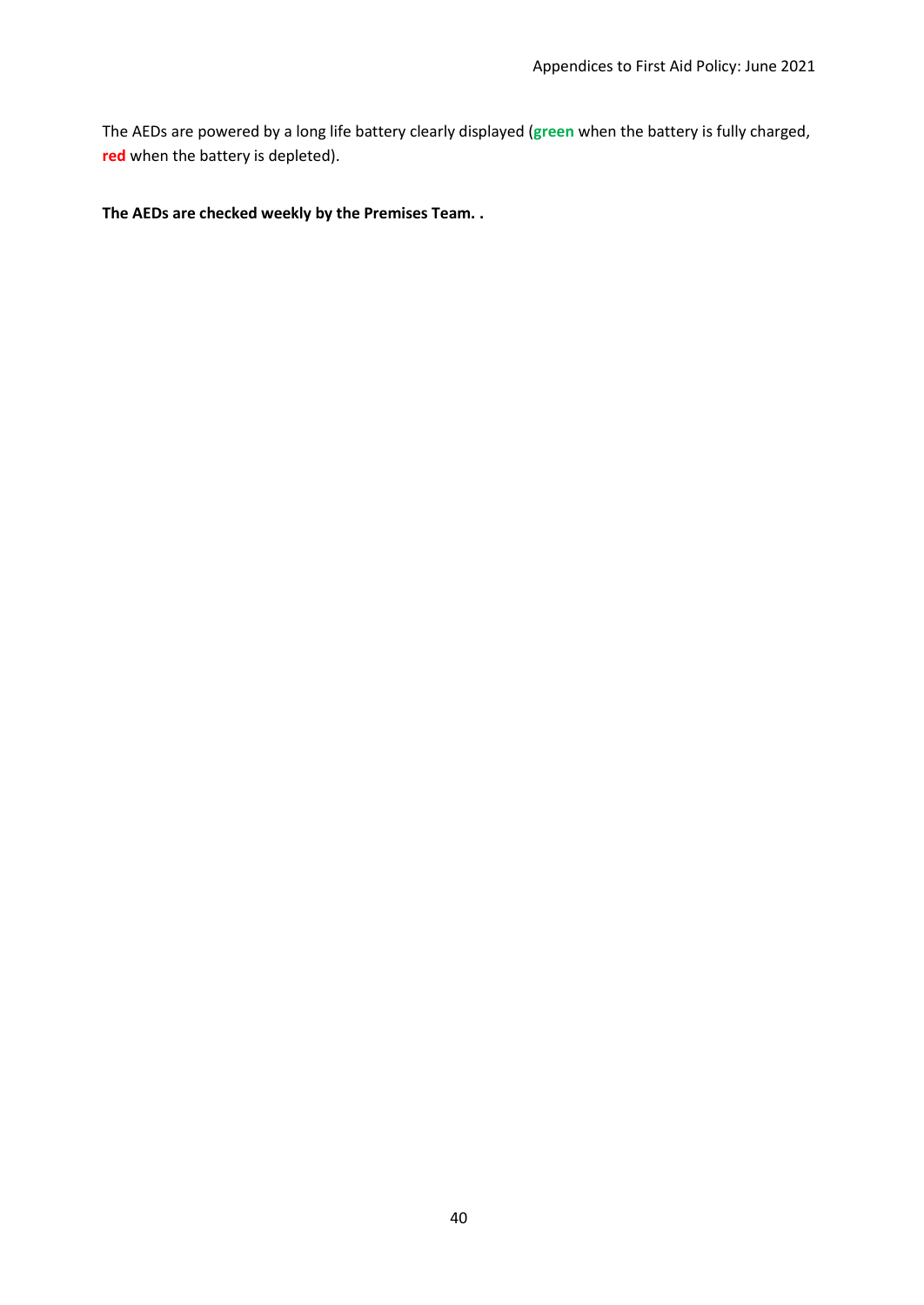# **Emergency procedure to be followed in school**

**Anyone finding a collapsed individual should shout for help then:**

- **1. Call 999 and request an ambulance (following the school procedure)**
- **2. Call the internal emergency number: 222 Please state the exact location of the casualty clearly**

**The Receptionist will:**

- **1. Alert the School Nurses via extension: 224/269 or on the Nurse Mobile: 07981 765 133**
- **2. Alert the AED trained First Aiders After school hours they will alert the AED trained First Aider on duty**
- **3. Send a runner to take the Reception AED to the location of the casualty**
- **4. Inform security to be ready to open the gates and direct the ambulance**
- **5. Check that all the above has been carried out and that an ambulance has been dispatched!**
- **The School Nurse and First Aider/s will make their way immediately to the casualty**
- **CPR will be started as soon as it is established that the casualty is unresponsive and not breathing normally by the first trained person on the scene. The AED machine will be connected to the casualty as soon as it arrives. See Resuscitation Council AED algorithm on the following page:**
- **Any First Aiders not directly involved with CPR will assist with:**
- **1. The safety of the casualty**
- **2. Moving away any bystanders**
- **3. Being ready to take over CPR if the other First Aiders become tired**
- **4. Organise for someone to meet the ambulance crew and direct them to the location of the casualty as quickly as possible**

**The School Nurse or a member of the Senior Team will lead the identification of the casualty and will be responsible for contacting the next of kin as soon the situation allows**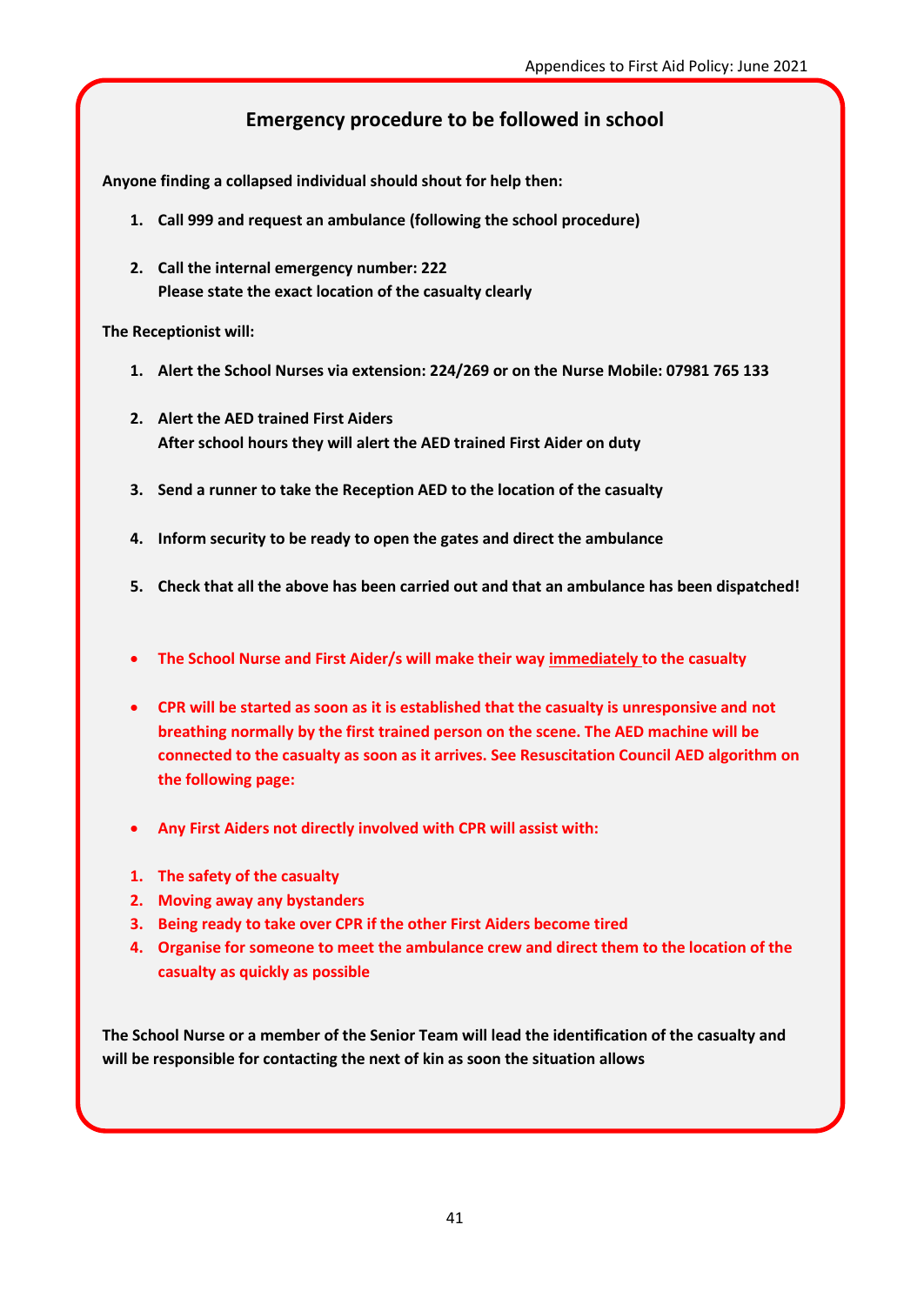In the unlikely absence of a trained individual, and where a delay would occur, the AED can be operated by an untrained individual and they should not be precluded from using the AED (Resuscitation Council Guidelines 2010).

#### **After the critical incident has been dealt with:**

- An incident report will be completed irrespective of whether the AED was used or not
- Any equipment used will be replaced
- If used, then Cardiac Science will be contacted so that a print-out can be produced and kept with the Medical Records
- The AED will be checked, restocked and returned to reception
- Following the critical incident the School Nurses, School Doctor and the member of the Senior Management Team in charge of first aid training will arrange a debriefing session for the staff involved; to highlight any concerns that may have arisen and to make amendments to the AED procedure if necessary
- An event report form will be completed and returned to the Resuscitation Council (UK) by the School Nurses